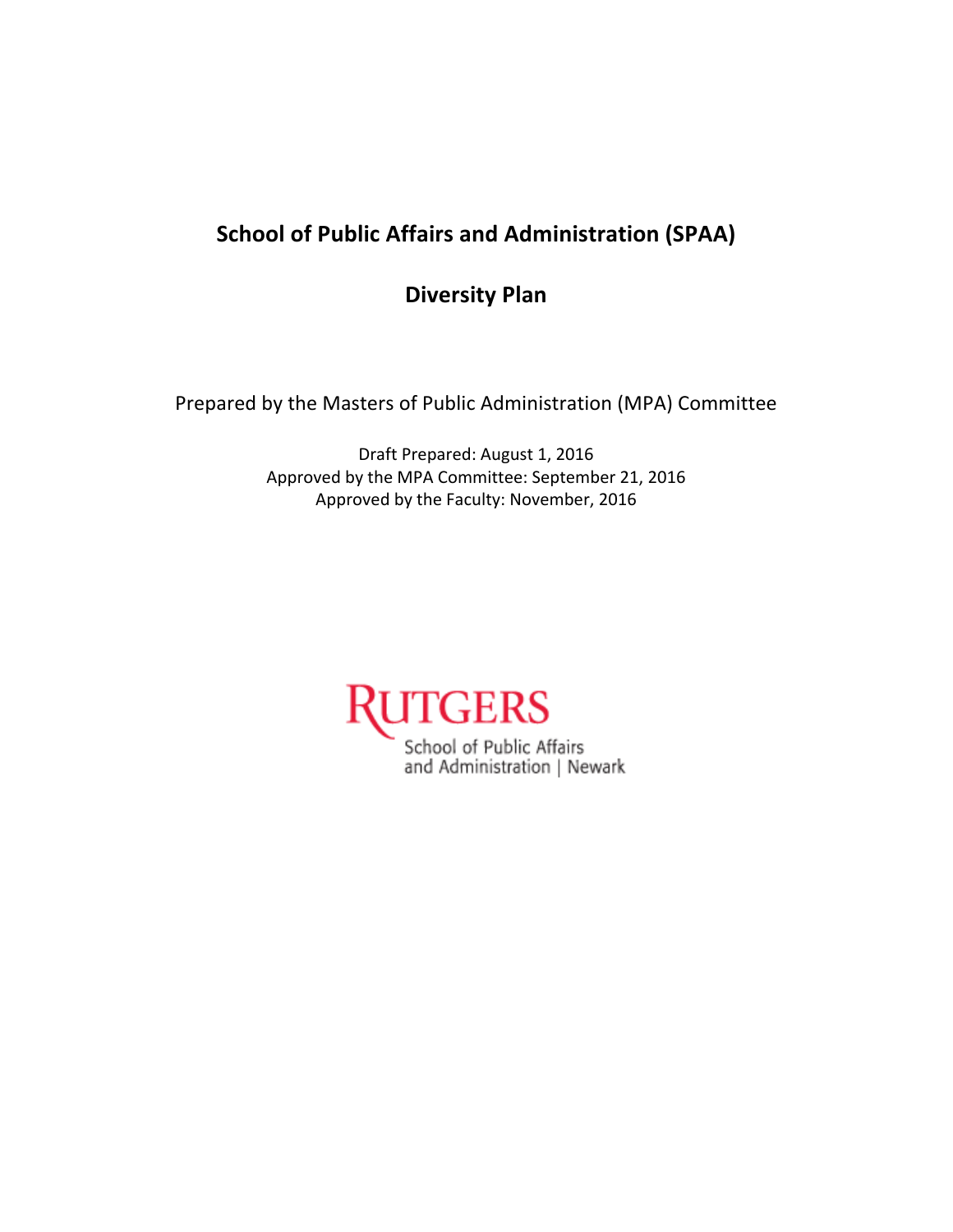| Perceptions of Diversity Among SPAA's Students, Faculty, and Staff  11                     |
|--------------------------------------------------------------------------------------------|
|                                                                                            |
|                                                                                            |
| Responding to Our Community: Goals, Objectives, and Strategies to Strengthen Diversity  14 |
|                                                                                            |
|                                                                                            |
|                                                                                            |
|                                                                                            |
|                                                                                            |
|                                                                                            |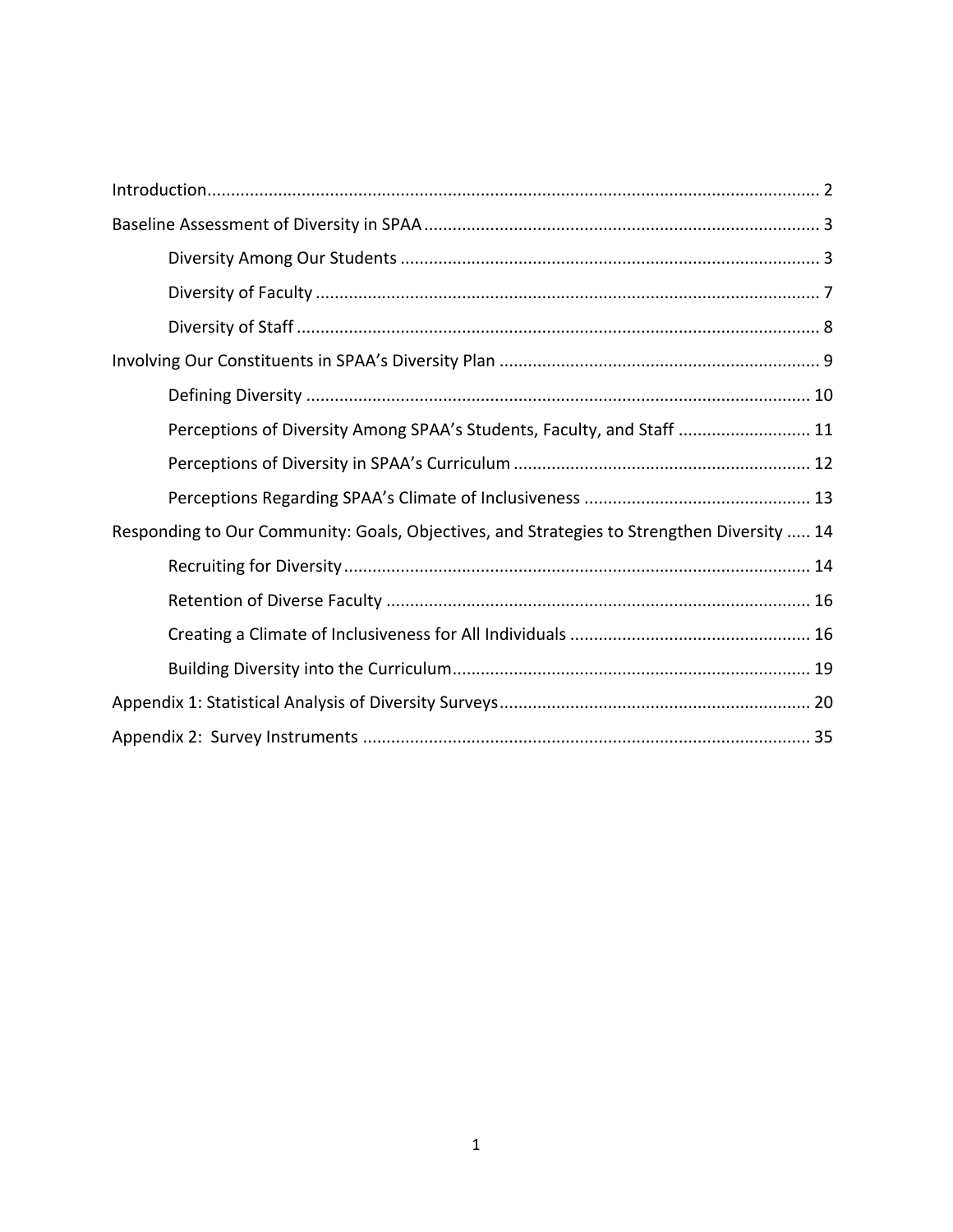### **Introduction**

Diversity is one of the School of Public Affairs and Administration's (SPAA) core values, and we explicitly include support for diversity as part of our mission statement. Diversity among our students, staff, faculty, alumni, and in our curricula makes us stronger and better able to prepare the next generation of leaders in the public and nonprofit sectors. Our support for diversity is especially critical in an increasingly connected and open world where people and ideas are becoming more mobile.

SPAA's definition of "diversity" includes common dimensions such as race, ethnicity, gender, age, and religion. We also, however, apply a more expansive definition, addressing such dimensions as socioeconomic status, gender identity and sexual preference, cultural heritage, and professional and international status. As a public institution of higher education located in an urban setting, we especially value educational and intellectual diversity among our students, staff, faculty, and in our curriculum. In this Plan, we:

- Describe existing dimensions of diversity in the school;
- Identify areas where SPAA needs to improve its diversity;
- Identify specific actions we need to take to improve recruiting and retention of diverse populations of students, faculty, and staff in order to maintain and further diversity; and,
- Identify specific actions we can take to create a welcoming and supportive environment for all students, faculty, staff, and alumni.

SPAA created its Diversity Plan with extensive participation of faculty, staff, students, and alumni in order to identify: what we mean by diversity, areas where diversity may need improvement; and specific strategies for achieving change. The Plan includes concrete objectives, detailed strategies, and performance indicators. It is also intended to be a living document, reviewed every five years, or more frequently as required.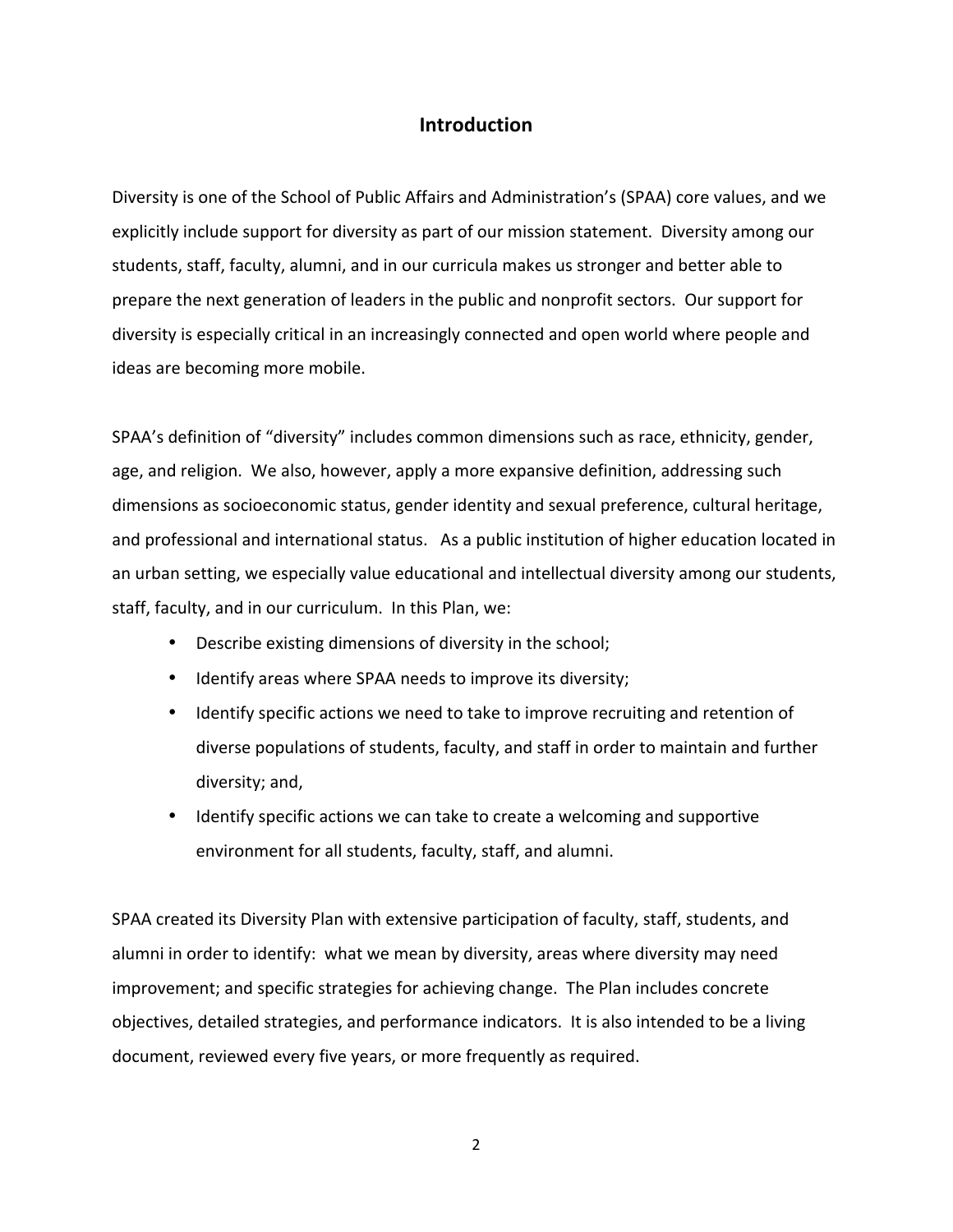#### **A Baseline Assessment of Diversity in SPAA**

This section provides background for SPAA's Diversity Plan. In it, we examine ethnicity, gender, age, international status, and other common indicators for our students. We look at these same indicators for our faculty and staff. We also consider the academic background of faculty and staff. SPAA tracks all of these data at least annually, and many every semester, so that we can develop a comprehensive understanding as to what we are doing well with regard to maintaining and achieving our Plan and to underscore areas of improvement.

#### **Diversity Among Our Students**

#### Race & Ethnicity:

SPAA strives to ensure the success of its students as they transition from graduate school into the profession or continue their career. In a 2015 survey of SPAA alumni, 72% of respondents were working either in nonprofit organizations or for government. Among alumni working in government, 87% worked at the state or local level. Accordingly, it is important that our students, faculty, and staff are representative of the greater Newark area and New Jersey more broadly. Table 1 shows race and ethnicity data for Newark and New Jersey, along with similar data for SPAA MPA students in the spring of 2016. MPA data are broken down by mode of delivery. We have included data for our EMPA program as well, although SPAA suspended admissions to the program in 2016 while we prepare to transition to our newer GeoMPA model of executive education in 2017. Consistent with federal definitions, race and ethnicity are only identified for domestic, matriculating students.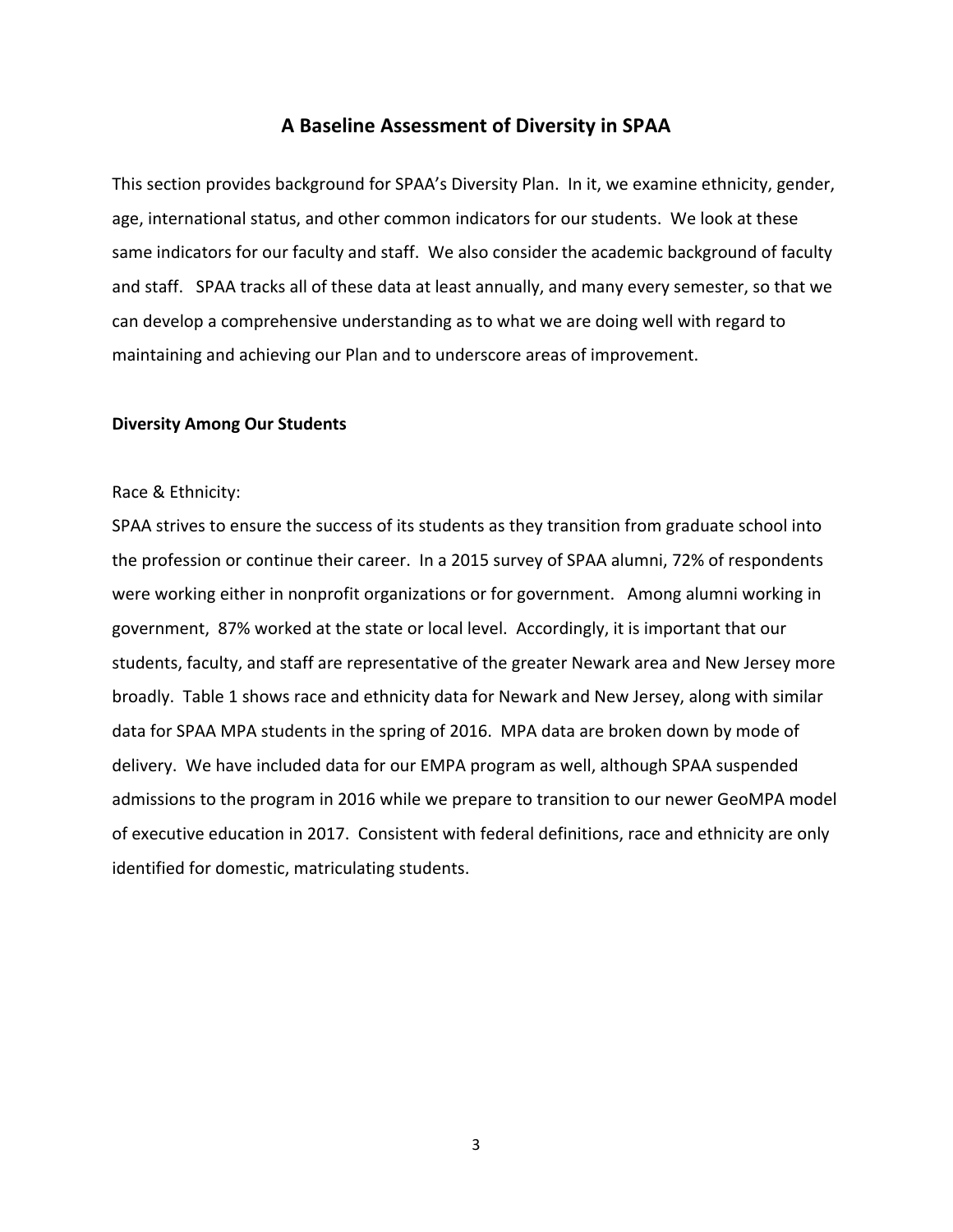### **Table 1** Race and Ethnicity of Newark, New Jersey, and SPAA Programs

#### **Spring 2016**

|                                           | <b>Newark</b> | <b>New</b><br><b>Jersey</b> | Regular<br><b>MPA</b> | On-Line<br><b>MPA</b><br>(Pearson) | <b>Executive</b><br><b>MPA</b> |
|-------------------------------------------|---------------|-----------------------------|-----------------------|------------------------------------|--------------------------------|
| Asian                                     | 2%            | 9%                          | 6%                    | 6%                                 | 1%                             |
| <b>Black or African American</b>          | 51%           | 14%                         | 47%                   | 30%                                | 50%                            |
| White                                     | 25%           | 69%                         | 24%                   | 40%                                | 28%                            |
| Native American or Alaska Native          | 1%            | 0%                          | 0%                    | 0%                                 | 0%                             |
| Native Hawaiian or South Pacific Islander | 0%            | 0%                          | 0%                    | 0%                                 | 0%                             |
| Some Other Race                           | 18%           | 6%                          | <b>NA</b>             | <b>NA</b>                          | <b>NA</b>                      |
| Two or More Races                         | 5%            | 2%                          | 2%                    | 3%                                 | 4%                             |
| Hispanic                                  | 35%           | 19%                         | $20\%$ <sup>d</sup>   | $18\%$ <sup>d</sup>                | $15\%$ <sup>a</sup>            |

a Includes Hispanic, Non-Puerto Rican, and Puerto Rican.

<u> 1989 - Johann Stein, markin film yn y breninn y breninn y breninn y breninn y breninn y breninn y breninn y b</u>

Unfortunately, the Census and federal educational statistics treat ethnicity in different ways. In federal educational statistics, they treat ethnicity and race as a single concept. For instance, an individual who is white and of Hispanic heritage can identify themselves as either being Hispanic or white, but not both. In the Census statistics, the government would identify that same person as white, and it would track her Hispanic heritage separately. Demographers generally agree that most people identifying in the Census as "some other race" use the category as a proxy for Hispanic status.<sup>1</sup>

Even with these definitional differences, the ethnic and racial makeup of both Newark and SPAA's MPA programs are strikingly similar and highly diverse. No single ethnic or racial group makes up more than half of the population in any one of SPAA's masters programs or modes of curriculum delivery. In each community, students self-identifying as African American make up the largest group, with those identifying as white ranked second. There is also strong Hispanic

 $1$  In fact, the Census Bureau has been considering a variety of changes to reduce the number of responses in the some other race category. See: Krogstad, J. M., and Cohn, D'Vera. March 24, 2014. "U.S. Census looking at big changes in how it asks about race and ethnicity." FactTank. Pew Research Center. http://www.pewresearch.org/fact-tank/2014/03/14/u-s-census-looking-at-big-changes-in-how-it-asks-about-raceand-ethnicity/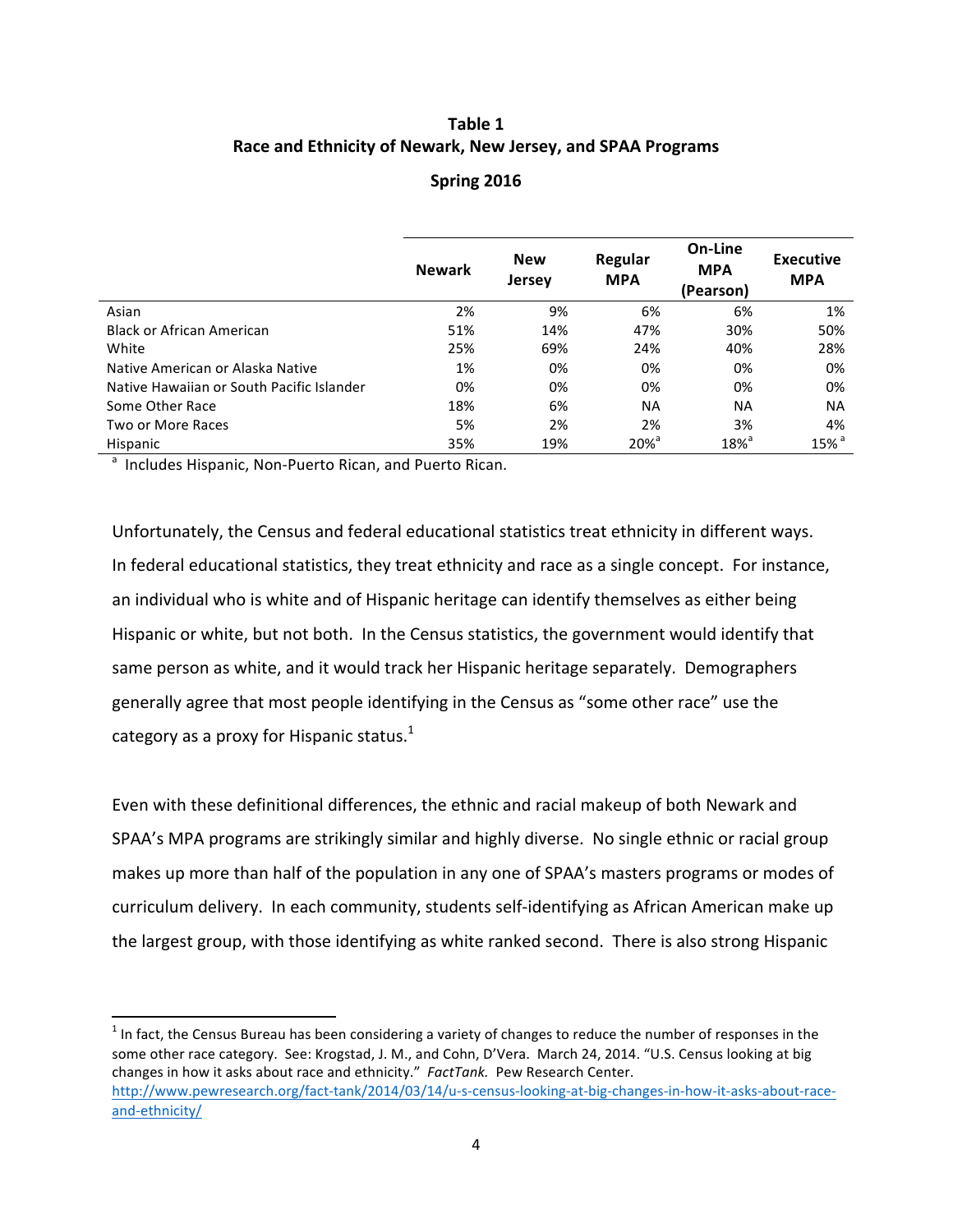representation. There are far smaller numbers of people identifying themselves as Asian or multiracial. Native American populations are nearly absent.

#### Gender:

In spring 2016, females accounted for 61% of all MPA students. This share has been very stable over time—between 59% and 62% since at least 2010. The share of female students did not vary significantly by on-line/on-campus status, or for the EMPA program. In AY 2015-2016, women made up 69% of applicants and 65% of admitted MPA students. In other words, we see some attrition of females during the application process.

#### Age:

The median age of regular MPA students in spring 2016 was 28 years old. The youngest student was 22 years old, and the oldest was 63. We had 14 MPA students (3%) age 50 or older in 2016. For the EMPA program, admission is contingent on work experience. As a result, the median age of EMPA students (37 years) is significantly higher than for other programs. On-line students also tend to be slightly older, with a median age of 31 years.

#### International Status and Residency:

An important part of SPAA's diversity is attributable to the strong representation of international students in the program. As shown in Figure 1, more than one-third of SPAA's regular on-campus MPA students are from other countries. This excludes the Executive MPA program, which currently includes only domestic students. Domestic, out-of-state students make up just 4% of on-campus students. However, as shown in Figure 2, out-of-state students make up nearly half of on-line students. Conversely, international students, are entirely absent from the on-line population. In other words, all of our international students are on campus, and the bulk of our out-of-state students are on-line. The on-line program has clearly helped SPAA to reach a new population of students.

5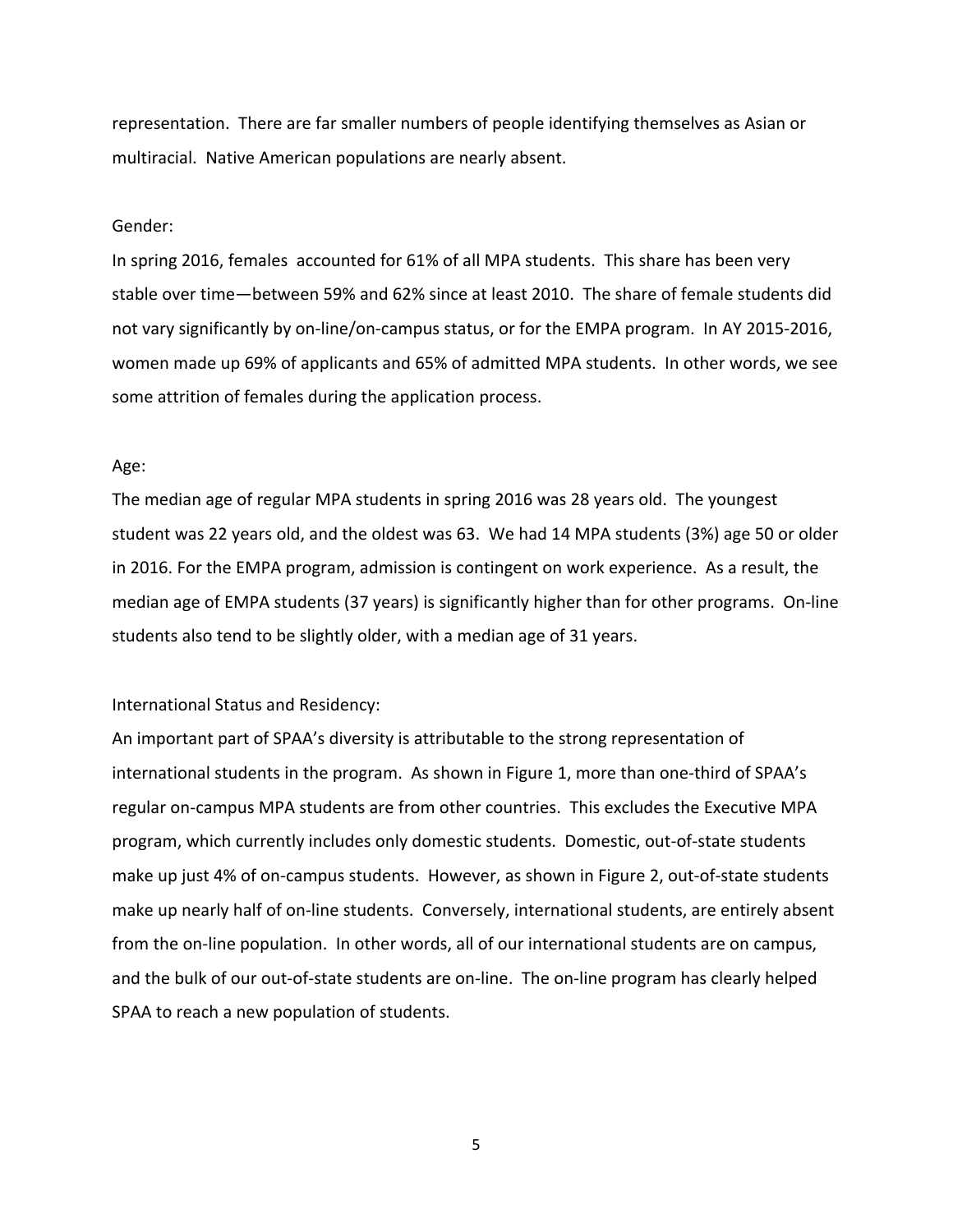

Figure 3 shows our international students in fall 2015, by country of origin. Students from China make up nearly two-thirds of all international students. In 2015, SPAA had students from 17 different countries.

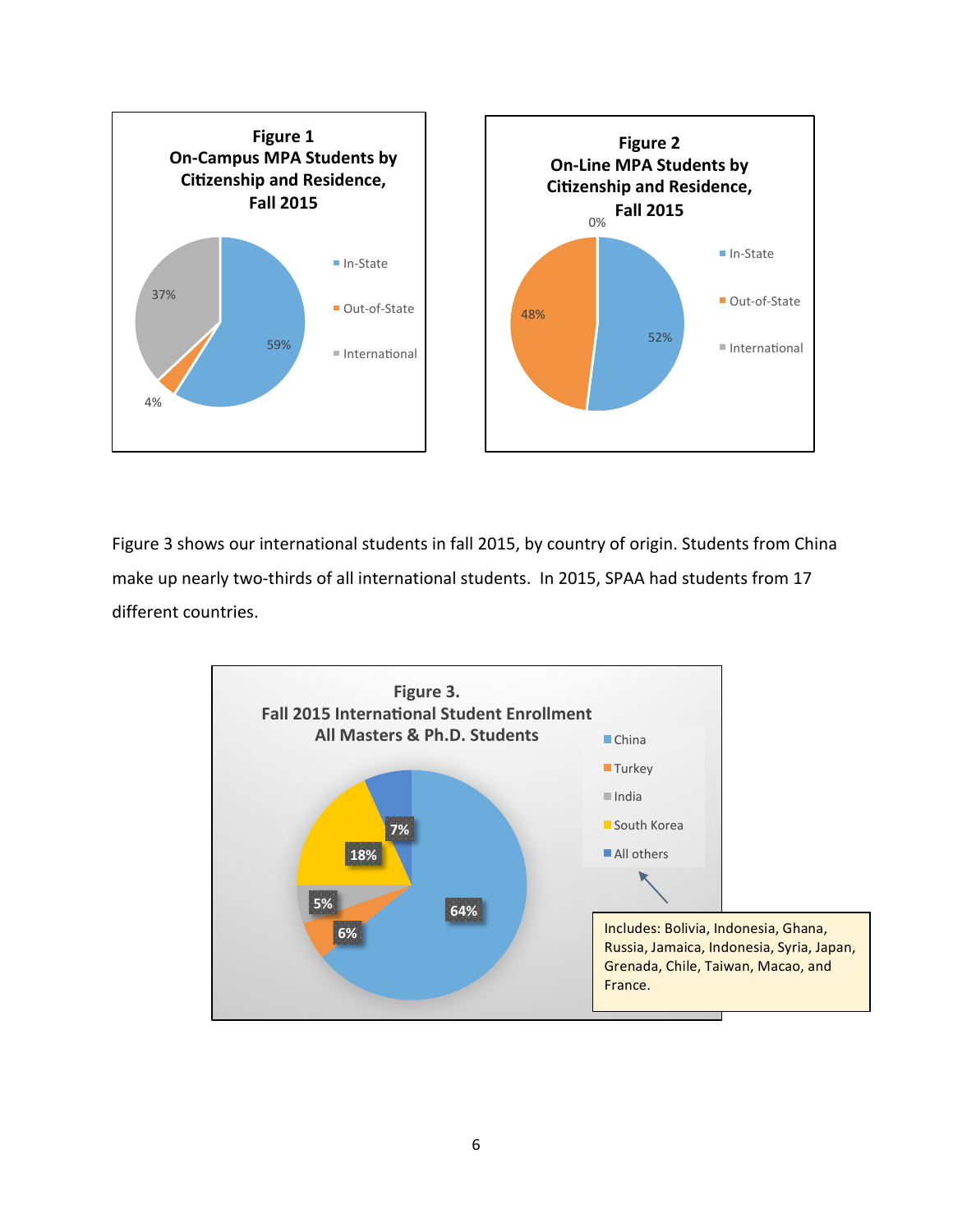Other Dimensions of Diversity:

- In 2016, twenty-three (5%) of regular MPA students were veterans. It is harder to know how many of our students are active duty, because they often withdraw from the program while they are on duty, then reapply when they return home.
- In Fall 2016, 52% of incoming students completing an orientation survey self-identified as being the first generation in their immediate family to attend post-graduate education.
- In that same survey, 13% of respondents self-identified as being immigrants.
- And, 74% of those incoming students identified themselves as working (57% of whom were in state or local government).

#### **Diversity of Faculty**

SPAA currently has 25 nucleus faculty. These include tenured and tenure-track faculty as well as full-time teaching (non-tenure-track) faculty and other research or practitioner faculty who are fully engaged in the governance of the program. We have strong minority and female representation in the faculty. As a matter of policy, we only use self-reported data. The University's Human Resources Department supplied the self-reported data used here in summary form (Table 2). They severely undercount total faculty, especially for non-nucleus faculty. A large percentage of individuals also withheld their race and/or ethnicity. Representation of females is also overstated in the data due to nonresponse bias (males in the survey responded at lower rates than females).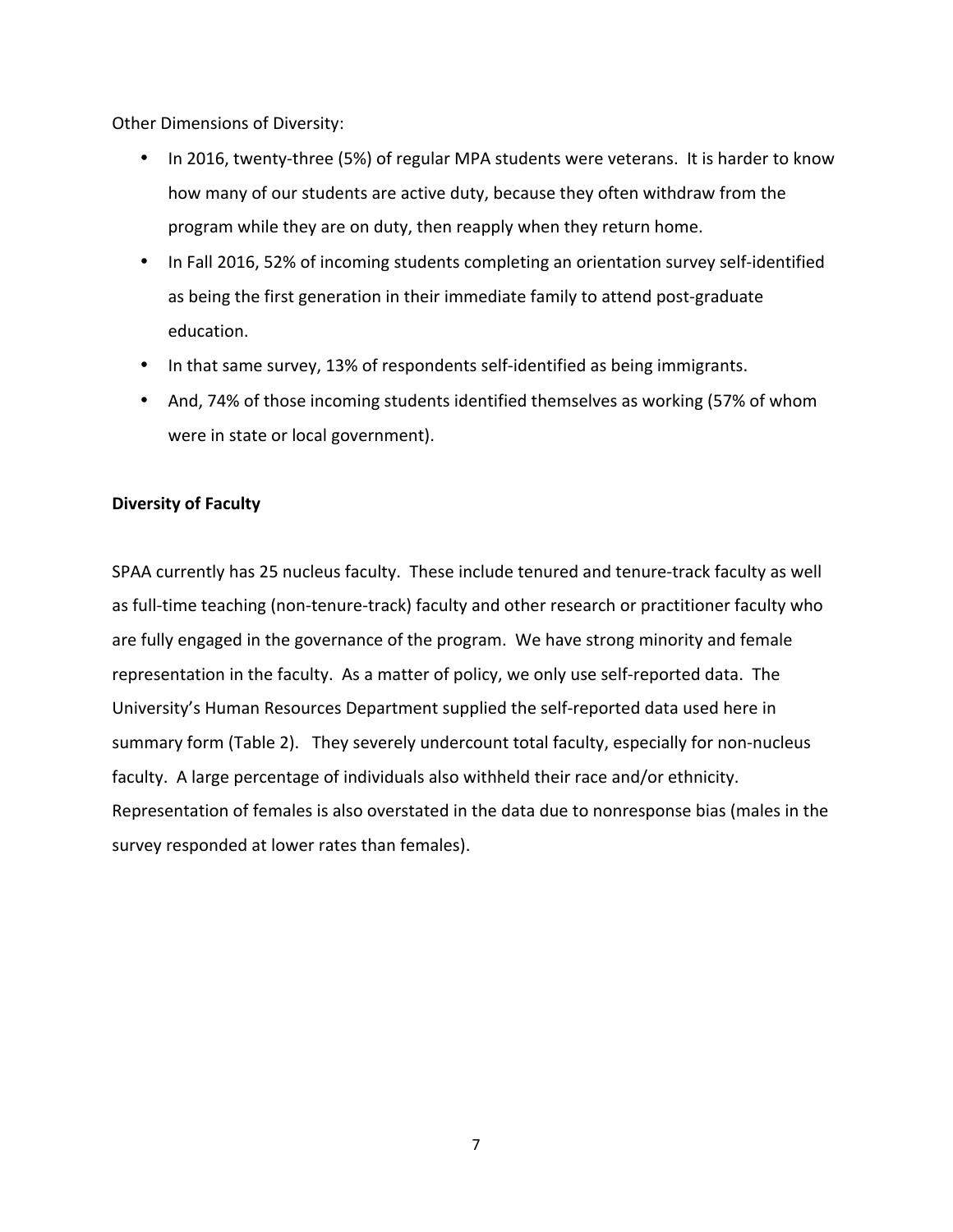#### **Table 2**

|                        | <b>Nucleus Faculty</b> |               |              | <b>Non-Nucleus Faculty</b> |        |          |
|------------------------|------------------------|---------------|--------------|----------------------------|--------|----------|
|                        | <b>Male</b>            | <b>Female</b> | <b>Total</b> | <b>Male</b>                | Female | Total    |
| Undisclosed            | 3                      | 2             | 5(25%)       | 12                         | 5      | 17 (59%) |
| White                  | 3                      | 4             | 7 (35%)      | 6                          | 1      | 7(24%)   |
| Black/African American | 1                      | 3             | 4 (20%)      | 3                          | 1      | 4(14%)   |
| Asian                  | 2                      | 2             | 4 (20%)      | 0                          | 0      | $0(0\%)$ |
| Hispanic               | 0                      | 0             | $0(0\%)$     | 1                          | 0      | 1(3%)    |
| Total                  | 9                      | 11            | 20           | 22                         | 7      | 29       |

### **Self-Reported Race and Ethnicity of Faculty, By Gender and Type of Faculty**

With the caveats above in mind, it nonetheless appears there is substantial representation of different racial groups in SPAA faculty. One notable gap is the absence of any Hispanic faculty.

Based on their publicly-available curriculum vitae (CVs), about two-thirds of the nucleus faculty have their doctoral degree in public affairs or public administration. The next most represented field is political science. Other fields include: sociology; anthropology; and nonprofit management. All but two of the core faculty earned their doctorate in the United States.

#### **Diversity of Staff**

There are 17 core staff for whom we have self-reported data from the University. This excludes student workers (Table 3).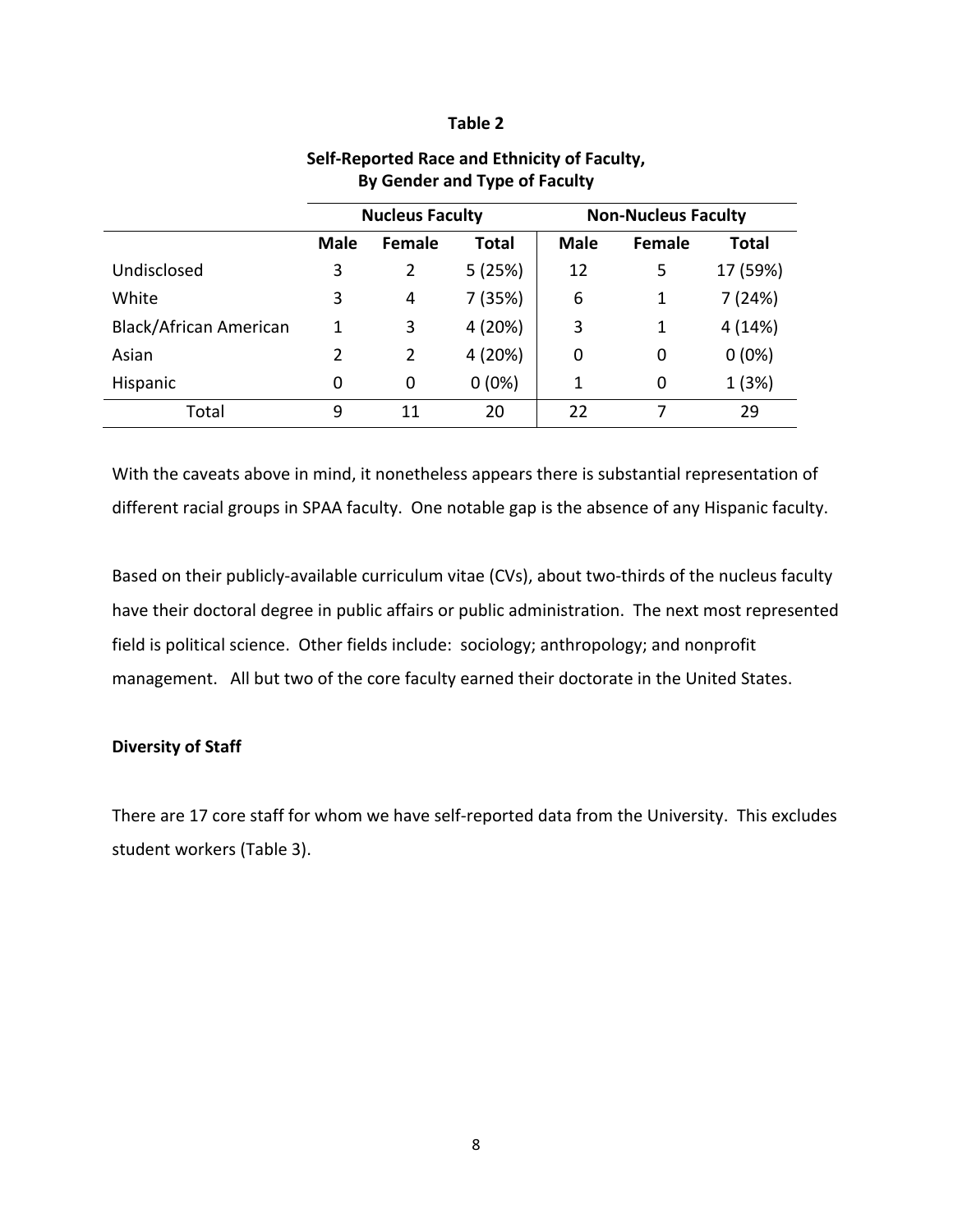#### **Table 3**

|                        | <b>Male</b> | <b>Female</b> | Total    |
|------------------------|-------------|---------------|----------|
| Undisclosed            | 4           | 2             | 6(35%)   |
| White                  | 2           | 4             | 6(35%)   |
| Black/African American | 0           | 3             | 3(18%)   |
| Asian                  | ი           | 0             | $0(0\%)$ |
| Hispanic               | O           | $\mathcal{P}$ | 2(12%)   |
| Total                  | 6           | 11            | 17       |

#### **Self-Reported Race and Ethnicity of Staff, By Gender**

Three of these staff have doctoral degrees (in the fields of education, urban planning, and global affairs, respectively).

#### **Involving Our Constituents in SPAA's Diversity Plan**

In order to ensure that this Diversity Plan represents the experience and aspirations of all members of the SPAA community, we conducted a series of surveys between late March and early May 2016. We distributed separate surveys to students, faculty, staff, and alumni. Among alumni, we only included former students who graduated within the past three years. This was done to ensure that alumni responses reflected recent rather than historical SPAA experiences. In each instrument, there were core questions asked of all respondents that sought to identify dimensions of diversity participants determine are important but insufficiently addressed by SPAA. We also asked respondents to assess how well SPAA is currently creating a climate of inclusiveness for students, staff, and faculty of all backgrounds. In addition to these core questions, there were also questions tailored specifically to each group to assess how well SPAA is recruiting and retaining diverse faculty, students, and staff. Additional tailored questions asked respondents to assess the inclusion of diversity in the curriculum, the existing state of diversity at SPAA, and the importance of diversity to individuals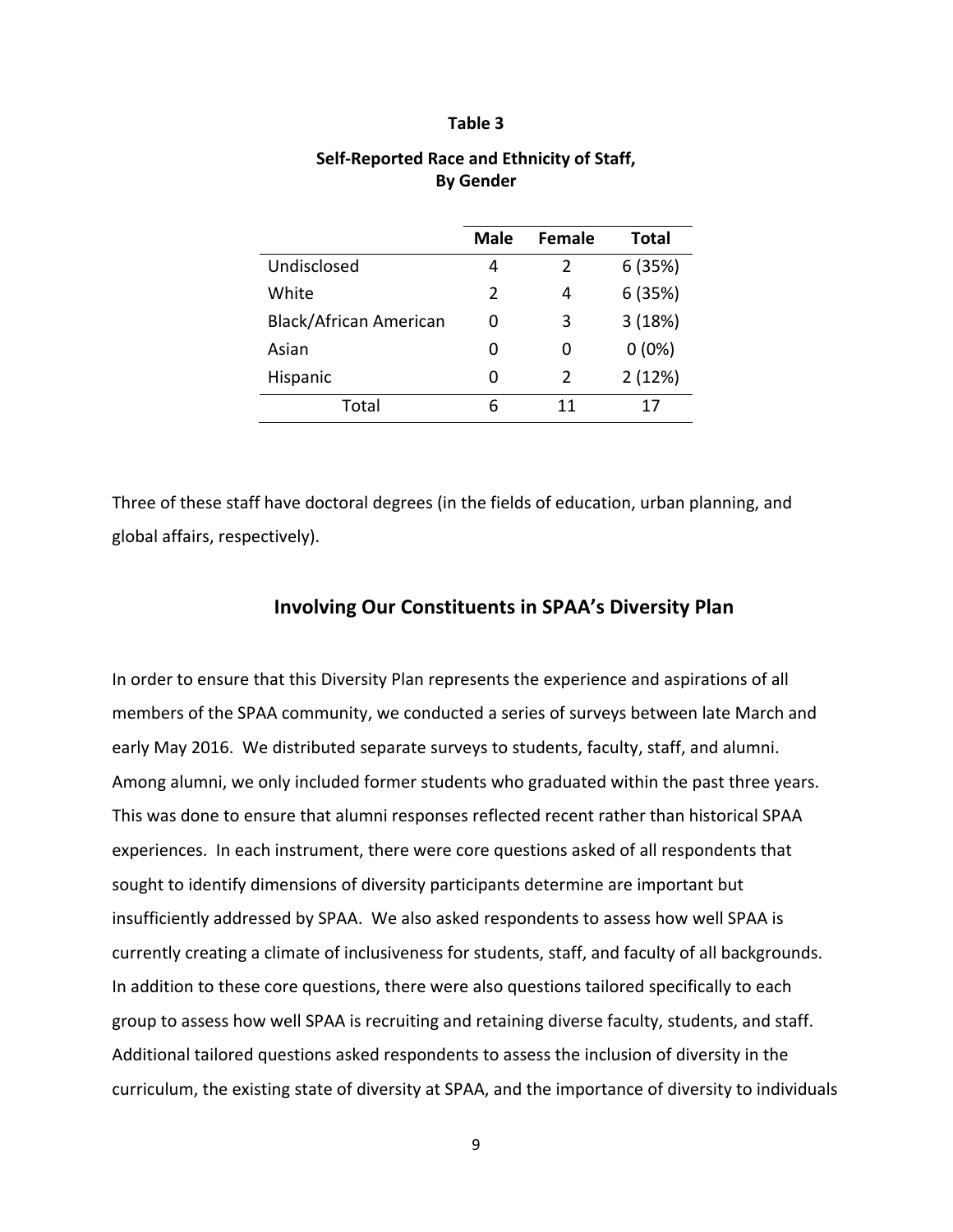in their professional life. Both the core and tailored assessment questions measured respondent perceptions using a 7 point Likert response format, with a neutral center surrounded by symmetric responses of "somewhat agree/disagree," "agree/disagree," and "strongly agree/disagree" options. We also provided respondents an option of choosing not to answer each question. Finally, we gave participants opportunities to provide open-ended comments. Table 4 shows the number of surveys sent out and completed by group. We provide detailed description and statistical analyses of these surveys in Appendix 1, and copies of each instrument in Appendix 2.

#### **Table 4**

|                          | <b>Surveys</b>     | <b>Surveys</b> | <b>Response</b> |
|--------------------------|--------------------|----------------|-----------------|
| <b>Survey Population</b> | <b>Distributed</b> | Completed      | Rate            |
| <b>Students</b>          | 475                | 84             | 18%             |
| <b>Staff</b>             | 13                 | 7              | 54%             |
| Faculty                  | 95                 | 45             | 47%             |
| Alumni                   | 533                | 84             | 16%             |
| Total                    | 1,116              | 220            | 20%             |

#### **Diversity Surveys Distributed and Completed**

#### **Defining Diversity**

Self-reported administrative data such as race, ethnicity, gender, age, and military service are valuable for tracking the nature of our community. There are, however, other dimensions of diversity where such self-reported data are not available. In our surveys, we asked our community if there are other areas we should be especially concerned about. To summarize these responses:

• By far, the area where the largest number of our community believes additional inclusion is needed is gender orientation and sexual identity. This concern is across-theboard for staff, faculty, students, and alumni;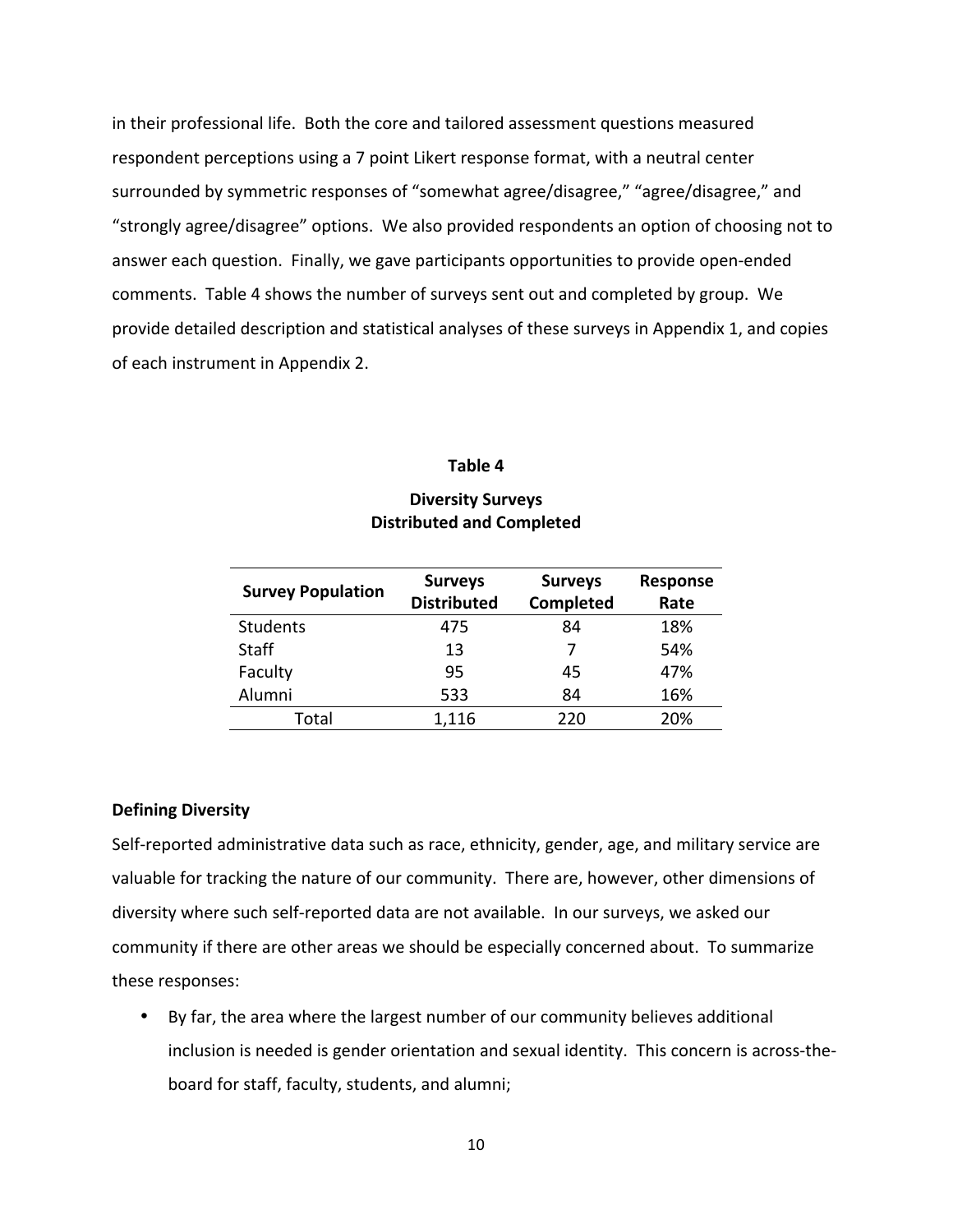- There is concern (especially among alumni) that we should address religious diversity;
- Especially among faculty, there was concern that we do more to address the needs of disabled individuals;
- Other areas that drew multiple comments were: regional diversity (at both the local and national scale); socioeconomic diversity; diversity of marital status; political inclusiveness; support for first generation college attendees; cultural and ethnic identity, and diversity in international status (which we already track for students);
- There were also multiple comments that SPAA should concern itself with diversity in professional status (work titles, people already in the field vs. those new to the field, etc.) and work status (meaning people working full time vs. part-time, concern for working parents, etc.);
- Approximately one-third of comments received indicated that SPAA did not need to address additional dimensions of diversity; and,
- There were two comments to the extent that we either need greater concern for white males, or that SPAA spends too much time worrying about diversity.

### Perceptions of Diversity Among SPAA's Students, Faculty, and Staff

Several of the questions in the survey asked respondents to assess the current state of student faculty, staff, and other diversity. Here are the key findings:

- Nearly 80% of respondents either agreed or strongly agreed that SPAA has a diverse student population. This was the most affirmative response of any question in the survey. Six percent disagreed with the statement at some level (somewhat disagree, disagree, or strongly disagree).
	- $\circ$  In the open-ended comments, several people noted that, among international students, diversity is less pronounced due to the dominance of students from China.
- 75% of respondents agree or strongly agree that SPAA's faculty reflect the diversity of the communities they serve. Sixteen percent (16%) disagreed with the statement to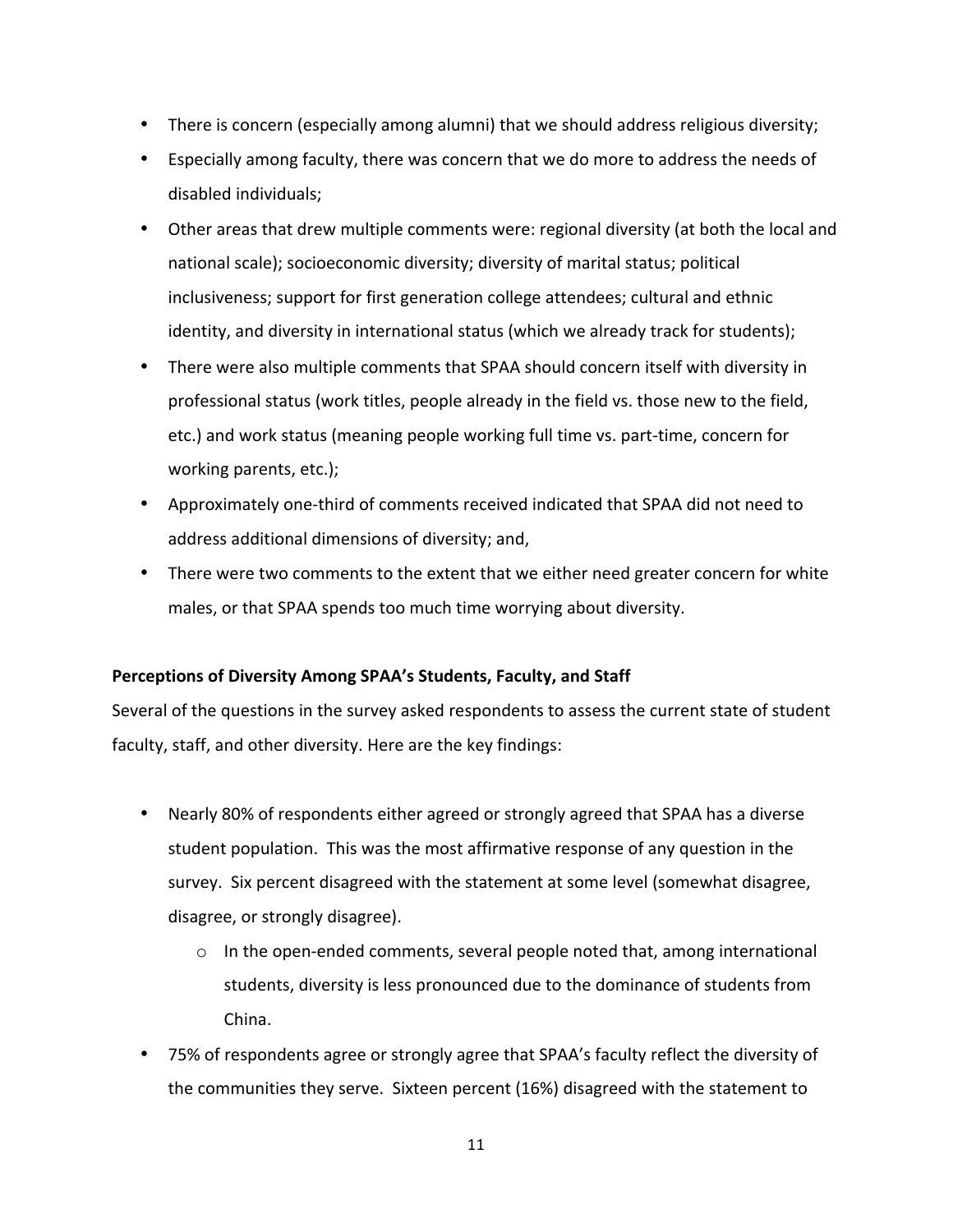some degree. These results do not vary significantly among students, staff, faculty, and alumni.

- $\circ$  Despite this, there were multiple comments received that SPAA needs to hire additional minority faculty.
- $\circ$  Multiple respondents noted that the full-time faculty appeared less diverse than the part-time faculty, although this is not strongly supported by the earlier administrative evidence.
- Overall, 75% of respondents agreed or strongly agreed that SPAA's staff reflect the diversity of the community it serves. Only 15% disagreed to any degree.
- 71% of respondents either agreed or strongly agreed that SPAA does a good job of recruiting and retaining a diverse student population (two different questions). The differences between faculty and student responses were not significant.
- Two-thirds of faculty responding agree or agree strongly that SPAA does a good job of recruiting diverse faculty. Twenty-two percent of faculty respondents disagreed with the statement.
- Fewer (58%) faculty agree that SPAA is doing a good job of retaining diverse faculty. More than a quarter of faculty disagree with the statement
	- $\circ$  Several faculty made specific comments that more needs to be done to mentor and retain minority faculty.
- Approximately 85% of staff surveyed agreed or strongly agreed that SPAA does a good job of recruiting and retaining diverse staff.

#### **Perceptions of Diversity in SPAA's Curriculum**

- 70% of respondents agreed to some degree that the range of SPAA courses supports diversity. Support for the statement was strong among both students and faculty.
- There were several comments suggesting that SPAA should incorporate additional coursework to strengthen its teaching of diversity. Specific areas noted included:
	- $\circ$  Cultural awareness;
	- $\circ$  International differences in public administration;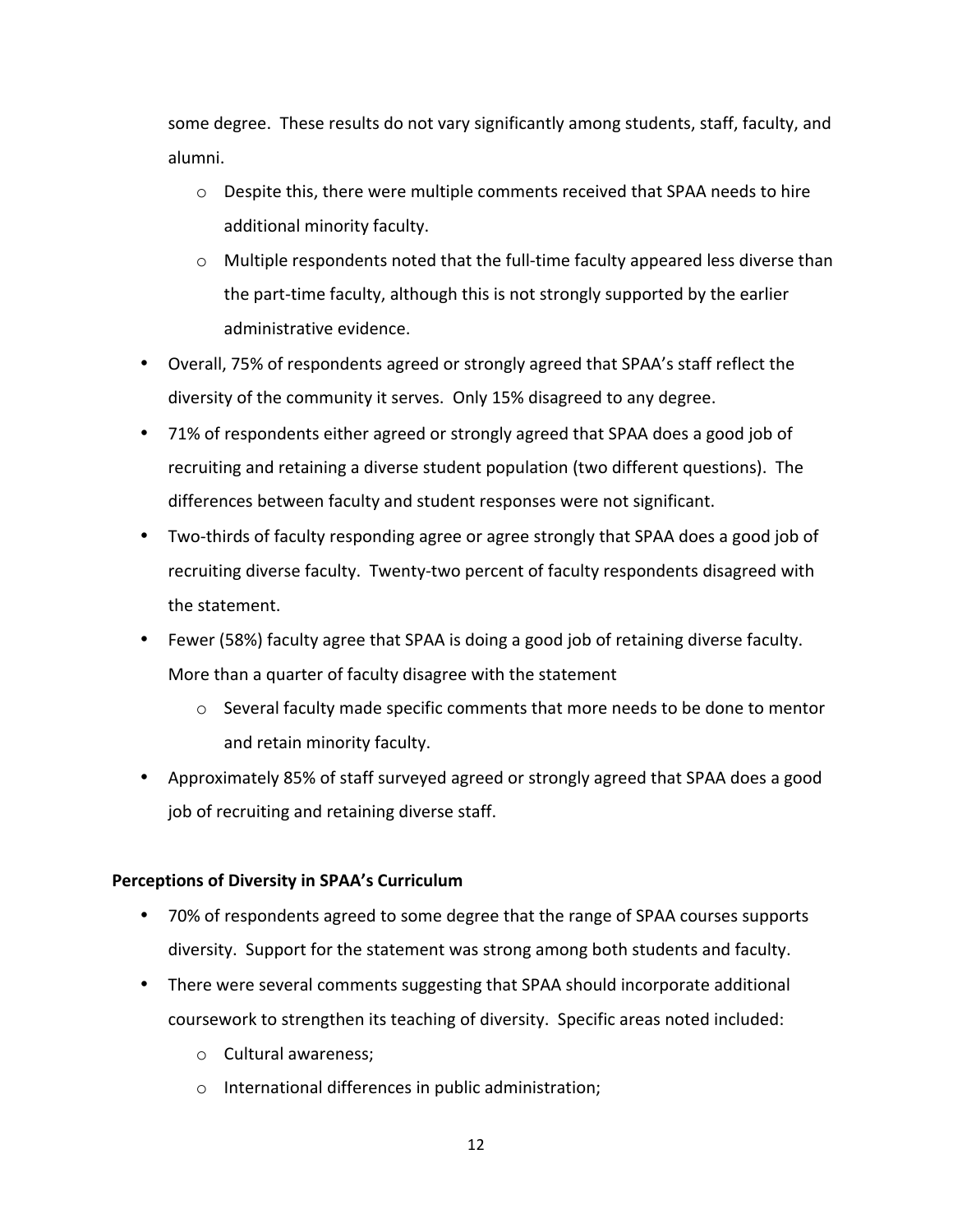- $\circ$  How policy relates to issues of diversity; and,
- $\circ$  Issues related to disabilities.
- 59% of SPAA alumni responding agreed or strongly agreed that SPAA's curriculum is appropriate for teaching public servants to work in diverse communities. 15% of alumni disagreed with the statement to any degree.
	- $\circ$  In the comment section, respondents identified that the cohort model used in the EMPA program served as an effective way for people to form friendships with their fellow students.
- In several different questions, a large majority of alumni and students identified experiential learning opportunities (capstone, internships, etc.) as valuable ways of exposing students to diversity issues and generally supporting diversity. Several respondents said that SPAA needed to expand these opportunities.
- One part-time lecturer (PTL) commented that SPAA should provide additional training on how to teach diversity issues.

#### **Perceptions Regarding SPAA's Climate of Inclusiveness**

- Two-thirds of all respondents agreed or strongly agreed that SPAA does a good job at creating a climate of inclusiveness that is welcoming for students, staff, and faculty of all types, backgrounds, and interests. However,
	- $\circ$  One student stated that the on-line students tend to be left out of campus seminars, speaker events, etc., and that SPAA should make these activities available electronically.
	- $\circ$  Two PTLs commented that they tend to be left out of SPAA activities and lacked connections to the School.
- More than 60% of students agreed or strongly agreed that their SPAA education helped them to understand and appreciate people and perspectives different from their own.
- A similar number of students agreed or strongly agreed that their time at SPAA helped them to value and work with people of all types, backgrounds, and interests.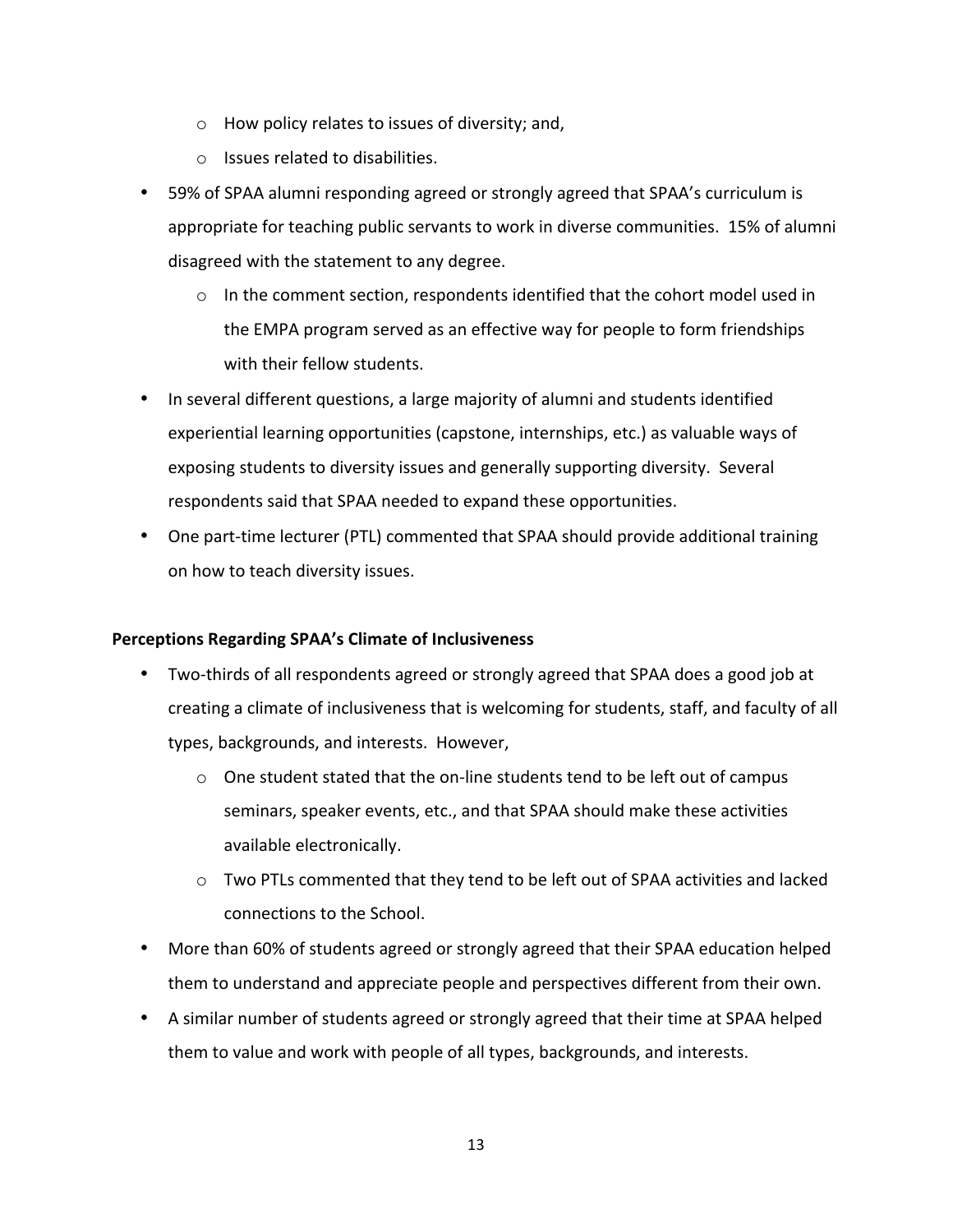## **Responding to Our Community:** Goals, Objectives, and Strategies to Strengthen Diversity

Based on our own knowledge of the program and the input from our constituents just described, the faculty of SPAA recognizes that—while we have a richly diverse School—more can and must be done to recruit, retain, and create a welcoming environment for individuals of all backgrounds. In the section that follows, we describe:

- A series of broad goals;
- Quantifiable and time-bound objectives;
- Specific strategies for meeting those objectives; and,
- Performance indicators for tracking the implementation of those strategies.

Some of the strategies suggested are generic (meaning that they are not dependent on the specific SPAA context), while others are designed to build upon the existing strengths and aspirations of the School.

#### **Recruiting for Diversity**

Goal #1: SPAA needs to diversify its international student body. In Fall 2015, Chinese students accounted for 65% of all international MPA applicants and 63% of all international students admitted. While we warmly welcome Chinese students, we also recognize that SPAA would benefit from additional student representation from other countries.

*Objective* 1a: By Fall of 2018, no single nation should provide more than 50% of international applicants and admitted students. This should decrease to 40% by 2019.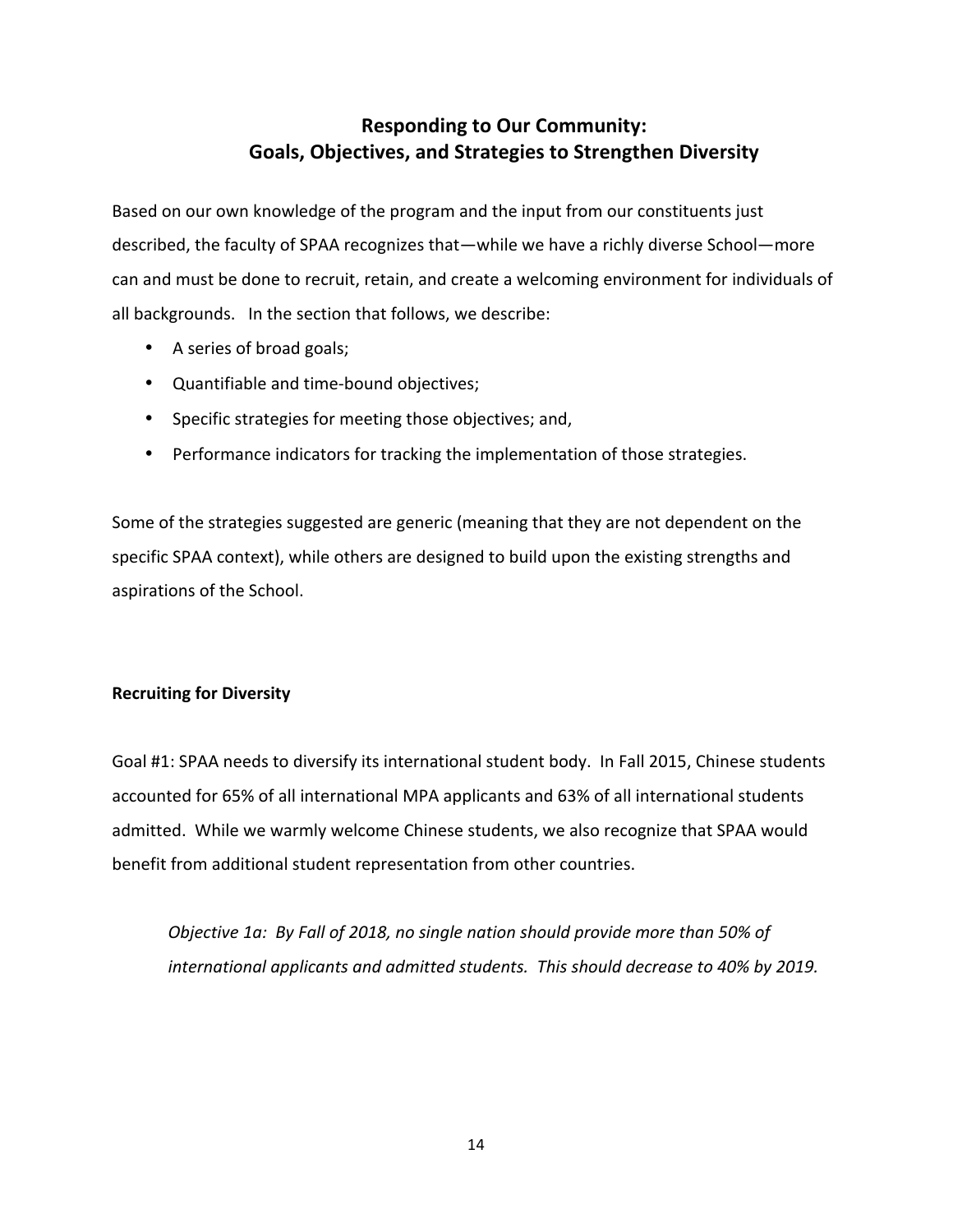Generic Strategies:

- a. SPAA shall hire an international student recruiter to increase the School's visibility and appeal in regions where it has not traditionally drawn large numbers of students.
	- Performance indicator: Hiring letter.
- b. The School will increase advertising and other recruitment efforts in regions where it has not traditionally drawn large numbers of students.
	- Performance indicators: Copies of ads; Number of applicants, by country, collected by the RU-N Registrar.

Strategies Tailored to the Program:

- c. SPAA shall establish a new international executive MPA program (GeoMPA) to operate in multiple regions of the world. GeoMPA shall build upon the School's existing on-line capabilities and deliver its well-established curriculum to a larger international audience of executive leaders in the public service. The program shall use a cohort model, with a 2-year completion time. SPAA will base the program administratively in multiple overseas countries serving different regions of the world.
	- Performance indicator: Numbers of GeoMPA students enrolled in fall semester, annually, by area.

#### **Retention of Diverse Faculty**

Goal #2: SPAA needs to be more effective at retaining faculty from traditionally underrepresented communities. In recent years, we have hired several minority faculty who have been unsuccessful at obtaining tenure. While faculty are ultimately responsible for their scholarship, the School needs to provide stronger support/mentoring for junior faculty from all backgrounds. The report interprets underrepresented communities broadly to include dimensions beyond simply race, ethnicity, and gender.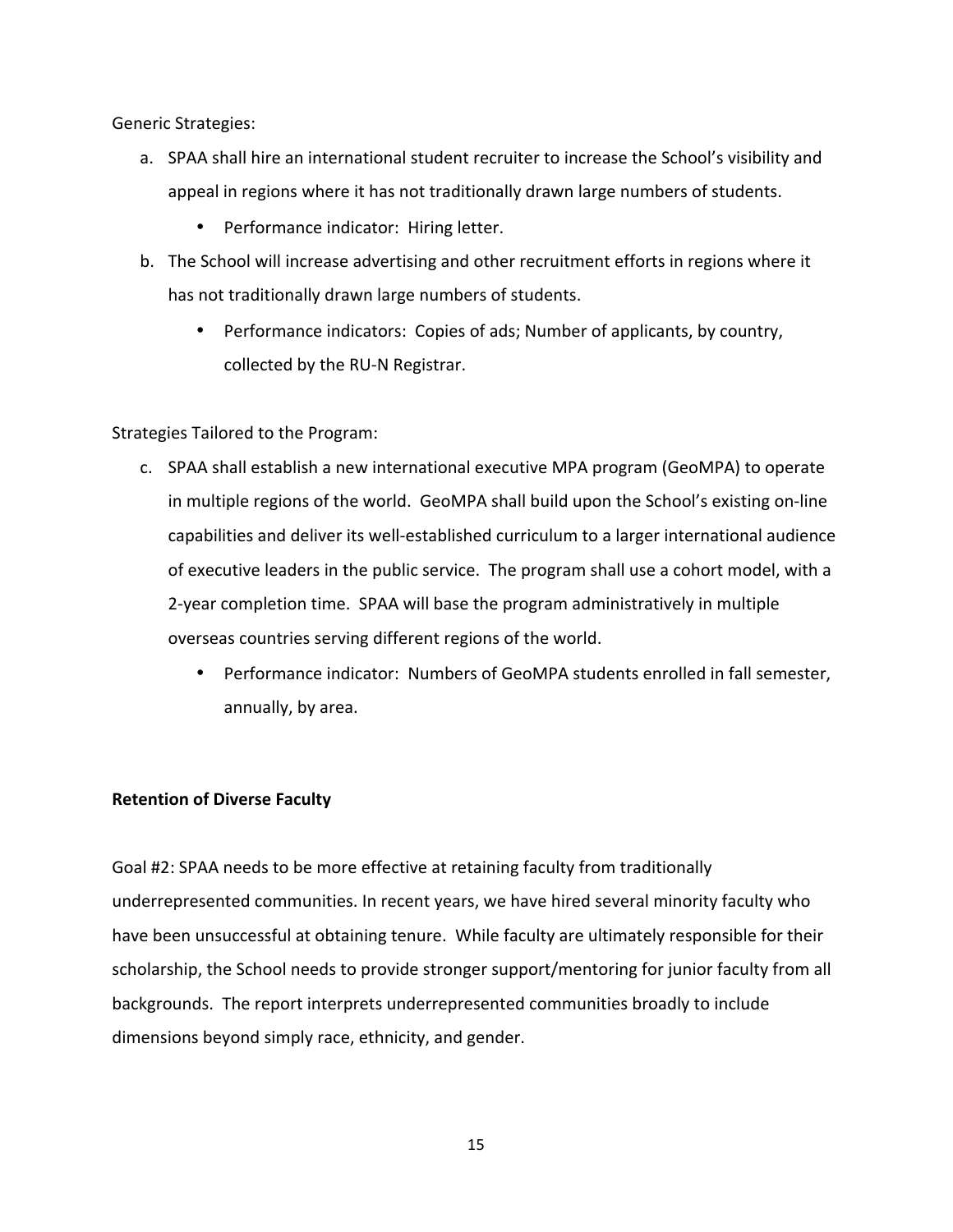*Objective* 2a: Starting in 2017, the rate at which SPAA junior faculty achieve tenure should be statistically unrelated to the race, ethnicity, gender, or other demographic and social characteristics of the candidate.

Generic Strategies:

- a. SPAA will assign a faculty mentor with of rank of Associate Professor or higher to all incoming junior faculty. The role of the mentor shall be to support and advise junior faculty, to meet with them on a regular basis, to provide feedback on their work, and to guide them through the tenure and promotion process.
	- Performance indicator: List of mentors for all incoming junior faculty.

### **Creating a Climate of Inclusiveness for All Individuals**

Goal #3: SPAA shall be more inclusive of the students, faculty, and alumni who are not oncampus full-time and often have different experiences.

*Objective 3a: By spring semester 2018, at least 30% of part-time faculty, on-line* students, and EMPA/GeoMPA students responding to surveys shall indicate that they *have participated in a SPAA-sponsored lecture, conference, or other activity in the previous year.* 

Generic Strategies:

- a. SPAA shall stream or post all extracurricular lectures, talks, and conferences on-line.
	- Performance indicator: List of activities made available.
- b. SPAA shall host a social gathering at the beginning of each semester for all SPAA community.
	- Performance indicator: Flyer from the event.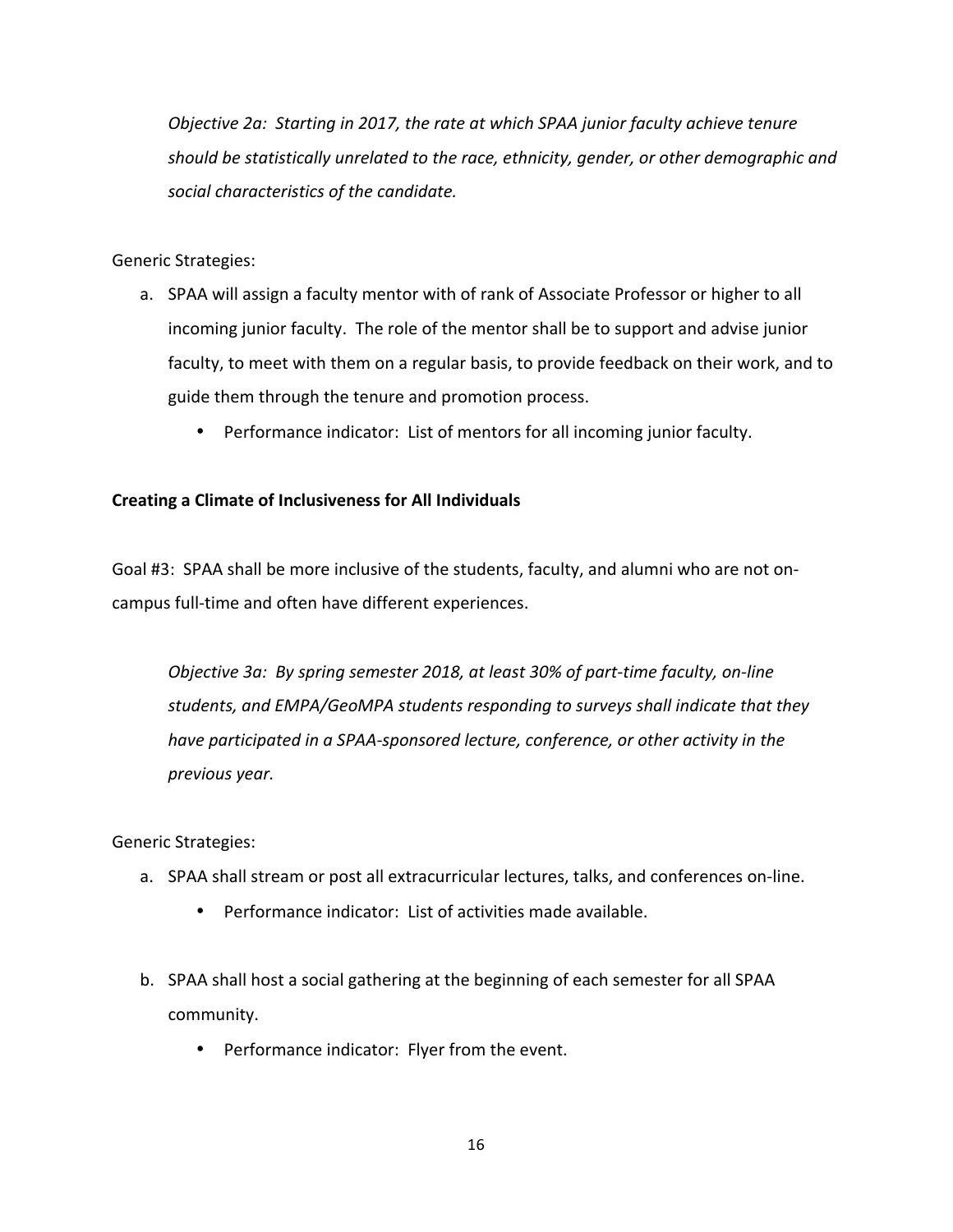- c. SPAA shall create an on-line forum where all members of our community can contribute and discuss key issues of importance to the School.
	- Performance indicators: Link to the forum; memo detailing the activity in the forum.

Strategies Tailored to the School:

- d. SPAA shall establish a video archive on Blackboard containing extracurricular lectures, talks, and conferences that are available to all members of the SPAA community.
	- Performance indicator: Link to the video archive.
	- Number of times the video is viewed.
- e. SPAA shall establish a discussion series that encourages part-time lecturers to introduce themselves and their work to others.
	- Performance indicator: Schedule of lectures/seminars for 2017.
- f. SPAA shall highlight the work of several EMPA/GeoMPA students each semester in the SPAA Newsletter.
	- Performance indicator: Copies of Newsletters.

Goal #4: SPAA needs to create mechanisms to stimulate ongoing and respectful discussion of topics and issues related to diversity. It is especially important to provide anonymity for sensitive topics where it would violate the privacy of individuals to ask them to provide their opinions openly. 

*Objective 4a: SPAA will establish an on-line program that allows members of our community* to discuss critical issues and trends in diversity—with an anonymous option if *they choose.*

*Objective 4b: SPAA shall track participation in the program, with the objectives of:* 

• 10 posts per week.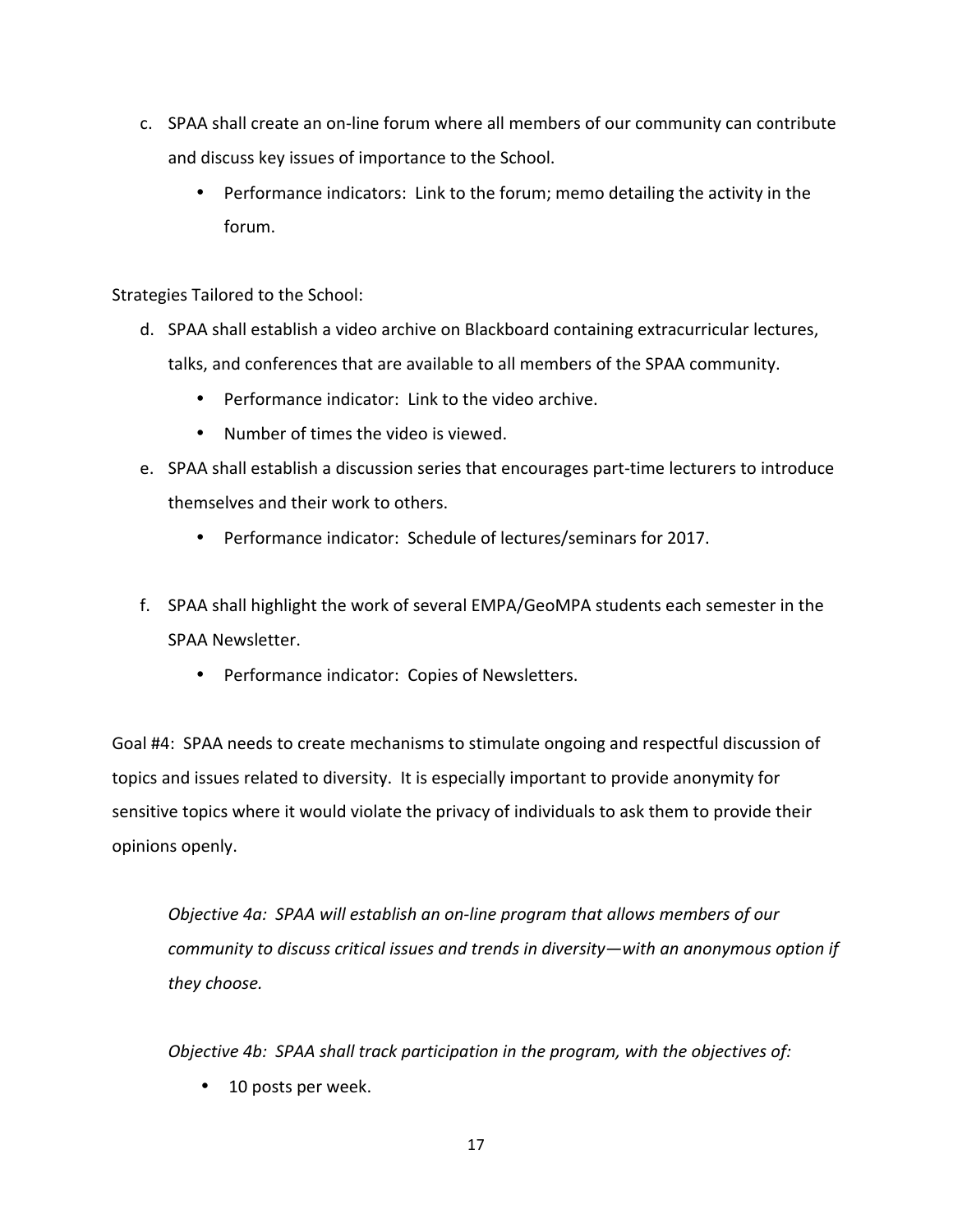• Posts by 5 or more different people per week.

Generic Strategies:

- a. SPAA shall create an on-line discussion forum relating to topics of diversity in public and nonprofit administration. This forum shall be open to all members of the SPAA community. Each week, SPAA will introduce a new topic (thread), possibly based on current events, in order to promote lively discussion and keep topics focused on events relevant to public administration.
	- Performance indicator: List of forum threads, by week, with number of posts.

#### Strategies Tailored to the School

- b. The on-line forum described above shall, on a regular basis, include topics focused on diversity as it applies to public and nonprofit administration in the New York/New Jersey region.
	- Performance indicator: List of NJ/NY topics.

#### **Building Diversity into the Curriculum**

Goal #5: SPAA shall seek to understand how faculty are incorporating diversity issues into the curriculum more effectively. While we believe that SPAA faculty are including diversity issues into the curriculum, it is difficult to know how they are doing so.

*Objective* 4a: For every class offered by SPAA, there shall be concrete and documented examples provided for how diversity is included in the curriculum.

Generic Strategies

a. SPAA shall survey faculty to learn more about how they are incorporating diversity into their courses.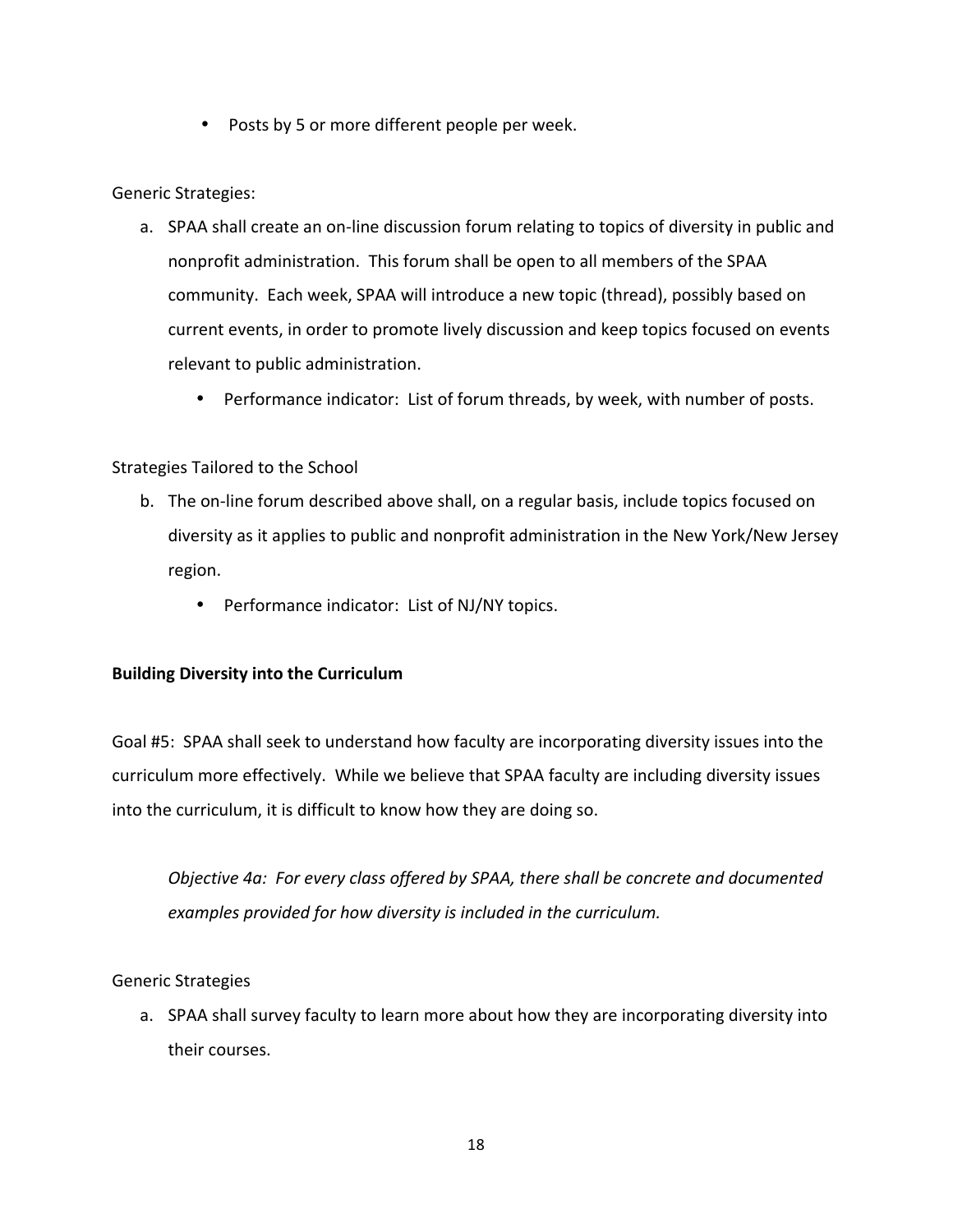• Performance indicator: Memo documenting results of the survey, with instrument attached.

Strategies Tailored to the School

- b. Based on the surveys above, SPAA shall build a searchable library/database of abstracts that describe in-class resources, discussions, and or exercises designed to teach diversity issues. These shall be included in the SPAA/ASPA PA Gateway.
	- Performance indicator: Index of abstracts.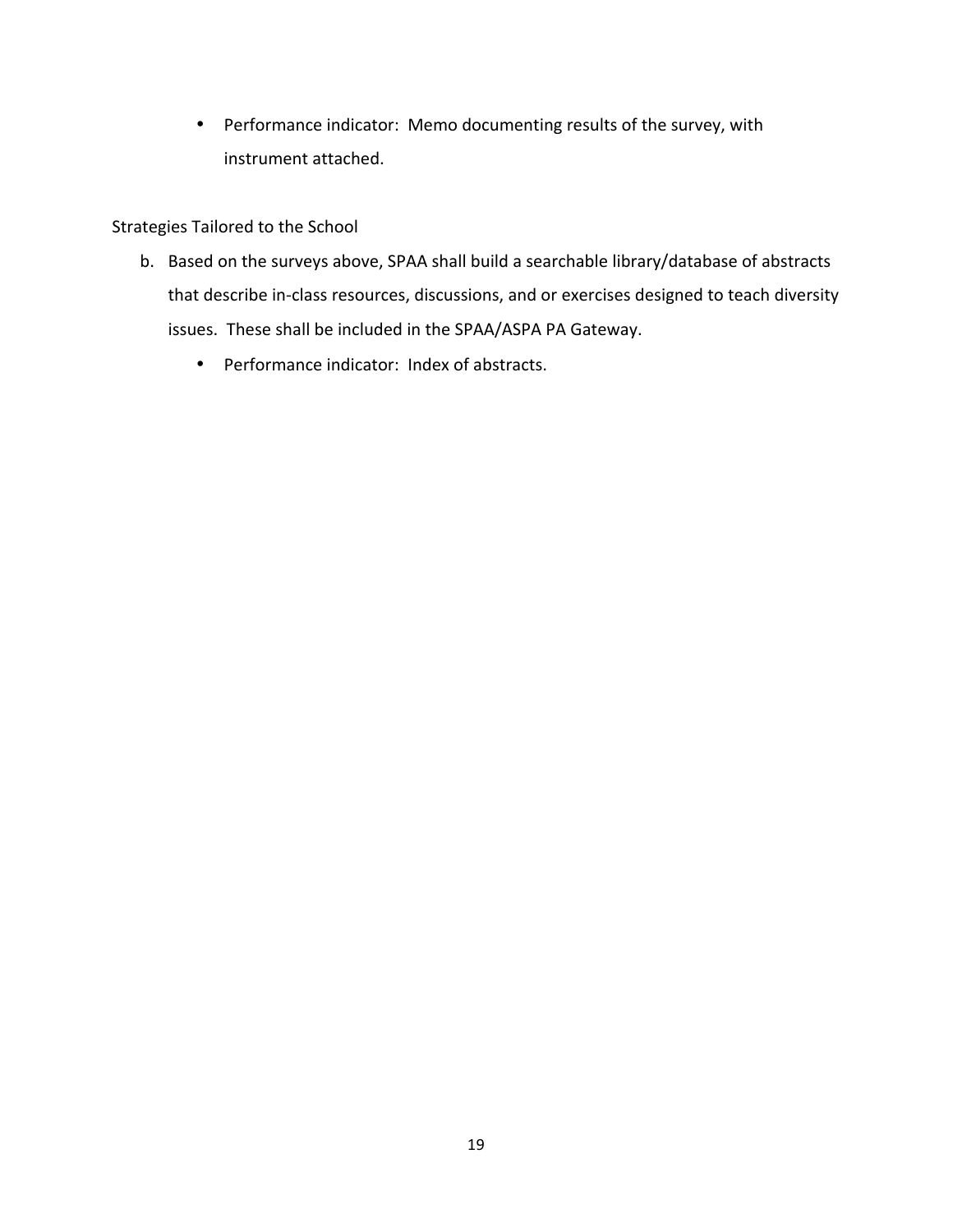# **Appendix I Statistical Analysis of Diversity Surveys**

In this Appendix, we present detailed results of the diversity surveys completed by SPAA stakeholders. These results were a primary source of information used in preparing the 2016 Diversity Plan.

## **1. Defining Diversity**

The first task for the surveys was to provide guidance from our community regarding how well we currently define diversity. The table below summarizes the responses received. We did not count null responses, so the row for "no we're good" refers to people who specifically said no change was needed. The key findings are:

- By far, the greatest area for additional inclusion is in the area of gender orientation and sexual identity. This concern is across-the-board.
- There is significant concern (especially among alumni) that we should address religious diversity.
- Especially among faculty, there was concern over addressing the needs of disabled individuals.
- Other areas that drew multiple comments were: regional diversity (at both the local and national scale); socioeconomic diversity; diversity of marital status; political inclusiveness; support for first generation college attendees; cultural and ethnic identity, and diversity in international status (which we already track).
- There were also multiple comments that we should be concerned with diversity in professional status (meaning work titles, people already in the field vs. those new to the field, etc.) and work status (meaning people working full time vs. part-time, concern for working parents, etc.)
- Approximately one-third of comments received indicated that SPAA did not need to address any additional dimensions of diversity.
- There were two comments to the extent that we either need greater concern for white males, or that SPAA spends too much time worrying about diversity.

The full results are shown in Table A1 below.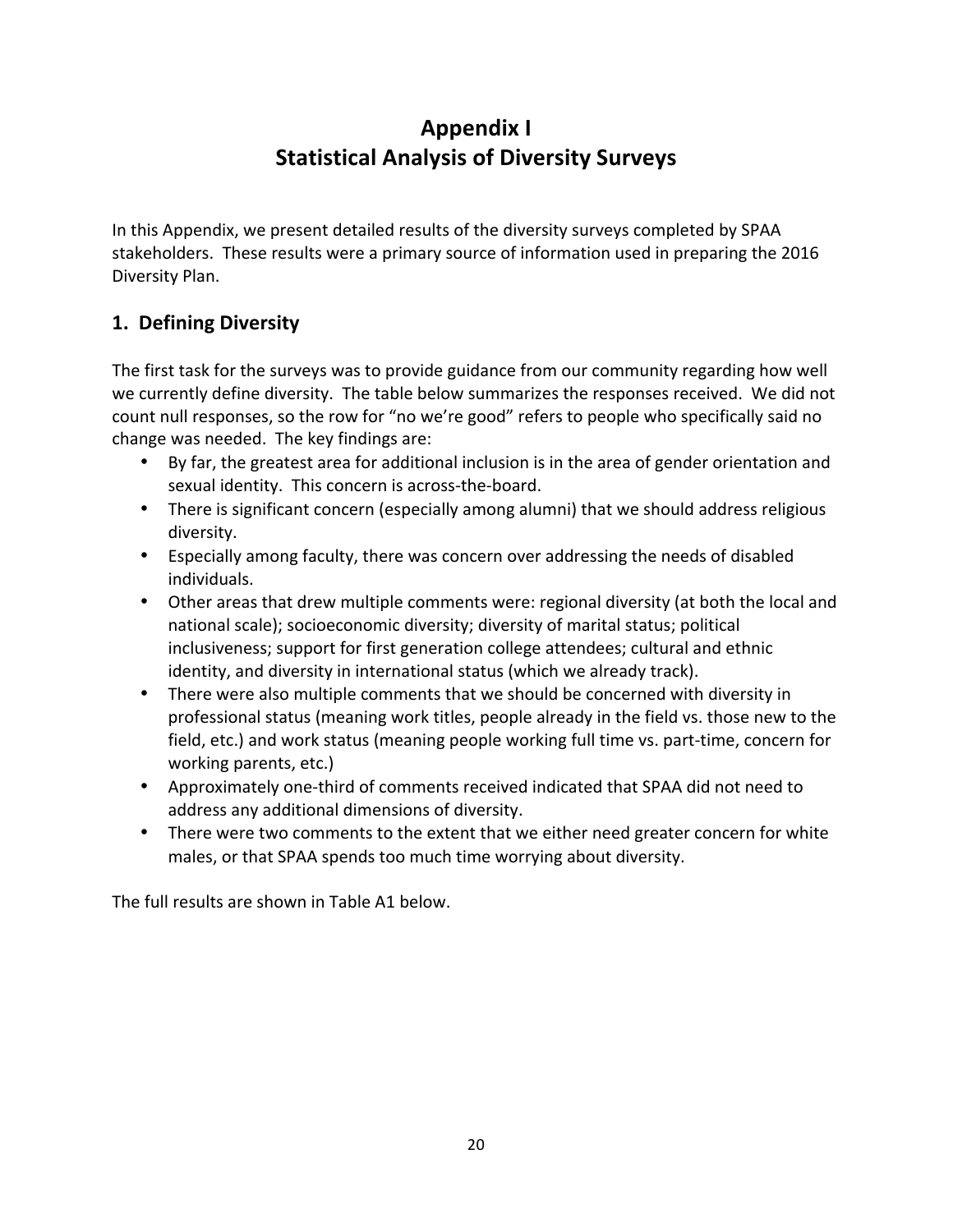Table A1: Rutgers University-Newark routinely assesses diversity of its students, faculty and **programs using self-reported data about race and ethnicity, gender, citizenship, military** service, age, and New Jersey residency. Are there other types of diversity that SPAA should **be concerned about?** 

|                                | <b>Student</b> | Alumni         | <b>Faculty</b> | <b>Staff</b> | <b>Total</b>   |
|--------------------------------|----------------|----------------|----------------|--------------|----------------|
| Sexual Preference/             | 6              | 6              | 7              | 1            | 20             |
| Gender Identity                |                |                |                |              |                |
| Religion                       | $\overline{2}$ | 5              | $\overline{2}$ |              | 9              |
| <b>Disability Status</b>       | $\mathbf{1}$   | $\overline{2}$ | 4              |              | $\overline{7}$ |
| <b>Regional Diversity</b>      | $\mathbf{1}$   |                | 3              |              | 4              |
| Socioeconomic                  |                | $\overline{2}$ | $\mathbf{1}$   | 1            | 4              |
| Inclusiveness                  |                |                |                |              |                |
| <b>Professional Status</b>     | $\mathbf{1}$   | $\overline{2}$ | $\mathbf{1}$   |              | 4              |
| (Title, etc.)                  |                |                |                |              |                |
| <b>Marital Status</b>          | $\overline{2}$ | $\mathbf{1}$   |                |              | 3              |
| <b>International Diversity</b> | $\mathbf{1}$   | $\mathbf{1}$   | $\mathbf{1}$   |              | $\overline{3}$ |
| <b>Political Inclusiveness</b> |                |                | $\overline{2}$ |              | $\overline{2}$ |
| Work Status (FT/PT,            | $\mathbf{1}$   | $\mathbf 1$    |                |              | $\overline{2}$ |
| etc.)                          |                |                |                |              |                |
| 1 <sup>st</sup> Generation     |                |                | $\mathbf{1}$   | 1            | $\overline{2}$ |
| College/Grad School            |                |                |                |              |                |
| More detailed                  |                |                |                |              |                |
| ethnicity/cultural             |                | $\mathbf 1$    | $\mathbf{1}$   |              | $\overline{2}$ |
| heritage                       |                |                |                |              |                |
|                                |                |                |                |              |                |
| No, we're good.                | 15             | 11             | 7              |              | 33             |
| Need more White                | $\mathbf{1}$   |                |                |              | $\mathbf{1}$   |
| males                          |                |                |                |              |                |
| Too much emphasis on           |                |                | $\mathbf{1}$   |              | $\mathbf{1}$   |
| diversity                      |                |                |                |              |                |

## **2. Assessing the Current State of Diversity in SPAA**

Several of the survey questions addressed the existing status of diversity within SPAA. Specifically, SPAA asked respondents to assess whether we have a diverse student body, faculty, and staff. The survey instructed them to apply their own definition of diversity. Each question employed a 7-point Likert response format. Tables A2-A4 underscore the results Null responses are not shown, but in no case constituted more than 3% of total responses. Among alumni surveyed, only graduates within the past two years were asked to address this question. Totals may not add to 100% due to rounding.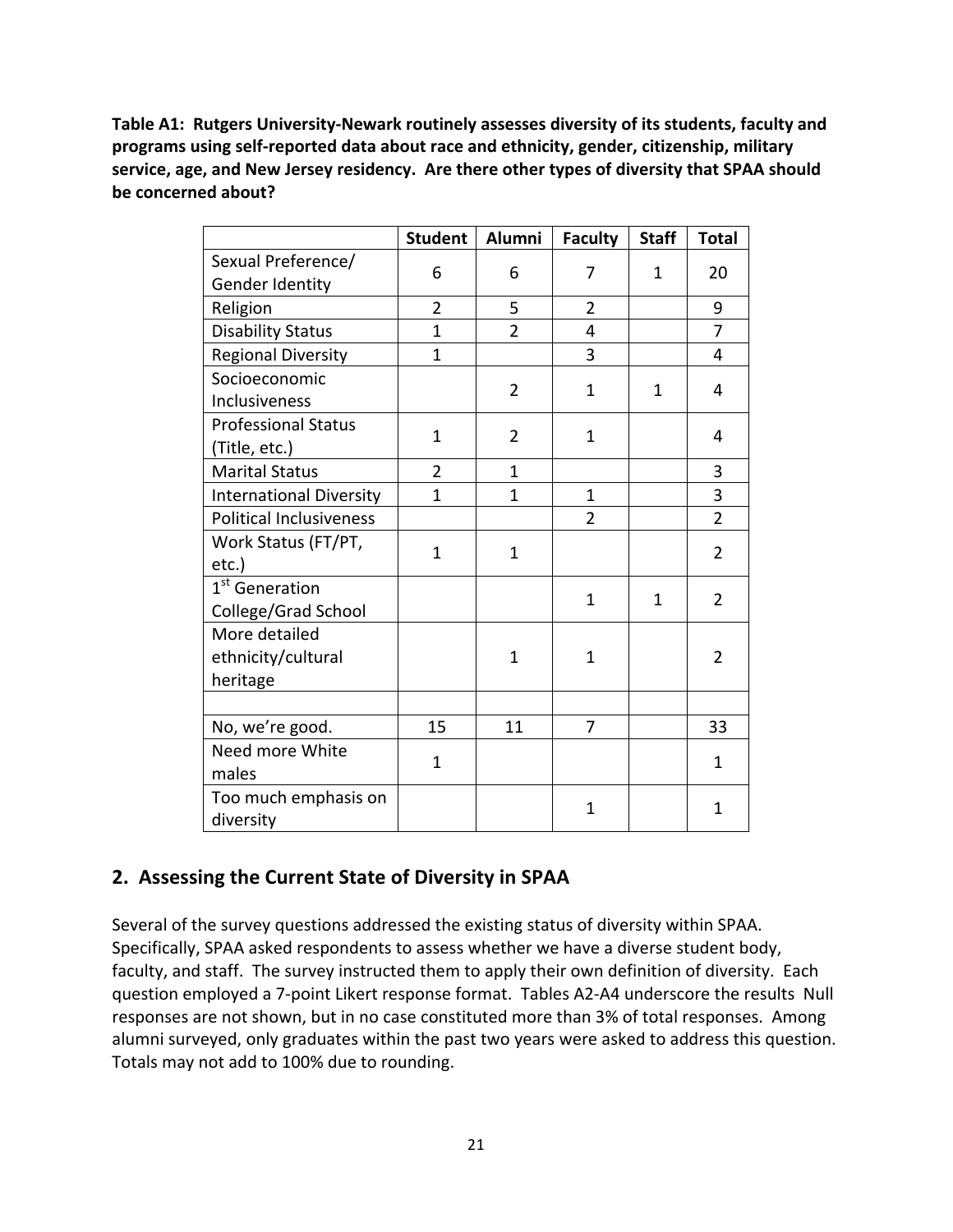Each section includes comments from the surveys relevant to that section. For each comment, we indicate whether a student, alumnus, faculty member, or staff member made the comment. In general, we avoid selective reporting of comments. That is, all comments are reported and are assigned to specific areas of the survey based on their content. There are several caveats to this:

- There were several comments unrelated to any the survey topics. These have been omitted.
- There are also several questions that are more general in nature. These have been assigned to a separate section.
- There are a few comments that relate to more than one area. These comments are repeated wherever they are relevant.

To make the reading of comments less distracting, typographic errors have been corrected. Grammatical or other errors are left intact to preserve authenticity. We remind readers that due to the nature of the survey, comments are likely to be asymmetric, in that they are generally suggestions for how diversity might be increased. For each of the questions below, fewer than 3% of respondents chose to make specific comments.

Table A2 shows results for student diversity. Of the total responses received, nearly 80% either agreed or strongly agreed that SPAA has a diverse student population. Six percent disagreed with the statement at some level. This was the most affirmative response of any question in the survey.

|                              | <b>Strongly</b><br><b>Disagree</b> | <b>Disagree</b> | Somewhat<br><b>Disagree</b> | <b>Neither</b><br><b>Agree</b><br><b>Nor</b><br><b>Disagree</b> | Somewhat<br>Agree | Agree | <b>Strongly</b><br>Agree |
|------------------------------|------------------------------------|-----------------|-----------------------------|-----------------------------------------------------------------|-------------------|-------|--------------------------|
| <b>Students</b><br>$N = 100$ | 1%                                 | 0%              | 7%                          | 2%                                                              | 14%               | 37%   | 39%                      |
| Alumni<br>$N=66$             | 0%                                 | 5%              | 2%                          | 5%                                                              | 18%               | 39%   | 34%                      |
| Faculty<br>$N = 41$          | 0%                                 | 0%              | 0%                          | 3%                                                              | 10%               | 33%   | 55%                      |
| Staff<br>$N=7$               | 0%                                 | 0%              | 0%                          | 0%                                                              | 0%                | 0%    | 100%                     |
| <b>TOTAL</b><br>$N = 224$    | 0%                                 | 1%              | 4%                          | 2%                                                              | 14%               | 36%   | 42%                      |

Outlined below are more detailed comments about student diversity. Several comments noted that students from China dominate our international student population.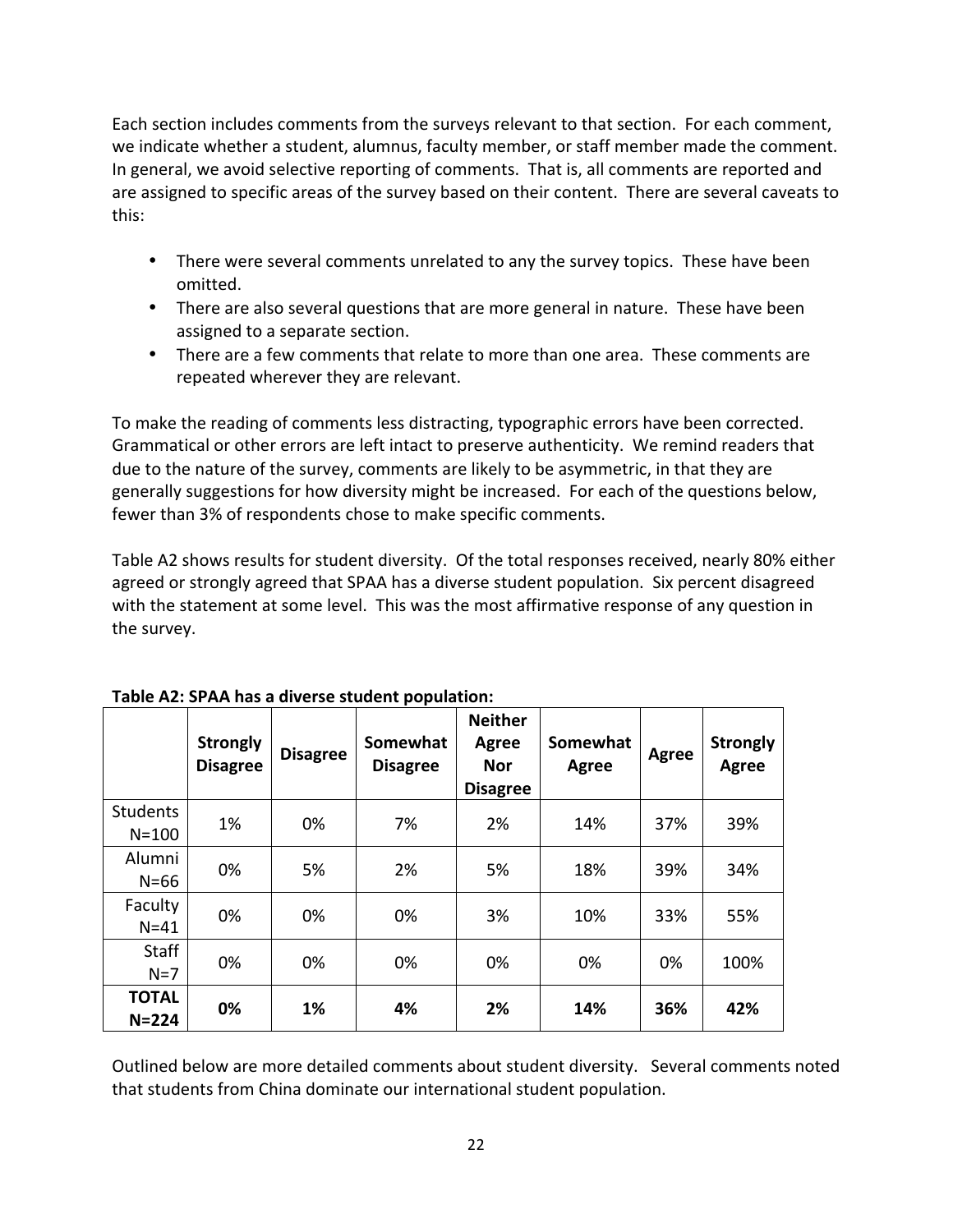- There were very few men in the program however the group with which I matriculated was diverse culturally. The group also had a wide age range. Diversification was not discussed in detail in class therefore I cannot comment at length. (Alumnus)
- The majority of international students are Chinese. There are some others from different countries, however, the number is still very limited. (Student)
- I don't think SPAA has a diverse student population. Recruiting too much Chinese and Korean student, despite their inadequate English and scores does not mean diversity. (Student)
- International students are the vast majority of my classes. They are predominantly Chinese, but also South Korean, with individuals from other countries. This represents a deep well to draw on in class, but it's not easy because these students can be reluctant to speak in discussion. My classes have been 60-75% international from these countries. Of the American students, they are diverse within the traditional meaning. (Faculty).

Table A3 shows results for the assessment of faculty diversity. Overall, 75% of respondents agree that SPAA's faculty reflect the diversity of the communities they serve. Sixteen percent (16%) disagreed with the statement to some degree. There was considerable agreement across respondent categories, and the difference between categories was not significant at  $P=$  .05.

|                             | <b>Strongly</b><br><b>Disagree</b> | <b>Disagree</b> | Somewhat<br><b>Disagree</b> | <b>Neither</b><br><b>Agree Nor</b><br><b>Disagree</b> | Somewhat<br>Agree | Agree | <b>Strongly</b><br><b>Agree</b> |
|-----------------------------|------------------------------------|-----------------|-----------------------------|-------------------------------------------------------|-------------------|-------|---------------------------------|
| <b>Students</b><br>$N = 98$ | 2%                                 | 8%              | 6%                          | 8%                                                    | 20%               | 46%   | 20%                             |
| Alumni<br>$N = 66$          | 5%                                 | 6%              | 8%                          | 15%                                                   | 15%               | 30%   | 20%                             |
| Faculty<br>$N = 38$         | 3%                                 | 5%              | 8%                          | 0%                                                    | 29%               | 29%   | 26%                             |
| <b>Staff</b><br>$N=7$       | 0%                                 | 0%              | 14%                         | 0%                                                    | 14%               | 43%   | 14%                             |
| <b>Total</b><br>$N = 209$   | 3%                                 | 6%              | 7%                          | 8%                                                    | 19%               | 36%   | 20%                             |

**Table A3: SPAA's faculty reflects the diversity of the community it serves:** 

Several comments noted a lack of diversity among faculty, especially full-time faculty.

- May just have been the professors I got, but in 2 year only had 1 African American male, and 1 Asian male, and 1 woman as professors the rest were white males. So if diversity in faculty exists I just didn't see it. (Alumnus)
- More diversity in the faculty and administration would improve your value. (Alumnus)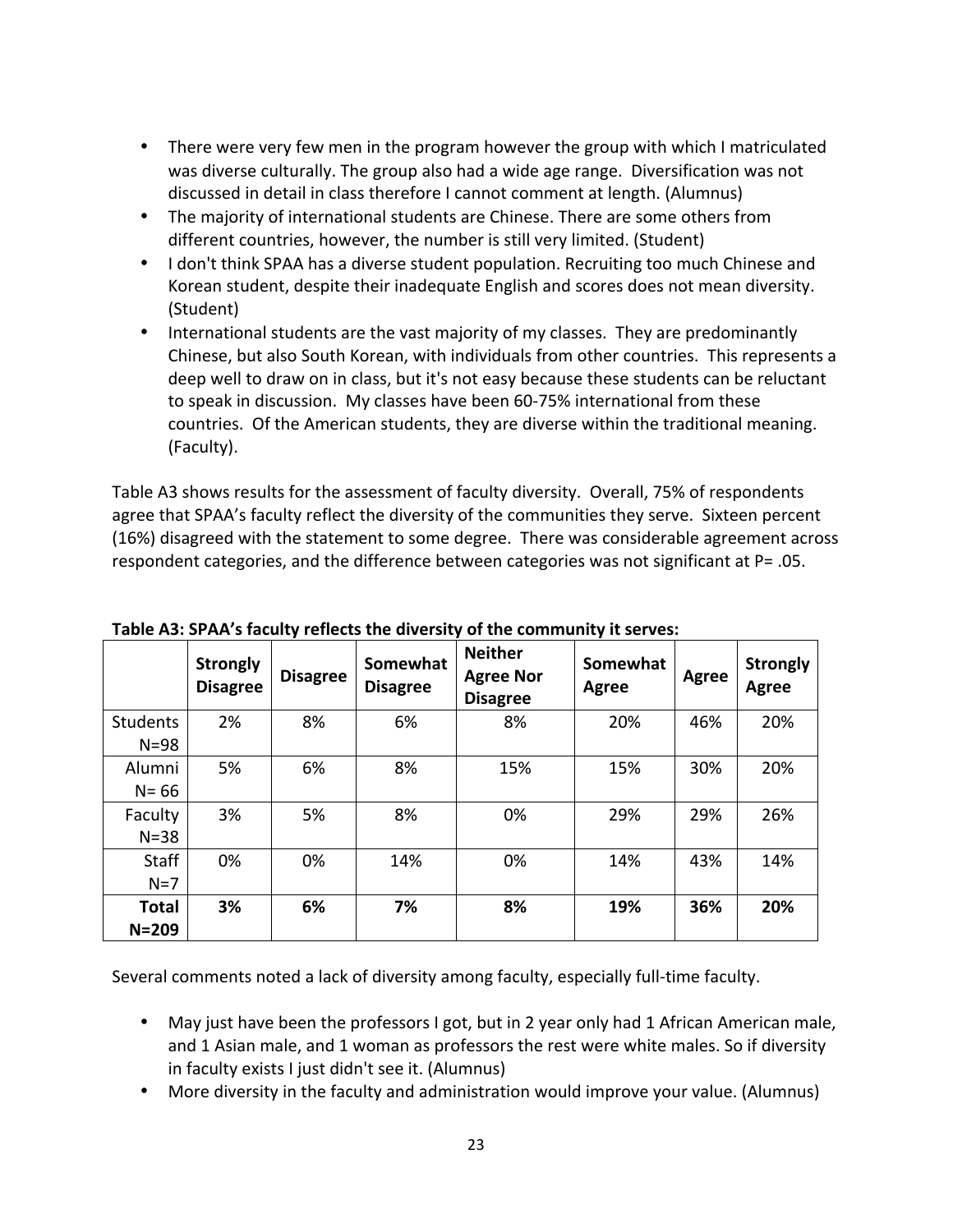- SPAA has a decent number of diverse part-time faculty but I don't know about the fulltime tenured faculty. The questions should have separated full-time and Part-time faculty. (Faculty)
- As an Adjunct, I am not on campus often or a part of the campus community enough to have a reliable sense of the faculty. (Faculty)
- From the pictures of full time faculty on the website, there appears to be very few full time minority faculty. (Faculty)
- I think the courses promotes diversity and the pool of part-time lecturers reflect a diverse community.

|                             | <b>Strongly</b><br><b>Disagree</b> | <b>Disagree</b> | Somewhat<br><b>Disagree</b> | <b>Neither</b><br>Agree<br><b>Nor</b><br><b>Disagree</b> | Somewhat<br>Agree | Agree | <b>Strongly</b><br>Agree |
|-----------------------------|------------------------------------|-----------------|-----------------------------|----------------------------------------------------------|-------------------|-------|--------------------------|
| <b>Students</b><br>$N = 96$ | 4%                                 | 4%              | 7%                          | 11%                                                      | 24%               | 38%   | 18%                      |
| Alumni<br>$N = 66$          | 3%                                 | 2%              | 11%                         | 12%                                                      | 18%               | 32%   | 20%                      |
| <b>Staff</b><br>$N=7$       | 0%                                 | 0%              | 0%                          | 0%                                                       | 14%               | 57%   | 29%                      |
| <b>Total</b><br>$N = 169$   | 4%                                 | 3%              | 8%                          | 11%                                                      | 22%               | 35%   | 18%                      |

### Table A4: SPAA's staff reflects the diversity of the community it serves:

## **3. Recruiting & Retention of Diverse Students, Faculty, and Staff**

We asked respondents how they thought SPAA is doing at recruiting for diversity. Distribution of these questions was selective. We tried to avoid overburdening survey respondents by only having them answer questions most relevant to their job and well-being. As a result, the faculty recruiting question only went to faculty, and the staff recruiting question only went to staff. The student recruiting question went to both students and faculty, since the latter determine recruiting policy for students.

Table A5 illustrates the responses regarding the diversity of students recruited. Given the strong and pervasive view that SPAA has a diverse student population, it is unsurprising to find that 71% of respondents either agreed or strongly agreed that SPAA does a good job of recruiting a diverse student population. The differences between faculty and student responses were not significant. Only 10% of respondents disagreed with the statement to any degree. There were no comments received regarding student recruiting.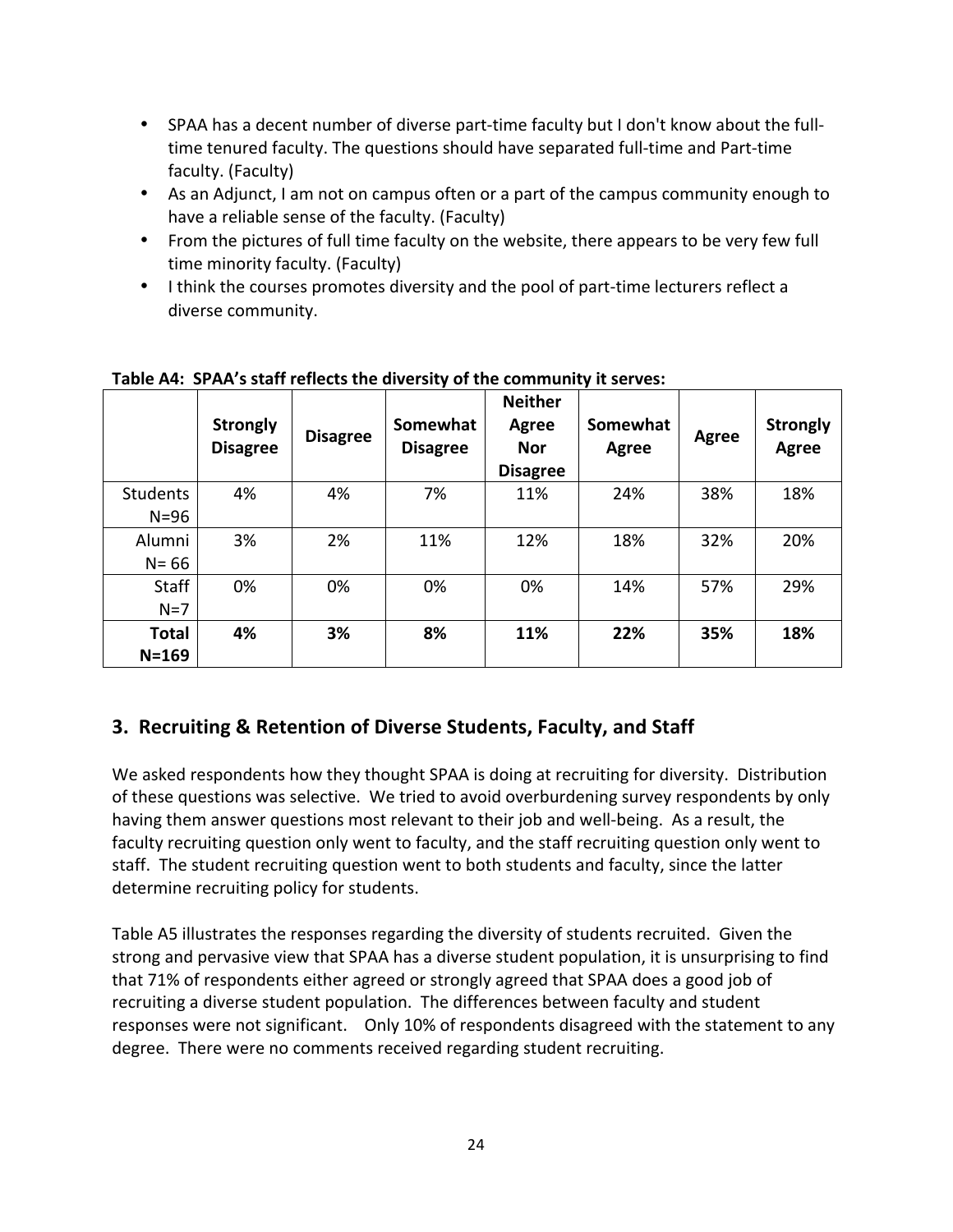|                             | <b>Strongly</b><br><b>Disagree</b> | <b>Disagree</b> | Somewhat<br><b>Disagree</b> | <b>Neither</b><br>Agree<br><b>Nor</b><br><b>Disagree</b> | Somewhat<br>Agree | Agree | <b>Strongly</b><br><b>Agree</b> |
|-----------------------------|------------------------------------|-----------------|-----------------------------|----------------------------------------------------------|-------------------|-------|---------------------------------|
| <b>Students</b><br>$N = 88$ | 1%                                 | 3%              | 6%                          | 9%                                                       | 16%               | 39%   | 26%                             |
| Faculty<br>$N = 38$         | 3%                                 | 0%              | 5%                          | 0%                                                       | 8%                | 39%   | 45%                             |
| <b>Total</b><br>$N = 126$   | 2%                                 | 2%              | 6%                          | 6%                                                       | 13%               | 39%   | 32%                             |

**Table A5: SPAA does a good job of recruiting a diverse student population:** 

Table A6 shows survey results for the retention of diverse students. The results indicate that 70% of all respondents agree or agree strongly that SPAA does a good job of retaining a diverse student population. This is nearly identical to the assessment of recruiting. Only 9% of respondents disagreed with the statement about retention to any extent. There was one comment stating that SPAA needs to strengthen student retention, but it was vague and did not focus on diversity in any way.

|                             | <b>Strongly</b><br><b>Disagree</b> | <b>Disagree</b> | Somewhat<br><b>Disagree</b> | <b>Neither</b><br><b>Agree</b><br><b>Nor</b><br><b>Disagree</b> | Somewhat<br><b>Agree</b> | Agree | <b>Strongly</b><br>Agree |
|-----------------------------|------------------------------------|-----------------|-----------------------------|-----------------------------------------------------------------|--------------------------|-------|--------------------------|
| <b>Students</b><br>$N = 91$ | 0%                                 | 4%              | 7%                          | 15%                                                             | 9%                       | 36%   | 29%                      |
| Faculty<br>$N = 35$         | 0%                                 | 0%              | 3%                          | 3%                                                              | 11%                      | 50%   | 33%                      |
| <b>Total</b><br>$N = 127$   | 0%                                 | 3%              | 6%                          | 12%                                                             | 9%                       | 40%   | 30%                      |

**Table A6: SPAA does a good job at retaining a diverse student population:** 

• I believe that SPAA does not do enough to retain their students. (Student)

Table A7 highlights faculty perspectives about SPAA's success at recruiting diverse faculty. The results indicate that two-thirds of faculty responding agree or agree strongly that SPAA does a good job of recruiting diverse faculty. Twenty-two percent of faculty respondents disagreed with the statement. This is higher than for previous answers in the survey.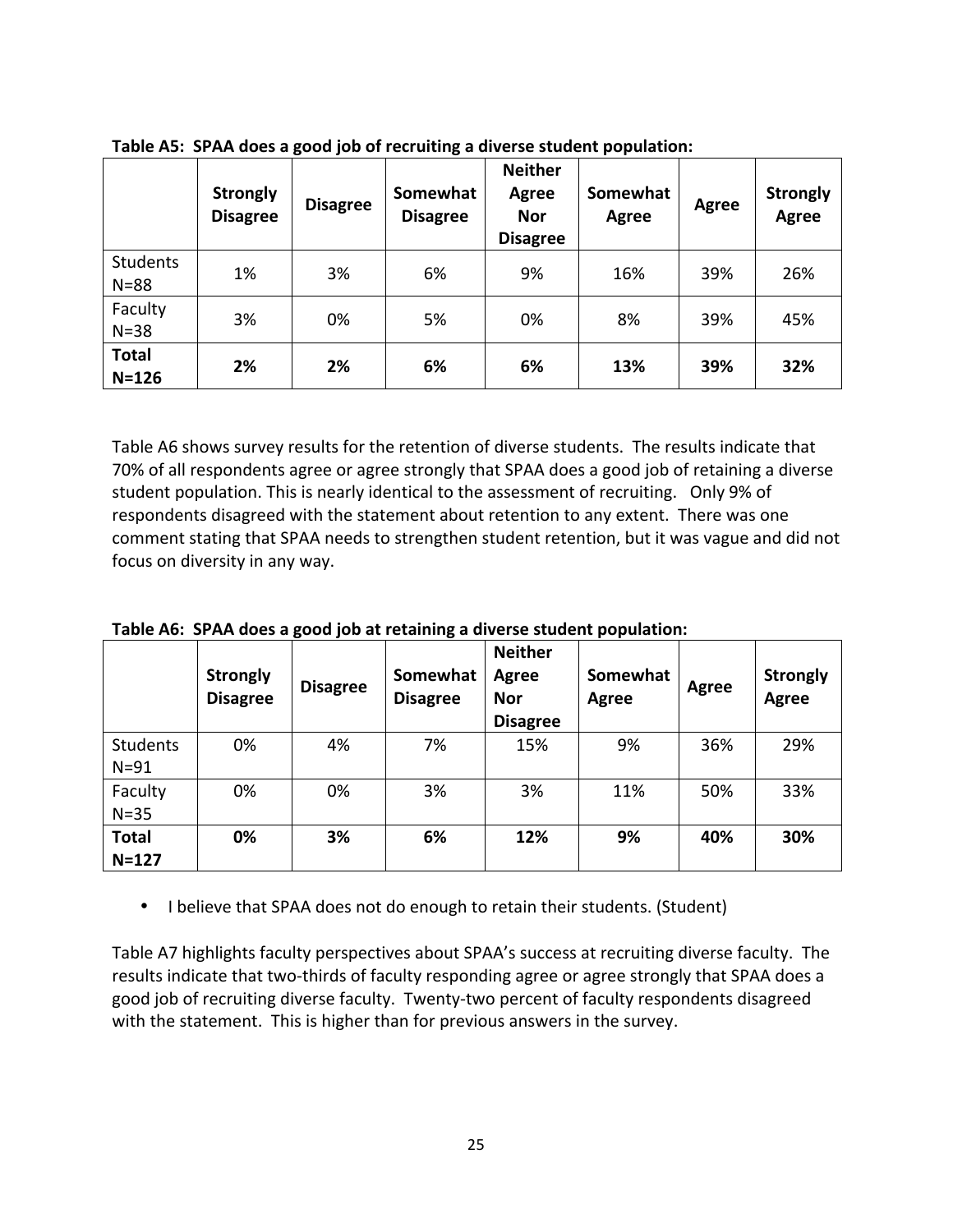|                   | <b>Strongly</b><br><b>Disagree</b> | <b>Disagree</b> | Somewhat<br><b>Disagree</b> | <b>Neither</b><br><b>Agree</b><br><b>Nor</b><br><b>Disagree</b> | Somewhat<br>Agree | Agree | <b>Strongly</b><br>Agree |
|-------------------|------------------------------------|-----------------|-----------------------------|-----------------------------------------------------------------|-------------------|-------|--------------------------|
| Faculty<br>$N=37$ | 3%                                 | 3%              | 16%                         | 0%                                                              | 14%               | 43%   | 24%                      |

Table A7: SPAA does a good job at recruiting diverse faculty:

Table A8 shows that far fewer (58% of) faculty agree that SPAA is doing a good job of retaining diverse faculty. There is also a large contingent of faculty who did not express an opinion. More than a quarter of faculty disagreed with the statement. The open-ended comments support this view. One student comment emphasized how turnover can affect students. One faculty member points to the need for greater mentoring of faculty of color. Another faculty member speaks to the need to have more active retention policies.

Table A8: SPAA does a good job at retaining diverse faculty:

|                     | Strongly<br><b>Disagree</b> | <b>Disagree</b> | Somewhat<br><b>Disagree</b> | <b>Neither</b><br><b>Agree Nor</b><br><b>Disagree</b> | Somewhat<br>Agree | Agree | <b>Strongly</b><br>Agree |
|---------------------|-----------------------------|-----------------|-----------------------------|-------------------------------------------------------|-------------------|-------|--------------------------|
| Faculty<br>$N = 36$ | 6%                          | 6%              | 14%                         | 17%                                                   | 22%               | 14%   | 22%                      |

- The Staff at SPAA is made up of prominently adjuncts and as a grad student it makes it difficult to make connections with teachers and then have them be gone the next semester. This is extremely aggravating when working on your capstone.
- We have denied tenure to two faculty of color in the last two years. Although neither deserved tenure we could have done a better job mentoring them. (Faculty)
- As a diverse adjunct, I don't feel that SPAA does anything to retain me, fully integrate me, use me in diverse student or faculty recruitment or truly leverage my expertise, connections and passion for teaching in the MPA program or CPM program. Routinely I am the only faculty member of color at CPM graduations and I have not been given the opportunity to teach in CPM in over a year and a half. I'm aware of at least one other faculty member of color who has had a similar experience. Since SPAA has a contract with the state of NJ to administer this program and teaches undergrads, grads and doctoral students I'm shocked that the commitment to diversity is not reflected in faculty and retaining diverse faculty. (Faculty)

Tables A9 and A10 address recruiting and retention of staff. Current staff give SPAA high marks for its recruiting of diverse staff. The assessment of retention is nearly as high.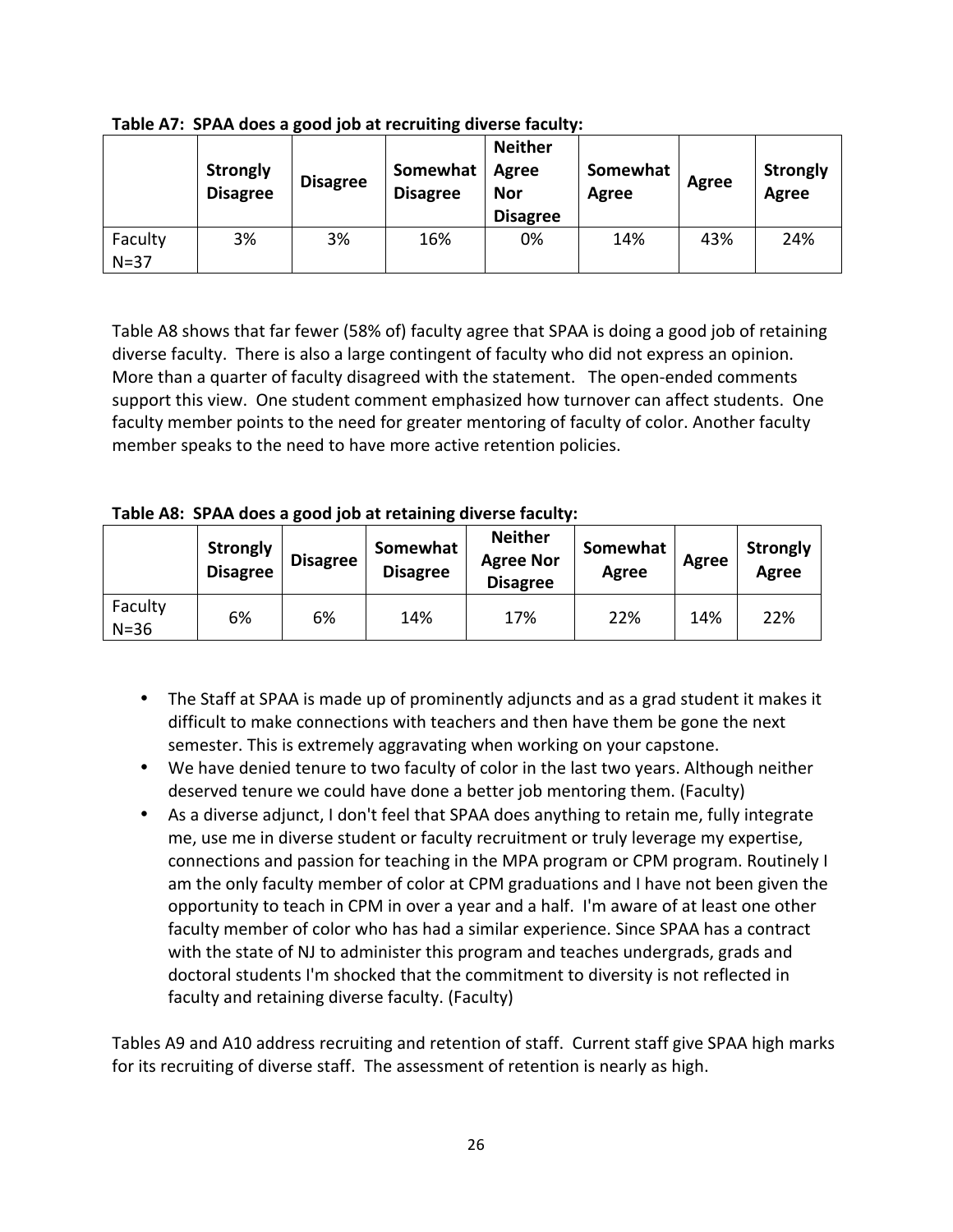|              | <b>Strongly</b><br><b>Disagree</b> | <b>Disagree</b> | Somewhat<br><b>Disagree</b> | <b>Neither</b><br>Agree<br>Nor<br><b>Disagree</b> | Somewhat<br>Agree | Agree | <b>Strongly</b><br>Agree |
|--------------|------------------------------------|-----------------|-----------------------------|---------------------------------------------------|-------------------|-------|--------------------------|
| <b>Staff</b> | 0%                                 | 0%              | 0%                          | 0%                                                | 17%               | 67%   | 17%                      |
| $N=6$        |                                    |                 |                             |                                                   |                   |       |                          |

### Table A9: SPAA does a good job at recruiting diverse staff:

### Table A10: SPAA does a good job at retaining diverse staff:

|                       | <b>Strongly</b><br><b>Disagree</b> | <b>Disagree</b> | Somewhat<br><b>Disagree</b> | <b>Neither</b><br>Agree<br><b>Nor</b><br><b>Disagree</b> | Somewhat<br>Agree | Agree | <b>Strongly</b><br><b>Agree</b> |
|-----------------------|------------------------------------|-----------------|-----------------------------|----------------------------------------------------------|-------------------|-------|---------------------------------|
| <b>Staff</b><br>$N=6$ | 0%                                 | 0%              | 14%                         | 0%                                                       | 14%               | 50%   | 14%                             |

## **4. Diversity in SPAA's Curriculum**

In the survey, we asked several different questions about the curriculum that included:

- $\bullet$  If the courses included in the curriculum supported diversity;
- $\bullet$  If the content in courses supported diversity;
- If the curriculum supports work in diverse communities (asked of alumni); and,
- The degree to which SPAA's experiential learning and public service opportunities support diversity.

Again, SPAA did not ask all questions to all groups.

Table A11 addresses the range of courses included in the curriculum. Overall, 70% of respondents agreed to some degree that the range of SPAA courses support diversity. That is five times as many as those who disagree with the statement. Twenty percent of students had no strong opinion, but more than three times as many students agreed as disagreed with the statement. Faculty were more supportive, with 60% of faculty agreeing or strongly agreeing with the statement.

There were several comments suggesting that additional coursework could be included to strengthen SPAA's teaching of diversity.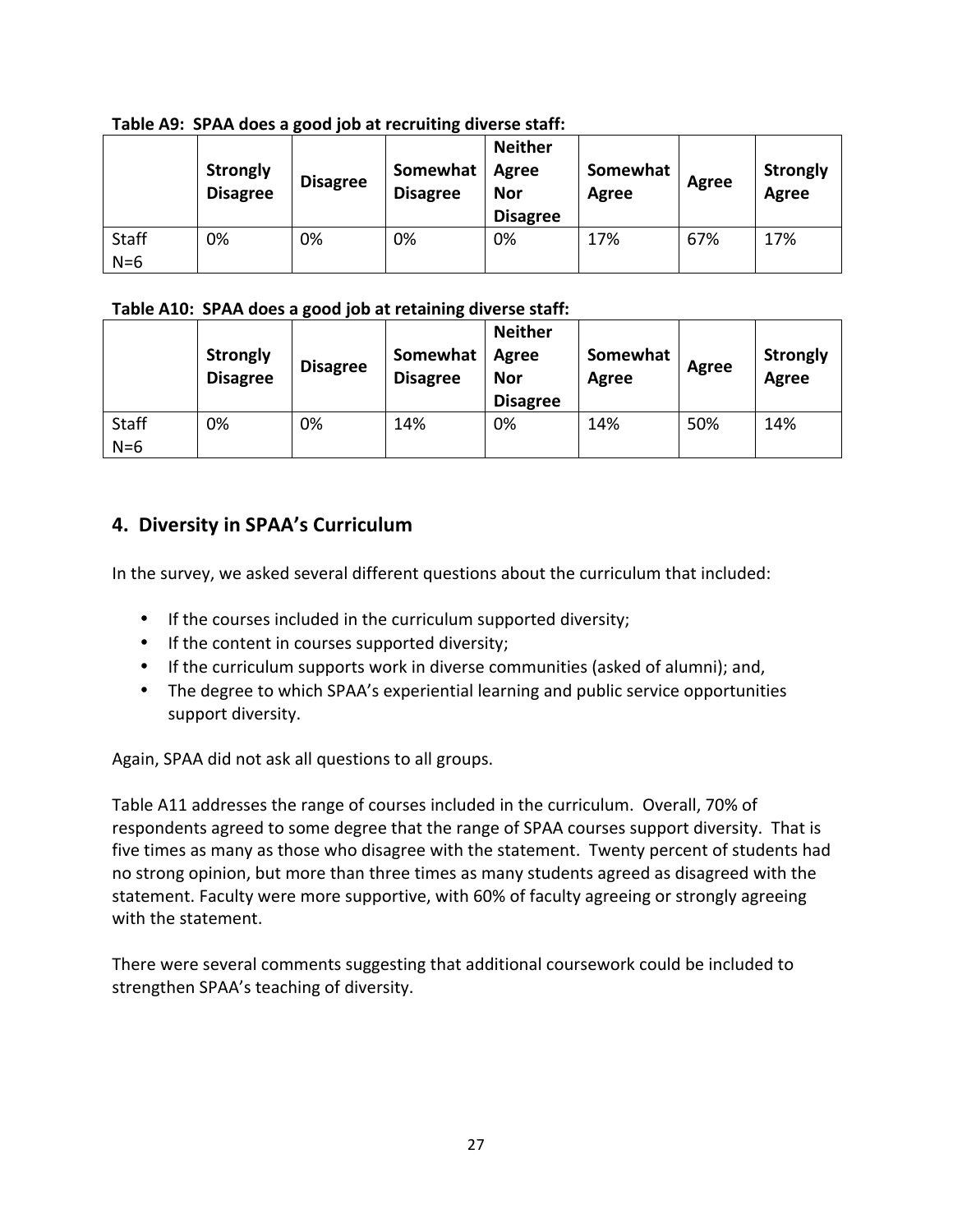|                             | <b>Strongly</b><br><b>Disagree</b> | <b>Disagree</b> | Somewhat<br><b>Disagree</b> | <b>Neither</b><br><b>Agree</b><br><b>Nor</b><br><b>Disagree</b> | Somewhat<br><b>Agree</b> | Agree | <b>Strongly</b><br>Agree |
|-----------------------------|------------------------------------|-----------------|-----------------------------|-----------------------------------------------------------------|--------------------------|-------|--------------------------|
| <b>Students</b><br>$N = 97$ | 2%                                 | 7%              | 9%                          | 20%                                                             | 13%                      | 33%   | 17%                      |
| Faculty<br>$N=40$           | 3%                                 | 3%              | 5%                          | 8%                                                              | 23%                      | 39%   | 21%                      |
| <b>Total</b><br>$N = 137$   | 2%                                 | 5%              | 7%                          | 16%                                                             | 18%                      | 34%   | 18%                      |

**Table A11: The range of courses in SPAA's curriculum helps to promote diversity and serve a** diverse public:

- While I believe diversity in an academic program and professional environment is important, it's not the ONLY thing that's important. Course content and its relation to the working world is most important. While we may find ourselves working in a diverse community, we just as well may not. It's important to be able to learn how to be successful in a diverse environment but it's not the most important factor and shouldn't overshadow the core competencies we need. (Student)
- I think there could be another course about cultural competencies or some course that focuses on diversity and inclusion that would be helpful. (Alumnus)
- Perhaps SPAA can add a course that studies the various interpretations of public administration in countries abroad. For example, studying Asian, European, and Latin American models of the profession. (Student)
- There are not enough courses that focus on social and public policy and how they relate to issues of diversity. (Faculty)
- The curriculum needs to include courses on serving identified community needs, especially language needs and needs of the disabled community. (Faculty)

Table A12 provides results from our alumni regarding how well SPAA's curriculum prepares students for working in diverse communities. Again, the responses generally provided a favorable assessment, but there were about 15% of respondents who disagreed to some extent. 

### Table A12: SPAA's curriculum is appropriate for teaching public servants to work in diverse **communities:**

|        | <b>Strongly</b><br><b>Disagree</b> | <b>Disagree</b> | Somewhat<br><b>Disagree</b> | <b>Neither</b><br>Agree<br><b>Nor</b><br><b>Disagree</b> | Somewhat<br>Agree | Agree | <b>Strongly</b><br>Agree |
|--------|------------------------------------|-----------------|-----------------------------|----------------------------------------------------------|-------------------|-------|--------------------------|
| Alumni | 4%                                 | 4%              | 7%                          | 7%                                                       | 19%               | 33%   | 26%                      |
| $N=57$ |                                    |                 |                             |                                                          |                   |       |                          |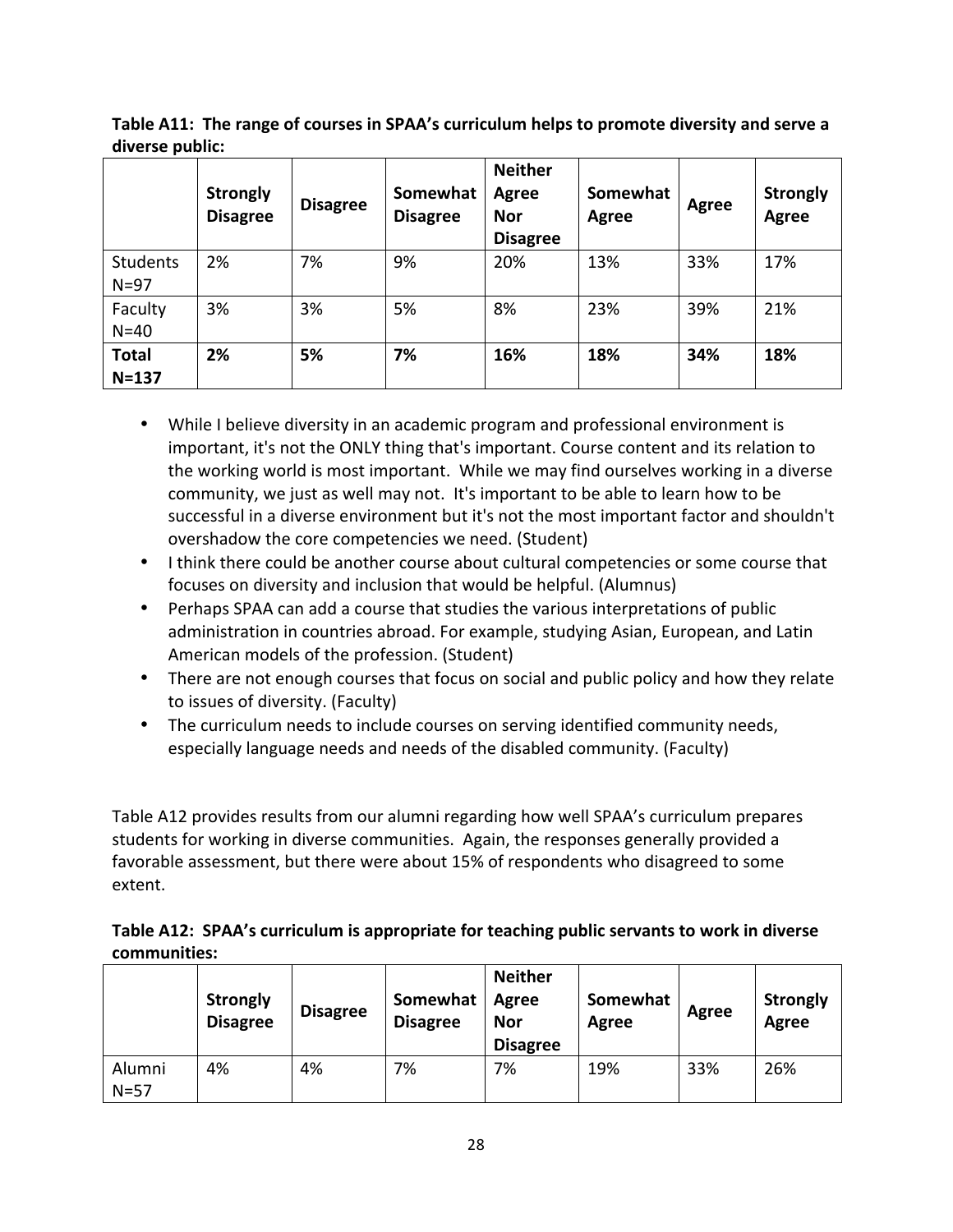- Students must seek out inclusive opportunities, they are not objectively built into the Master's program. (Alumnus)
- The cohort model of learning was invaluable and has created lasting friendships. (Alumnus)

Tables A13 and A14 address the content (and indirectly, teaching style) of courses in the curriculum. 

| Table A13: The content of SPAA courses promotes better understanding of what is required |
|------------------------------------------------------------------------------------------|
| to serve in diverse communities.                                                         |

|                      | <b>Strongly</b><br><b>Disagree</b> | <b>Disagree</b> | Somewhat<br><b>Disagree</b> | <b>Neither</b><br><b>Agree</b><br><b>Nor</b><br><b>Disagree</b> | Somewhat<br>Agree | Agree | <b>Strongly</b><br>Agree |
|----------------------|------------------------------------|-----------------|-----------------------------|-----------------------------------------------------------------|-------------------|-------|--------------------------|
| Students<br>$N = 94$ | 2%                                 | 7%              | 7%                          | 14%                                                             | 23%               | 31%   | 15%                      |
| Faculty<br>$N=37$    | 3%                                 | 0%              | 5%                          | 0%                                                              | 22%               | 49%   | 22%                      |

Table A14: My SPAA classes provide opportunities to see how policy and administrative choices can have very different impacts in different cultures and for different people within a **community:** 

|                      | <b>Strongly</b><br><b>Disagree</b> | <b>Disagree</b> | Somewhat<br><b>Disagree</b> | <b>Neither</b><br>Agree<br><b>Nor</b><br><b>Disagree</b> | Somewhat<br>Agree | Agree | <b>Strongly</b><br>Agree |
|----------------------|------------------------------------|-----------------|-----------------------------|----------------------------------------------------------|-------------------|-------|--------------------------|
| Students<br>$N = 96$ | 2%                                 | 8%              | 9%                          | 13%                                                      | 16%               | 28%   | 24%                      |

- I think the student interaction helped the most when it comes to diversity. Everyone sharing different ideas and perspective helps to broaden everyone's horizons. (Alumnus)
- The curriculum and courses are US centric which is important, but taking case studies from different countries or looking at the impact of policies on different ethnic races or citizenship can provide more inclusive curriculum culture. (Student)
- The classes don't really cover what diversity is they talk about it and make notice about it, however a full class is not dedicated on the true definition of diversity and the work that we should be looking at. (Student)
- As an African American, PTL from the city of Newark, I was able to bring in African American men of the community that could speak to certain topics covered in the course. I was extremely happy to be able to provide a platform for these African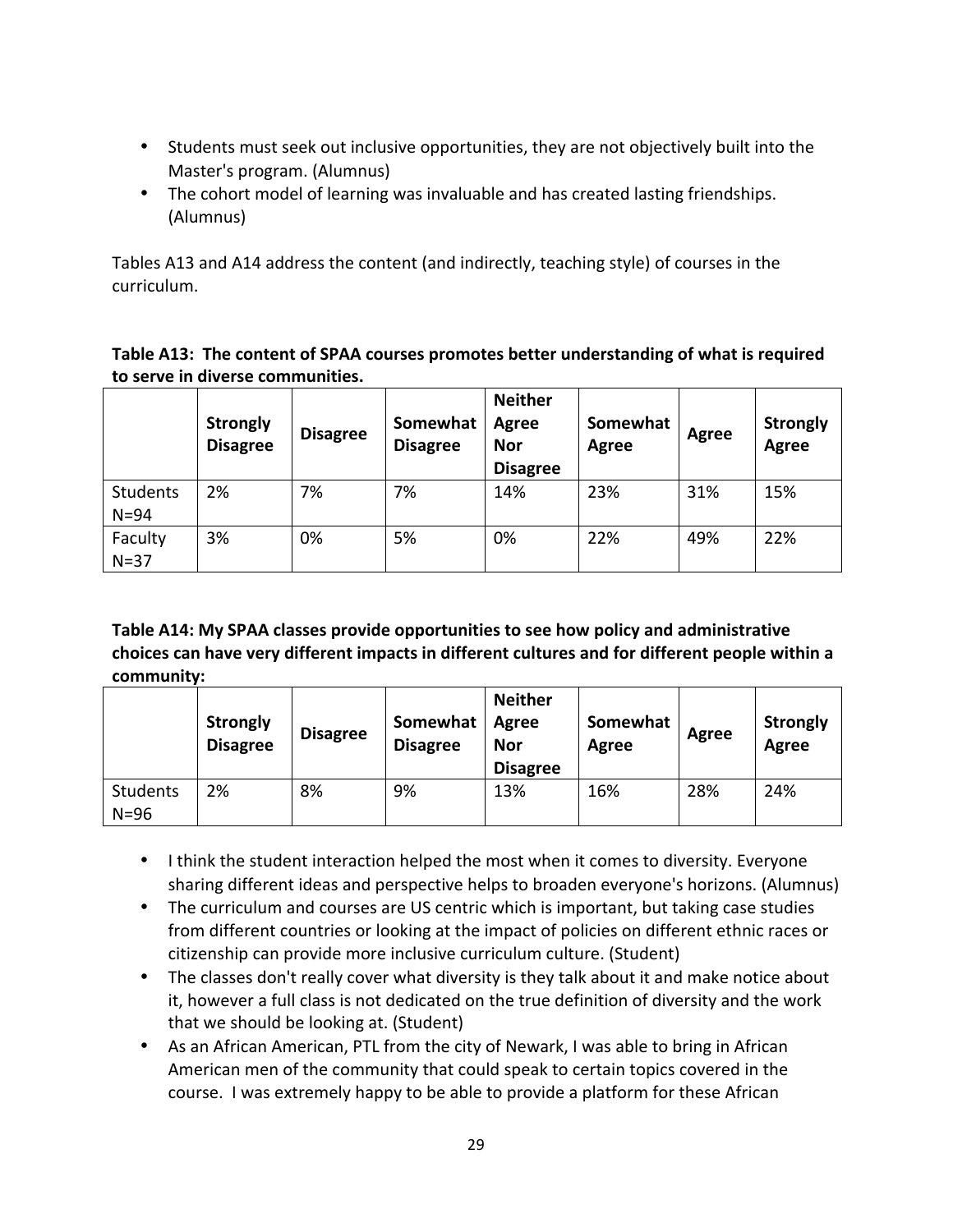American men that are doing great things in the community contrary to usual public discourse surrounding AA men. (Faculty)

Tables A15 and A16 speak to the value of experiential learning for the teaching of diversity in the curriculum.

| Table A15: SPAA offers a variety of public service opportunities in the form of internships, |
|----------------------------------------------------------------------------------------------|
| capstones, etc. that expose students to diverse populations.                                 |

|                  | <b>Strongly</b><br><b>Disagree</b> | <b>Disagree</b> | Somewhat<br><b>Disagree</b> | <b>Neither</b><br>Agree<br><b>Nor</b><br><b>Disagree</b> | Somewhat<br>Agree | Agree | <b>Strongly</b><br>Agree |
|------------------|------------------------------------|-----------------|-----------------------------|----------------------------------------------------------|-------------------|-------|--------------------------|
| Alumni<br>$N=66$ | b                                  | 8               | b                           | 17                                                       | 21                | 27    | 14                       |

- I wasn't aware of SPAA experiential learning opportunities other than the required Capstone we had to work on with another student. We came from different areas. My partner couldn't keep up with the work. She had a mental breakdown in front of professor. He didn't say anything. I did most of the work and took a  $B+$  for it. What a waste of a semester. It did not support diversity unless diversity is doing someone else's work and your own. (Alumnus)
- SPAA have to offer graduate assistant/ teaching assistant ship in MPA program to International Students. Offer more internships in Healthcare field. (Student)

Table A16: SPAA's experiential learning opportunities (internships, capstone projects, study abroad, etc.) are important for supporting diversity.

|                      | <b>Strongly</b><br><b>Disagree</b> | <b>Disagree</b> | Somewhat<br><b>Disagree</b> | <b>Neither</b><br><b>Agree</b><br><b>Nor</b><br><b>Disagree</b> | Somewhat<br>Agree | Agree | <b>Strongly</b><br>Agree |
|----------------------|------------------------------------|-----------------|-----------------------------|-----------------------------------------------------------------|-------------------|-------|--------------------------|
| Students<br>$N = 94$ | 2%                                 | 7%              | 7%                          | 14%                                                             | 23%               | 31%   | 15%                      |
| Alumni<br>$N=57$     | 4%                                 | 2%              | 2%                          | 11%                                                             | 18%               | 33%   | 32%                      |

• More travel abroad opportunities! (Student)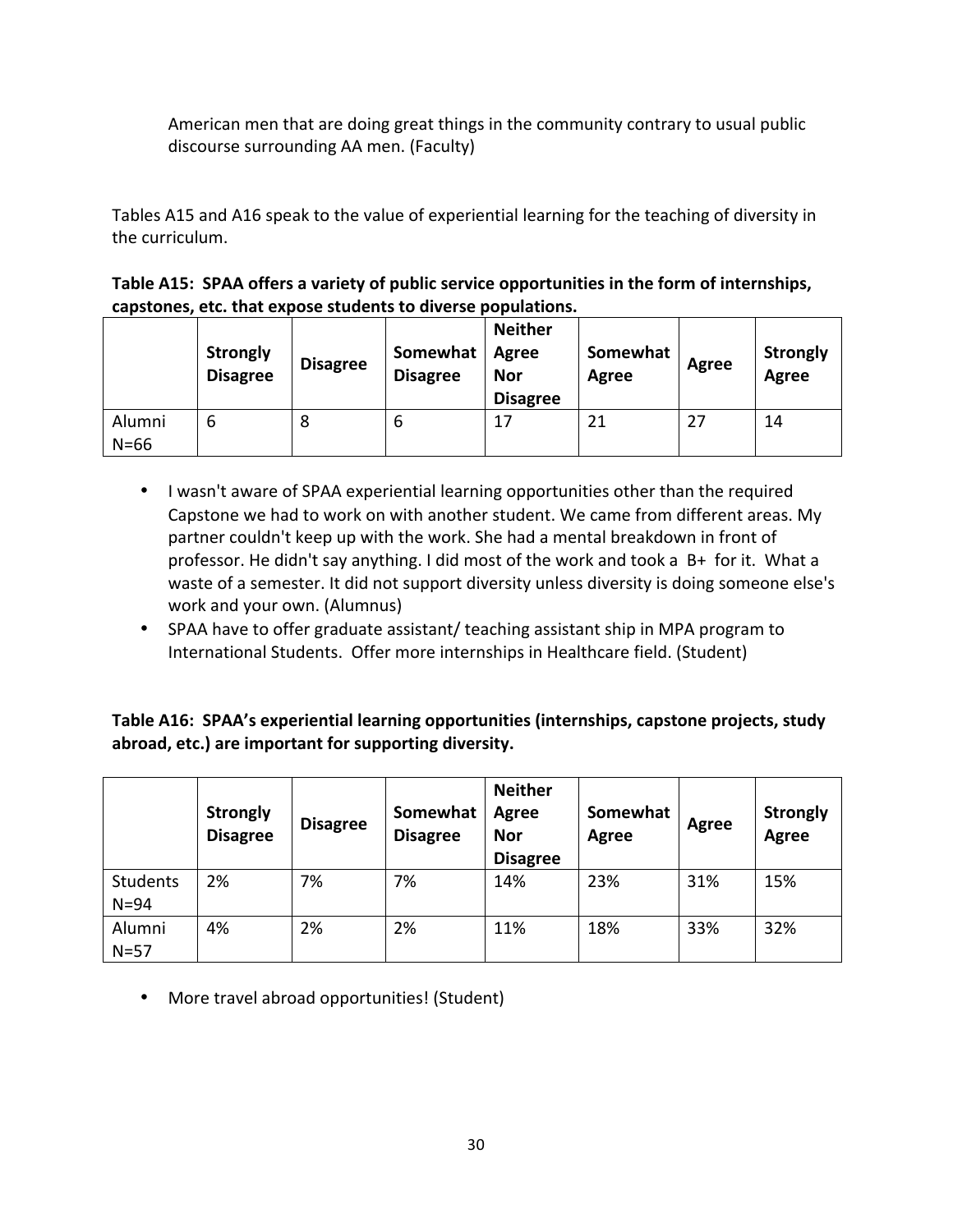## **5. Promoting a Climate of Inclusiveness**

Table A17 presents results for a "climate of inclusiveness" question asked of all respondents. The results were mixed, with comments from both on-line students and adjunct faculty indicating room for improvement.

|                       | <b>Strongly</b><br><b>Disagree</b> | <b>Disagree</b> | Somewhat<br><b>Disagree</b> | <b>Neither</b><br>Agree<br><b>Nor</b><br><b>Disagree</b> | Somewhat<br>Agree | <b>Agree</b> | <b>Strongly</b><br>Agree |
|-----------------------|------------------------------------|-----------------|-----------------------------|----------------------------------------------------------|-------------------|--------------|--------------------------|
| Students<br>$N = 94$  | 0%                                 | 4%              | 6%                          | 7%                                                       | 12%               | 41%          | 29%                      |
| Alumni<br>$N = 55$    | 4%                                 | 0%              | 5%                          | 12%                                                      | 16%               | 30%          | 33%                      |
| <b>Staff</b><br>$N=7$ | 0%                                 | 0%              | 14%                         | 0%                                                       | 0%                | 43%          | 43%                      |
| Faculty<br>$N=37$     | 3%                                 | 0%              | 5%                          | 14%                                                      | 19%               | 38%          | 22%                      |

Table A17: SPAA does a good job at creating a climate of inclusiveness that is welcoming for students, staff, and faculty of all types, backgrounds, and interests:

- The online students are left out. We pay extra for online courses, yet when on campus seminars are advertised, there is no live feed. With today's technology, it should be very easy to provide live feeds of seminars and guest speakers to the online students. This has been my main concern as an online student. An easy fix. (Student)
- As a diverse adjunct, I don't feel that SPAA does anything to retain me, fully integrate me, use me in diverse student or faculty recruitment o truly leverage my expertise, connections and passion for teaching in the MPA program or CPM program. Routinely  $\Gamma$ am the only faculty member of color at CPM graduations and I have not been given the opportunity to teach in CPM in over a year and a half. I'm aware of at least one other faculty member of color who has had a similar experience. Since SPAA has a contract with the state of NJ to administer this program and teaches undergrads, grads and doctoral students I'm shocked that the commitment to diversity is not reflected in faculty and retaining diverse faculty. (Faculty) (Repeated above on another subject)
- As a part-time lecture, you are definitely an outsider and have very little to no connection with full time faculty. (Faculty)

Tables A18-A21 present results for a series of questions that do not fall into any neat category, but have more to do with the general effect of diversity in the program on people's professional development.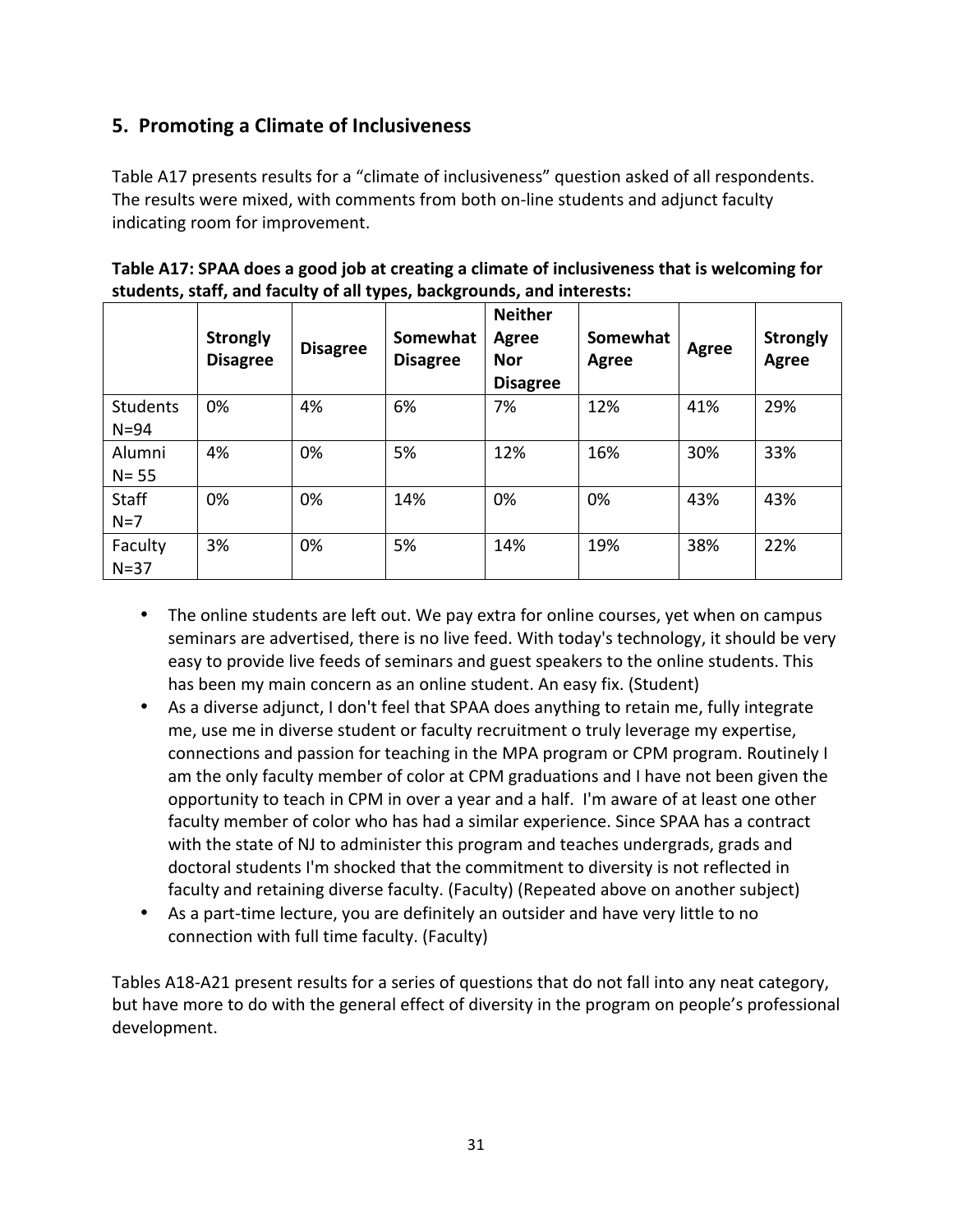Table A18: My SPAA education provided me opportunities to understand and appreciate people and perspectives different from my own.

|                  | <b>Strongly</b><br><b>Disagree</b> | <b>Disagree</b> | Somewhat<br><b>Disagree</b> | <b>Neither</b><br>Agree<br><b>Nor</b><br><b>Disagree</b> | Somewhat<br>Agree | Agree | <b>Strongly</b><br>Agree |
|------------------|------------------------------------|-----------------|-----------------------------|----------------------------------------------------------|-------------------|-------|--------------------------|
| Alumni<br>$N=66$ | 3%                                 | 0%              | 5%                          | 11%                                                      | 18%               | 36%   | 27%                      |

Table A19: My time at SPAA helped me to learn value and work with people of all types, backgrounds, and interests.

|                  | <b>Strongly</b><br><b>Disagree</b> | <b>Disagree</b> | Somewhat<br><b>Disagree</b> | <b>Neither</b><br>Agree<br><b>Nor</b><br><b>Disagree</b> | Somewhat<br>Agree | Agree | <b>Strongly</b><br>Agree |
|------------------|------------------------------------|-----------------|-----------------------------|----------------------------------------------------------|-------------------|-------|--------------------------|
| Alumni<br>$N=66$ | 5%                                 | 2%              | 2%                          | 12%                                                      | 17%               | 36%   | 27%                      |

|                  | <b>Strongly</b><br><b>Disagree</b> | <b>Disagree</b> | Somewhat<br><b>Disagree</b> | <b>Neither</b><br>Agree<br>Nor<br><b>Disagree</b> | Somewhat<br>Agree | Agree | <b>Strongly</b><br>Agree |
|------------------|------------------------------------|-----------------|-----------------------------|---------------------------------------------------|-------------------|-------|--------------------------|
| Alumni<br>$N=66$ | 2%                                 | 2%              | 0%                          | 3%                                                | 6%                | 33%   | 55%                      |

Table A21: My SPAA education helped me to understand my own strengths and identify my **own biases:.**

|                      | <b>Strongly</b><br><b>Disagree</b> | <b>Disagree</b> | Somewhat<br><b>Disagree</b> | <b>Neither</b><br><b>Agree</b><br><b>Nor</b><br><b>Disagree</b> | Somewhat<br>Agree | Agree | <b>Strongly</b><br>Agree |
|----------------------|------------------------------------|-----------------|-----------------------------|-----------------------------------------------------------------|-------------------|-------|--------------------------|
| Alumni<br>$N=66$     | 3%                                 | 2%              | 6%                          | 11%                                                             | 27%               | 35%   | 17%                      |
| Students<br>$N = 96$ | 3%                                 | 11%             | 5%                          | 14%                                                             | 18%               | 33%   | 16%                      |

General Comments:

• SPAA in my opinion is one of the more diverse programs that the university has to offer. The diversity in the faculty and student population allowed me to understand a perspective different than my own. Exposure to this kind of environment has prepared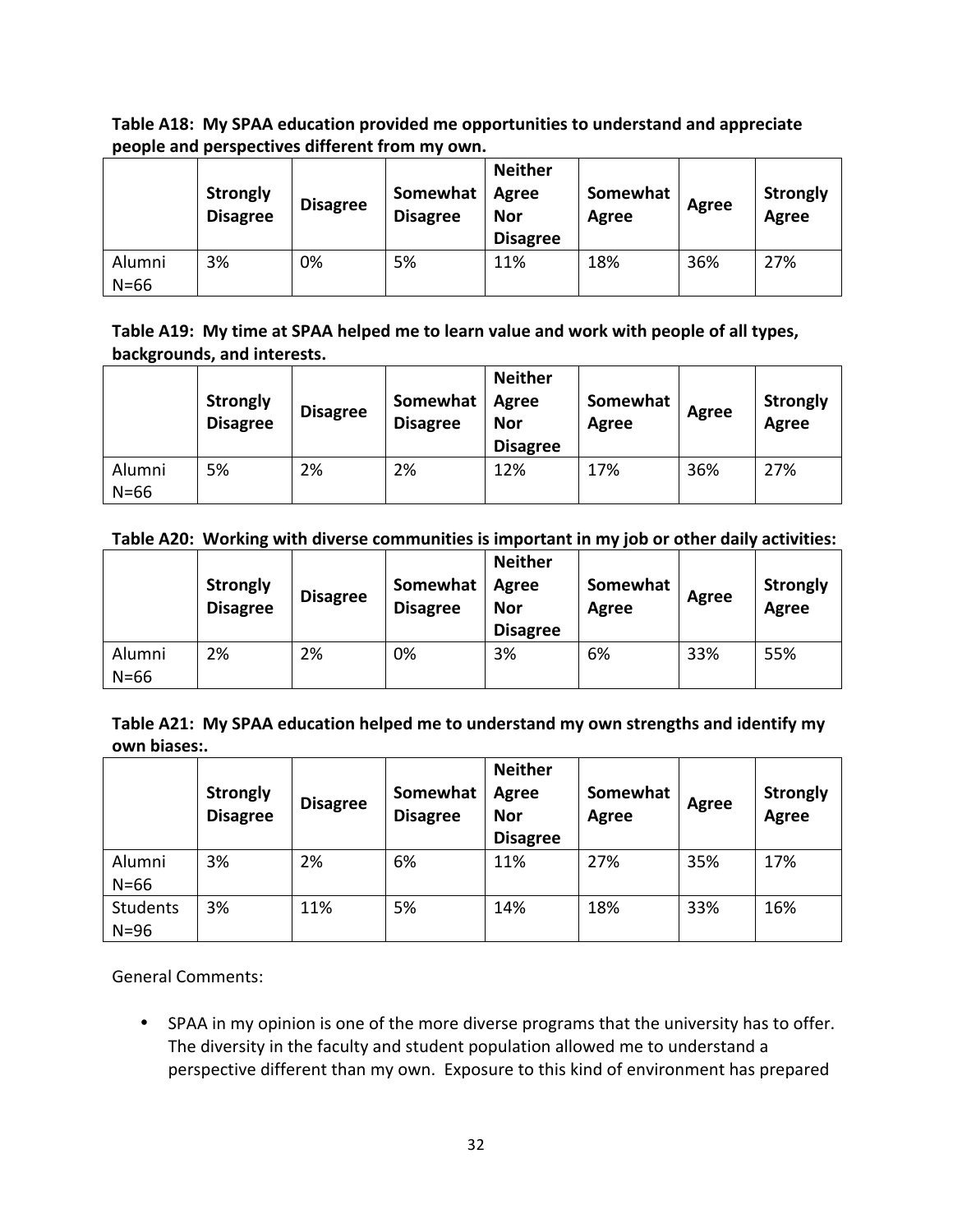me understand diverse perspective in the career and understand their are more than one way to execute an agenda. (Alumnus)

- More resources need to be directed toward the SPAA Alumni Network to further expand opportunities for supporting diversity as well as connect all members of the SPAA community (past, present & future). (Alumnus)
- SPAA is a great school. (Student)
- So, far I have learned a lot from SPAA, very informative, touches on matters relating to public needs, services and education. I have no complaints, thank you. (Student)
- I wish there was a training for lecturers on how to discuss diversity in class. I sometimes worry that I don't have the knowledge base to deal with the topic in a way that will be best for the students.
- SPAA could offer a new faculty orientation (or re-orientation) each year. Also, a faculty mentor program would be beneficial.
- SPAA focuses strictly on management and not nearly enough on policy which in my opinion is an important aspect that MPA students who plan on serving communities not just through government need to know, as a current student at SPAA I wish there was a balance between management and policy courses. (Student)

Finally, Tables A22 and A23 present results for how faculty and staff see diversity in their own work. Neither group provided any comments on the questions.

### Table A22: The scholarship, publications, etc. of SPAA's faculty reflect the diversity of the field in which we work:

|                     | <b>Strongly</b><br><b>Disagree</b> | <b>Disagree</b> | Somewhat<br><b>Disagree</b> | <b>Neither</b><br><b>Agree</b><br><b>Nor</b><br><b>Disagree</b> | Somewhat<br>Agree | Agree | <b>Strongly</b><br>Agree |
|---------------------|------------------------------------|-----------------|-----------------------------|-----------------------------------------------------------------|-------------------|-------|--------------------------|
| Faculty<br>$N = 33$ | 3%                                 | 3%              | 9%                          | 21%                                                             | 15%               | 27%   | 21%                      |

### Table A23: As a staff member, the SPAA policies and procedures that I administer are largely **nondiscriminatory and free of bias:**

|                       | <b>Strongly</b><br><b>Disagree</b> | <b>Disagree</b> | Somewhat<br><b>Disagree</b> | <b>Neither</b><br>Agree<br><b>Nor</b><br><b>Disagree</b> | Somewhat<br>Agree | Agree | <b>Strongly</b><br>Agree |
|-----------------------|------------------------------------|-----------------|-----------------------------|----------------------------------------------------------|-------------------|-------|--------------------------|
| <b>Staff</b><br>$N=6$ | 0%                                 | 0%              | 0%                          | 0%                                                       | 14%               | 14%   | 71%                      |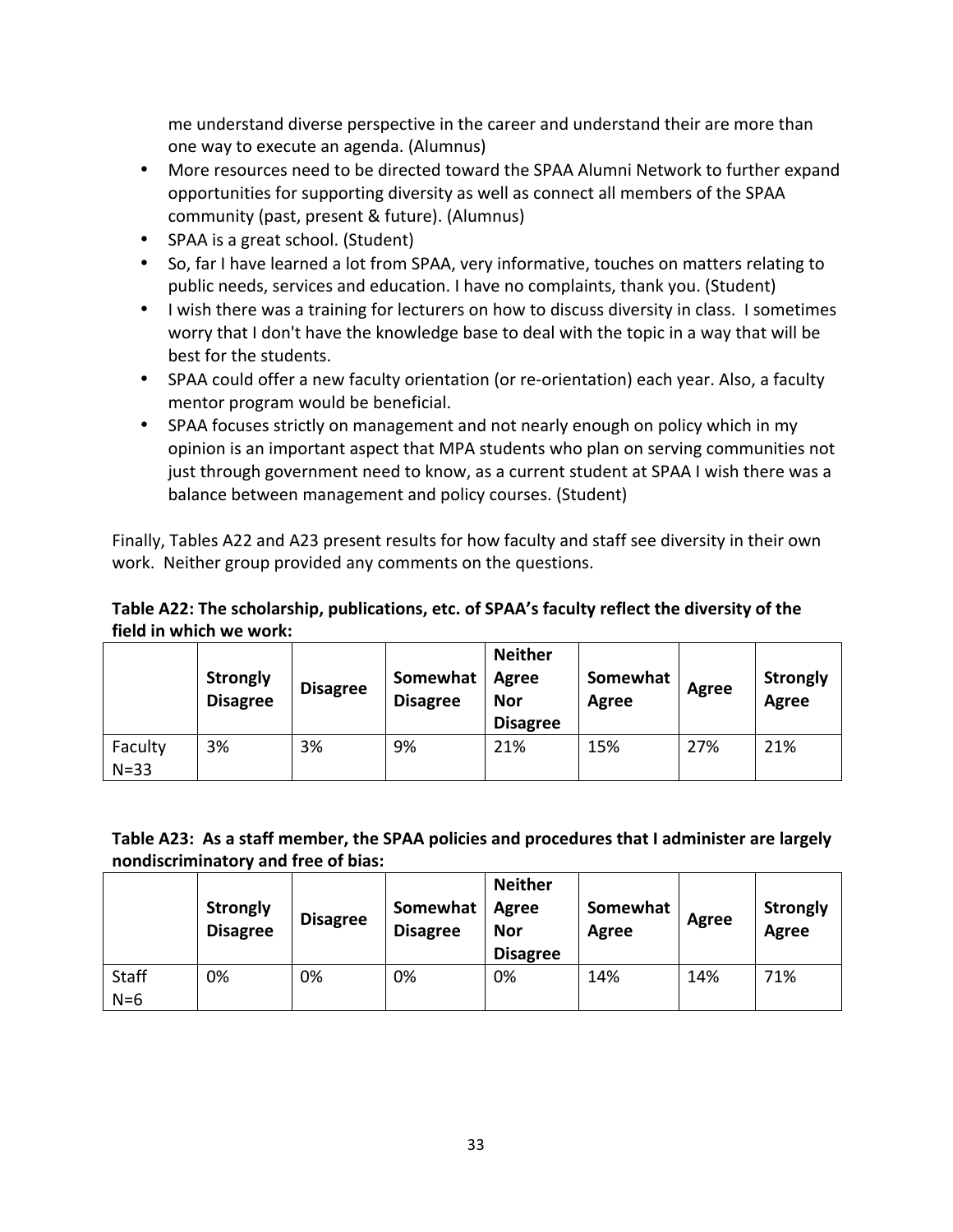# **Appendix 2 Diversity Survey Instruments**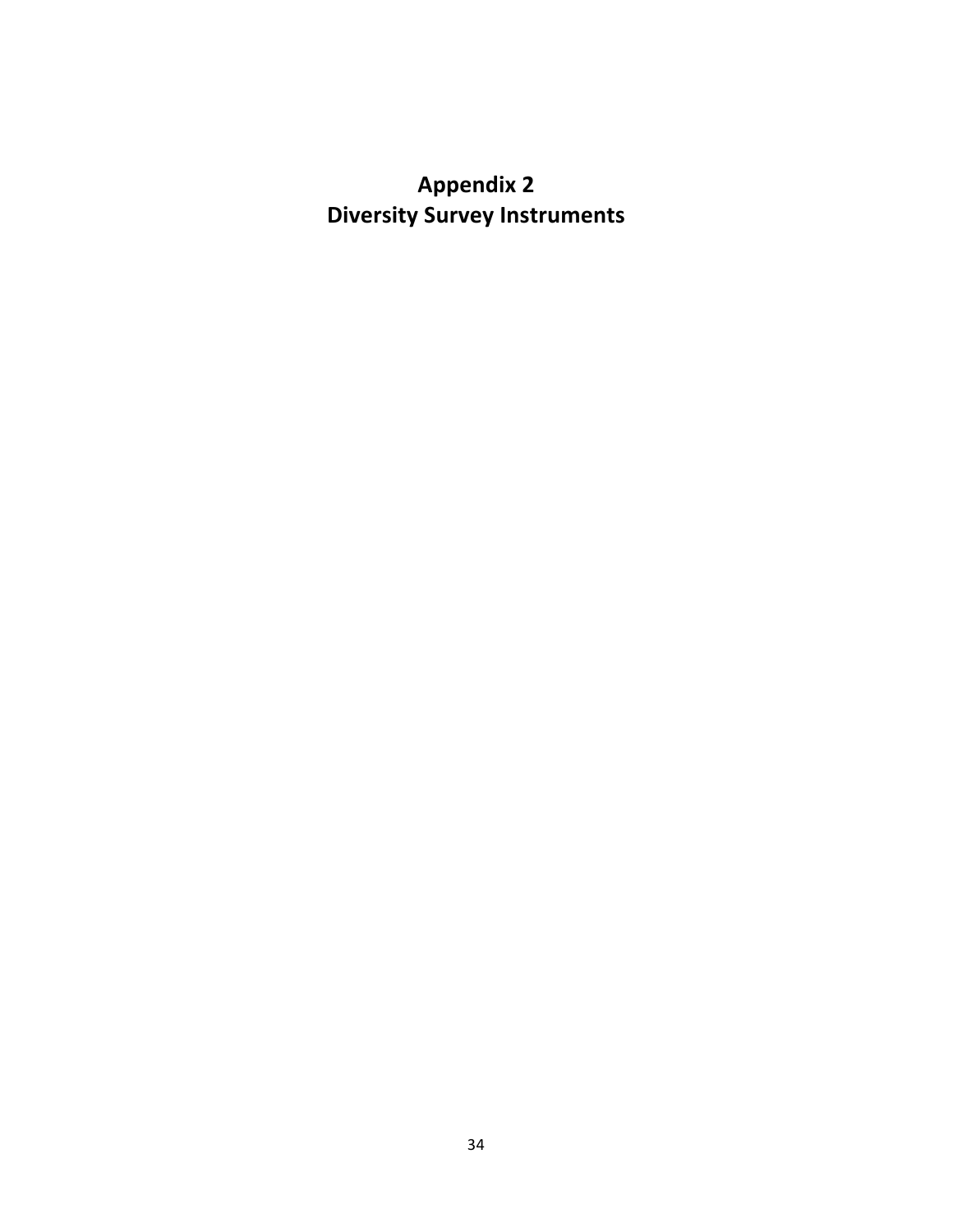## **2016 Diversity Survey Student Version**

Q1 Thank you for participating in the SPAA Diversity Survey. Before proceeding, please know that: a) This survey is anonymous. We do not collect any identifying information such as names, e-mail addresses, etc., and b)Answering these questions is entirely voluntary and you may stop at any time. We hope that you will complete the entire survey, because your responses are important to identifying areas where we can make SPAA a more diverse institution.

Q2 Which program are you in?

- O On-Campus MPA (1)
- $\bigcirc$  On-Line MPA (2)
- $Q$  EMPA (3)
- $O$  BA/MPA $(4)$
- $\bigcirc$  JD/MPA or other joint degree (5)
- $\bigcirc$  Non-Matriculating (6)

Q3 Rutgers University-Newark routinely assesses diversity of its students, faculty and programs using selfreported data about race and ethnicity, gender, citizenship, military service, age, and New Jersey residency. Are there other types of diversity that SPAA should be concerned about?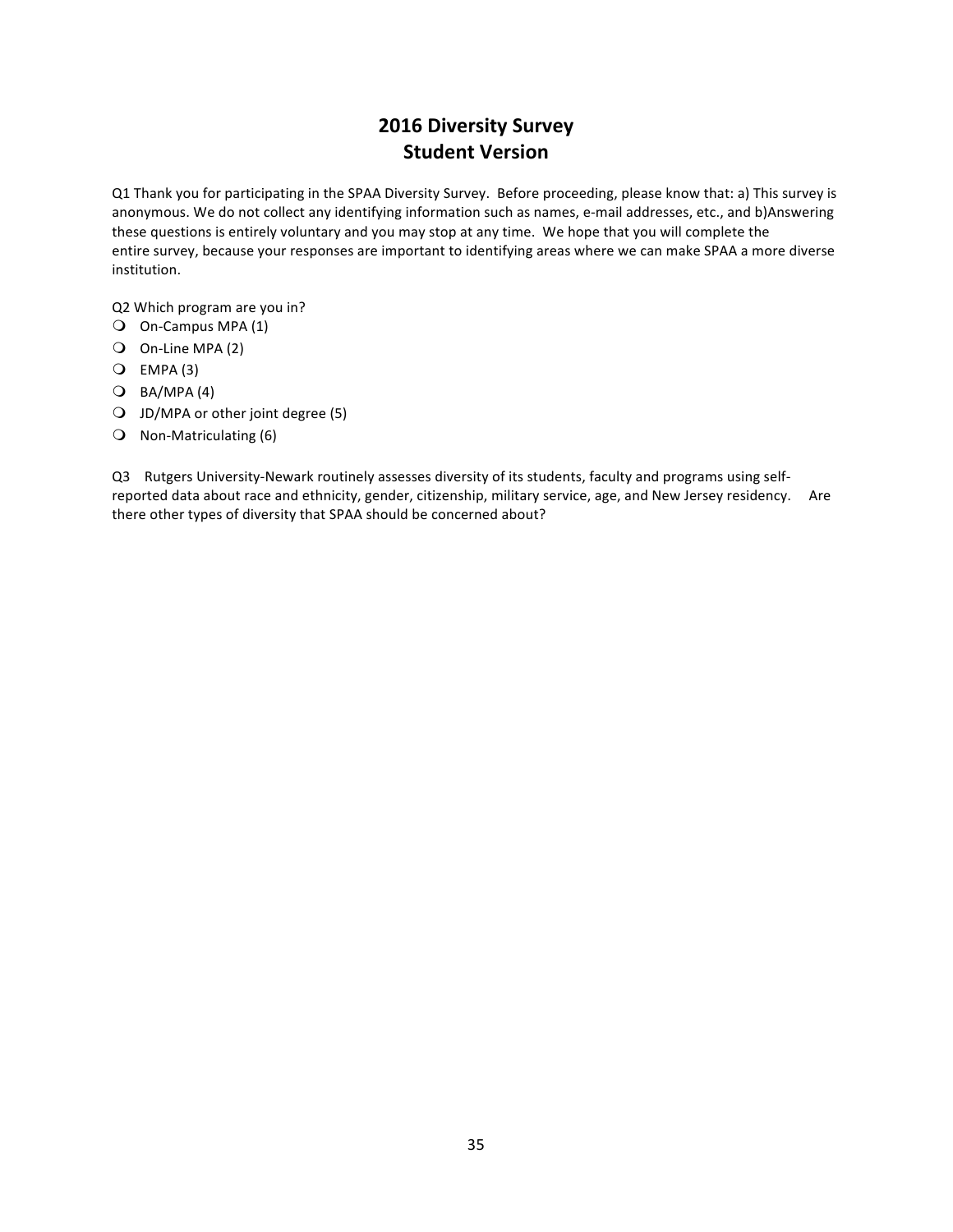Q4 To what extent do you agree or disagree with each of the following statements? In answering the questions, use your own definition of diversity as you understand it.

|                                                                                                                                 | Don't<br>know,<br>cannot,<br>or prefer<br>not to<br>answer<br>(1) | Strongly<br>Disagree<br>(2) | Disagree<br>(3) | Somewhat<br>disagree<br>(4) | Neither<br>agree<br>nor<br>disagree<br>(5) | Somewhat<br>agree (6) | Agree<br>(7)          | Strongly<br>agree (8) |
|---------------------------------------------------------------------------------------------------------------------------------|-------------------------------------------------------------------|-----------------------------|-----------------|-----------------------------|--------------------------------------------|-----------------------|-----------------------|-----------------------|
| SPAA has a<br>diverse<br>student<br>population.<br>(1)                                                                          | $\circ$                                                           | $\bigcirc$                  | $\bigcirc$      | $\bigcirc$                  | $\circ$                                    | $\bigcirc$            | $\bigcirc$            | $\bigcirc$            |
| SPAA does a<br>good job<br>recruiting a<br>diverse<br>student<br>population.<br>(2)                                             | $\circ$                                                           | $\bigcirc$                  | $\bigcirc$      | $\bigcirc$                  | $\circ$                                    | $\bigcirc$            | $\bigcirc$            | $\bigcirc$            |
| SPAA does a<br>good job<br>retaining a<br>diverse<br>student<br>population.<br>(3)                                              | $\circ$                                                           | $\bigcirc$                  | $\bigcirc$      | $\bigcirc$                  | $\circ$                                    | $\bigcirc$            | $\bigcirc$            | $\bigcirc$            |
| SPAA's faculty<br>reflects the<br>diversity of<br>the<br>community it<br>serves. (4)                                            | $\bigcirc$                                                        | $\bigcirc$                  | $\bigcirc$      | $\bigcirc$                  | $\circ$                                    | $\bigcirc$            | $\bigcirc$            | $\bigcirc$            |
| SPAA's staff<br>reflects the<br>diversity of<br>the<br>community it<br>serves. (5)                                              | $\circ$                                                           | $\mathsf{C}$                | $\mathbf\Omega$ | Ő                           | $\cup$                                     |                       | $\mathbf{\mathsf{C}}$ | Ő                     |
| The range of<br>courses in<br>SPAA's<br>curriculum<br>helps to<br>promote<br>diversity and<br>serve a<br>diverse public.<br>(6) | $\bigcirc$                                                        | $\bigcirc$                  | $\bigcirc$      | $\bigcirc$                  | $\circ$                                    | $\bigcirc$            | $\bigcirc$            | $\circ$               |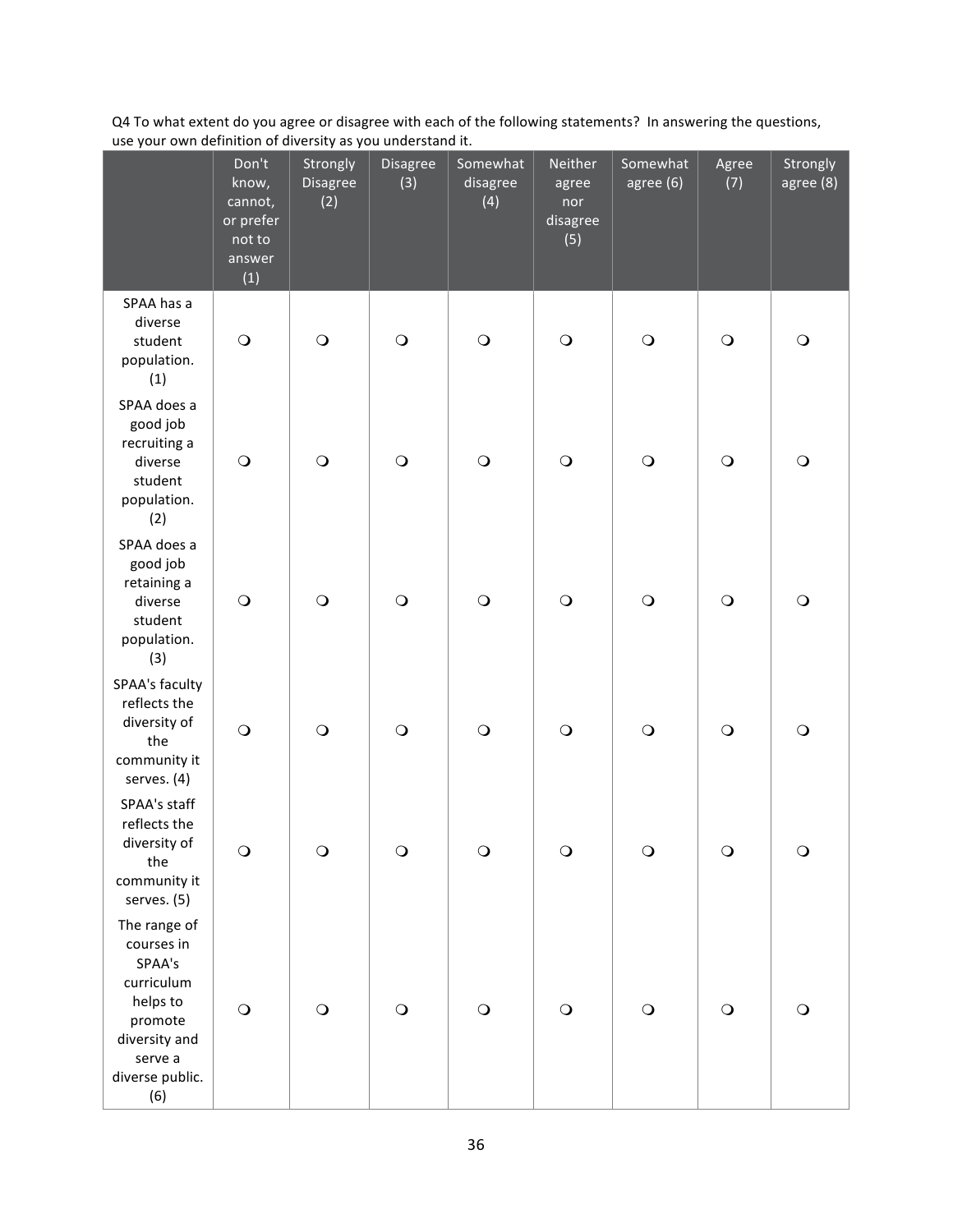| The content<br>of SPAA<br>courses<br>promote<br>better<br>understanding<br>of what is<br>required to<br>serve diverse<br>communities.<br>(7)                                                                                               | $\bigcirc$ | $\bigcirc$  | $\bigcirc$ | $\circ$    | $\bigcirc$ | $\bigcirc$ | $\bigcirc$ | $\bigcirc$ |
|--------------------------------------------------------------------------------------------------------------------------------------------------------------------------------------------------------------------------------------------|------------|-------------|------------|------------|------------|------------|------------|------------|
| My SPAA<br>classes<br>provide<br>opportunities<br>to see how<br>policy and<br>administrative<br>choices can<br>have very<br>different<br>impacts in<br>different<br>cultures, and<br>for different<br>people within<br>a community.<br>(8) | $\bigcirc$ | $\bigcirc$  | $\bigcirc$ | $\circ$    | $\bigcirc$ | $\bigcirc$ | $\bigcirc$ | $\bigcirc$ |
| My SPAA<br>education has<br>helped me to<br>better<br>understand<br>my own<br>beliefs and<br>identify my<br>own biases.<br>(9)                                                                                                             | $\bigcirc$ | $\bigcirc$  | $\bigcirc$ | $\bigcirc$ | $\bigcirc$ | $\bigcirc$ | $\bigcirc$ | $\circ$    |
| SPAA<br>experiential<br>learning<br>opportunities<br>(internships,<br>capstone<br>projects, etc.)<br>are important<br>for supporting<br>diversity. (10)                                                                                    | $\bigcirc$ | $\bigcirc$  | $\bigcirc$ | $\circ$    | $\bigcirc$ | $\bigcirc$ | $\bigcirc$ | $\bigcirc$ |
| SPAA does a<br>good job at<br>creating a                                                                                                                                                                                                   | $\bigcirc$ | $\mathbf O$ | $\bigcirc$ | $\circ$    | $\bigcirc$ | $\bigcirc$ | $\bigcirc$ | $\bigcirc$ |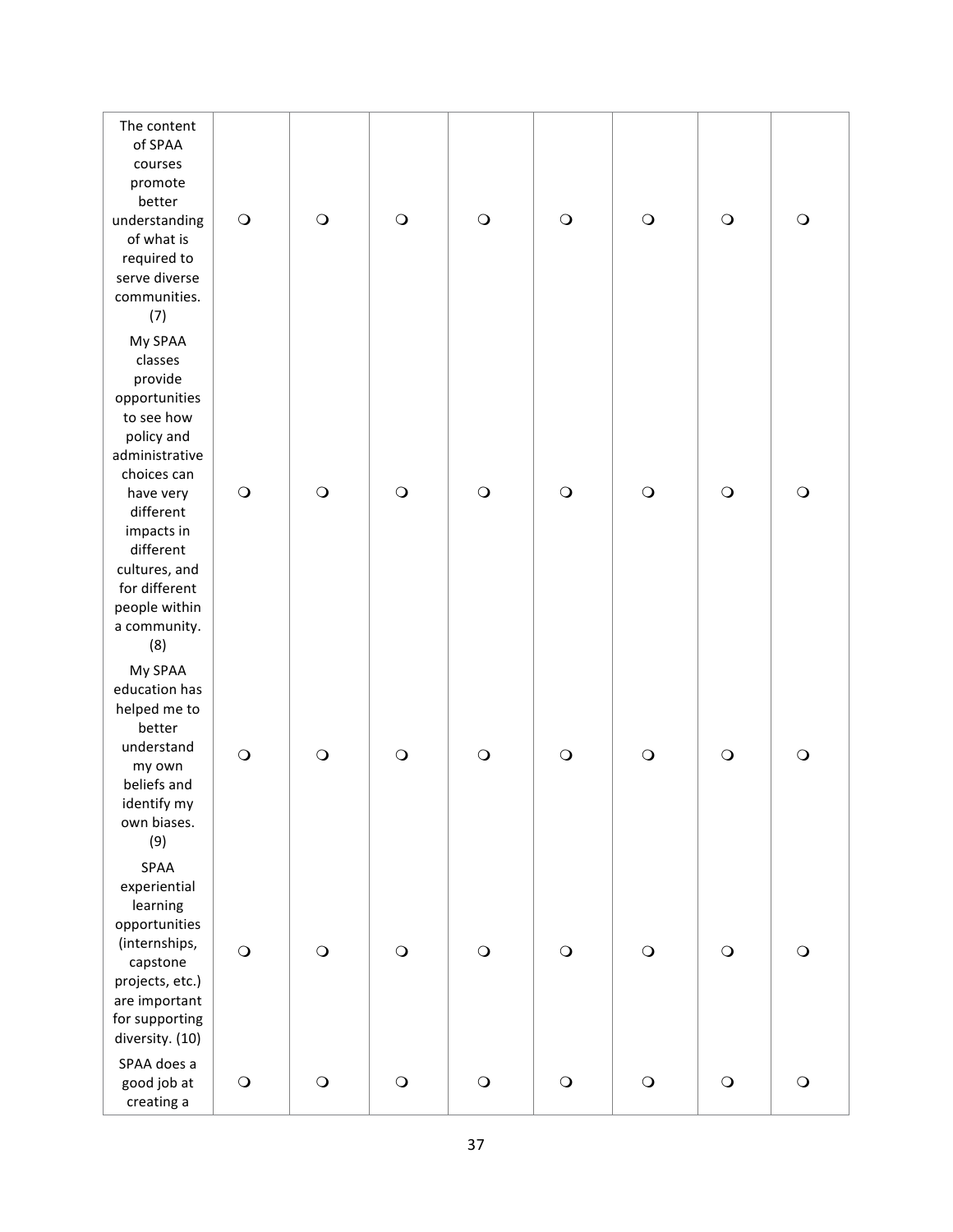| climate of<br>inclusiveness<br>that is<br>welcoming for<br>students,<br>staff, and<br>faculty of all<br>types, |  |  |  |  |
|----------------------------------------------------------------------------------------------------------------|--|--|--|--|
| backgrounds,                                                                                                   |  |  |  |  |
| and interests.<br>(11)                                                                                         |  |  |  |  |

Q5 Please feel free to expand on any of your answers here.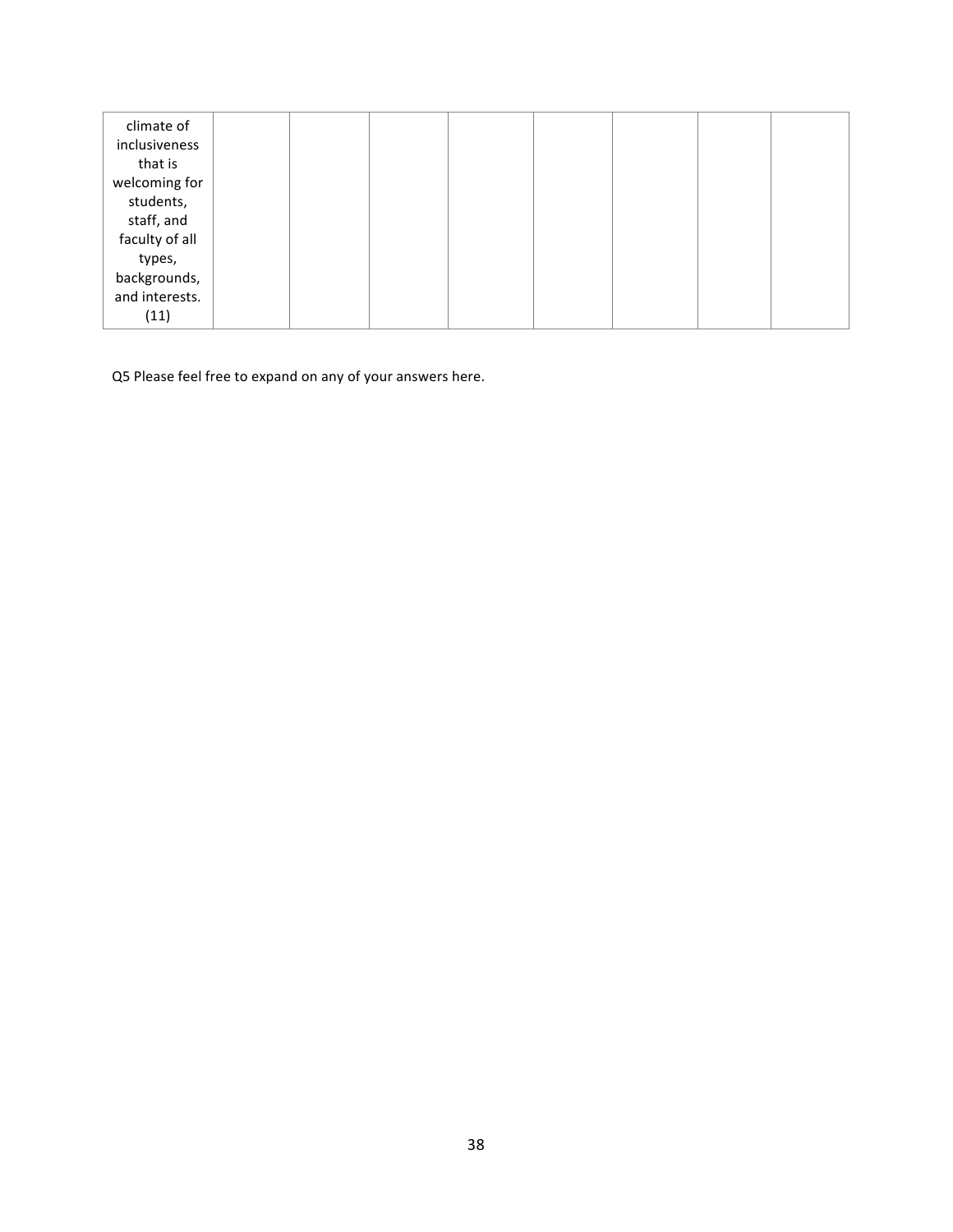## **2016 Diversity Survey Faculty Version**

Q1 Thank you for participating in the SPAA Diversity Survey. Before proceeding, please know that: a) This survey is anonymous. We do not collect any identifying information such as names, e-mail addresses, etc.; and, b) Answering these questions is entirely voluntary and you may stop at any time. We hope that you will complete the entire survey, because your responses are important to identifying areas where we can make SPAA a more diverse institution.

Q2 Which best describes your appointment?

- $\bigcirc$  Tenured/tenure track (1)
- $\bigcirc$  Full-time teaching faculty (2)
- $\bigcirc$  Visiting faculty (3)
- $\bigcirc$  Part-time/adjunct (4)
- $\bigcirc$  I prefer not to answer (5)

Q3 Rutgers University-Newark routinely assesses diversity of its students, faculty and programs using selfreported data about race and ethnicity, gender, citizenship, military service, age, and New Jersey residency. Are there other types of diversity that SPAA should be concerned about?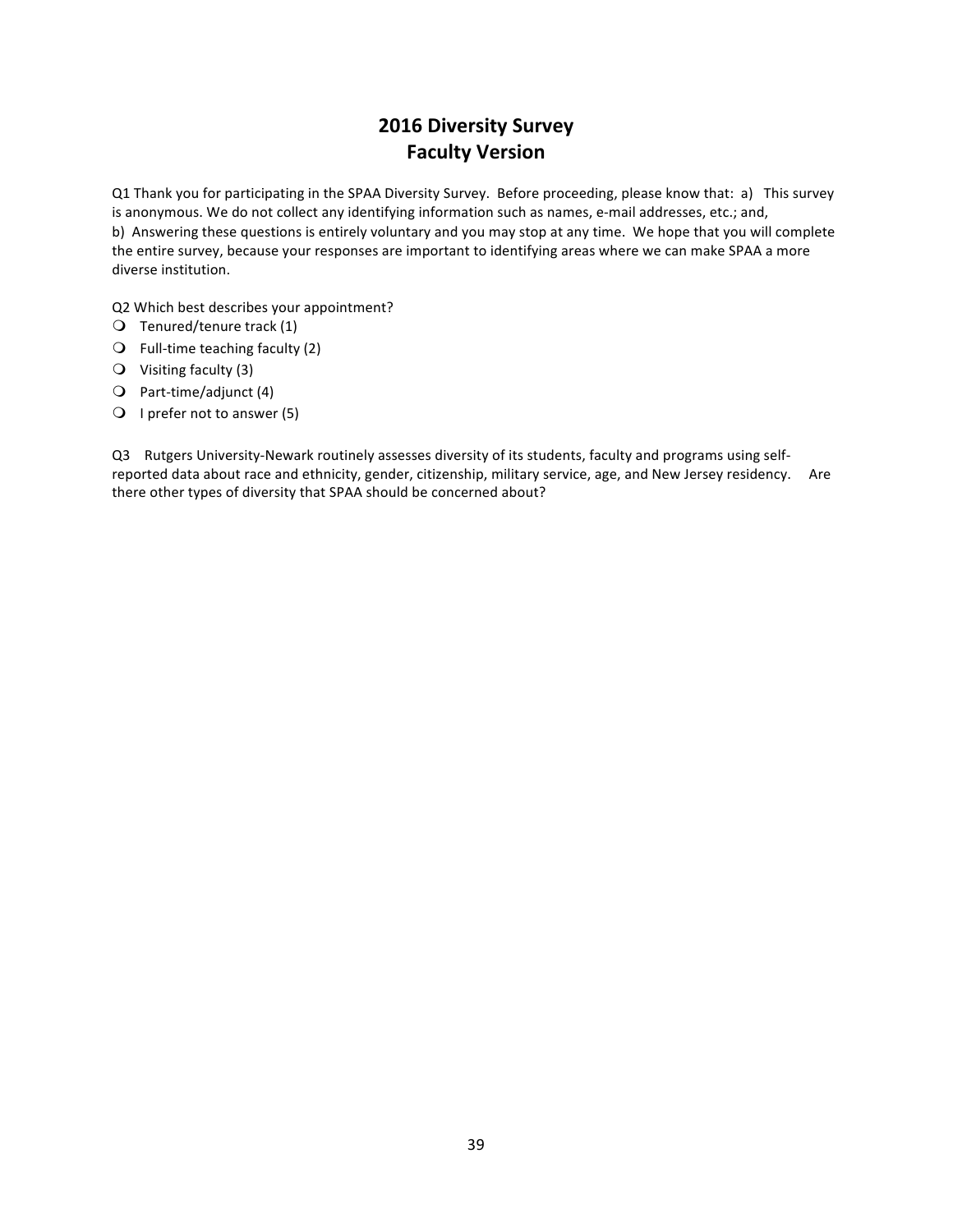Q4 To what extent do you agree or disagree with each of the following statements? In answering the questions, use your own definition of diversity as you understand it.

|                                                                                                                                     | Don't<br>know,<br>cannot,<br>or<br>prefer<br>not to<br>answer<br>(1) | Strongly<br>Disagree<br>(2) | Disagree<br>(3) | Somewhat<br>disagree<br>(4) | Neither<br>agree<br>nor<br>disagree<br>(5) | Somewhat<br>agree (6) | Agree<br>(7) | Strongly<br>agree (8) |
|-------------------------------------------------------------------------------------------------------------------------------------|----------------------------------------------------------------------|-----------------------------|-----------------|-----------------------------|--------------------------------------------|-----------------------|--------------|-----------------------|
| SPAA has a<br>diverse student<br>population. (1)                                                                                    | $\bigcirc$                                                           | $\bigcirc$                  | $\bigcirc$      | $\bigcirc$                  | $\bigcirc$                                 | $\bigcirc$            | $\bigcirc$   | $\bigcirc$            |
| SPAA does a<br>good job<br>recruiting a<br>diverse student<br>population. (2)                                                       | $\bigcirc$                                                           | $\bigcirc$                  | $\bigcirc$      | $\bigcirc$                  | $\bigcirc$                                 | $\bigcirc$            | $\bigcirc$   | $\circ$               |
| SPAA does a<br>good a good job<br>at retaining a<br>diverse student<br>population. (3)                                              | $\bigcirc$                                                           | $\bigcirc$                  | $\bigcirc$      | $\bigcirc$                  | $\bigcirc$                                 | $\bigcirc$            | $\bigcirc$   | $\bigcirc$            |
| SPAA's faculty is<br>demographically<br>diverse. (4)                                                                                | $\bigcirc$                                                           | $\bigcirc$                  | $\bigcirc$      | $\bigcirc$                  | $\bigcirc$                                 | $\bigcirc$            | $\bigcirc$   | $\bigcirc$            |
| The scholarship,<br>publications,<br>etc. of SPAA's<br>faculty reflect<br>the diversity of<br>the field in<br>which we work.<br>(5) | $\bigcirc$                                                           | $\bigcirc$                  | $\bigcirc$      | $\bigcirc$                  | $\bigcirc$                                 | $\bigcirc$            | $\bigcirc$   | $\bigcirc$            |
| SPAA does a<br>good job of<br>recruiting<br>diverse faculty.<br>(6)                                                                 | $\bigcirc$                                                           | $\Omega$                    | ∩               | $\Omega$                    | $\Omega$                                   | $\Omega$              | $\Omega$     | ∩                     |
| SPAA does a<br>good job of<br>retaining<br>diverse faculty.<br>(7)                                                                  | $\bigcirc$                                                           | $\bigcirc$                  | $\bigcirc$      | $\bigcirc$                  | $\bigcirc$                                 | $\bigcirc$            | $\circ$      | $\bigcirc$            |
| The selection of<br>courses in<br>SPAA's<br>curriculum<br>helps to                                                                  | $\bigcirc$                                                           | $\bigcirc$                  | $\bigcirc$      | $\bigcirc$                  | $\bigcirc$                                 | $\bigcirc$            | $\circ$      | $\circ$               |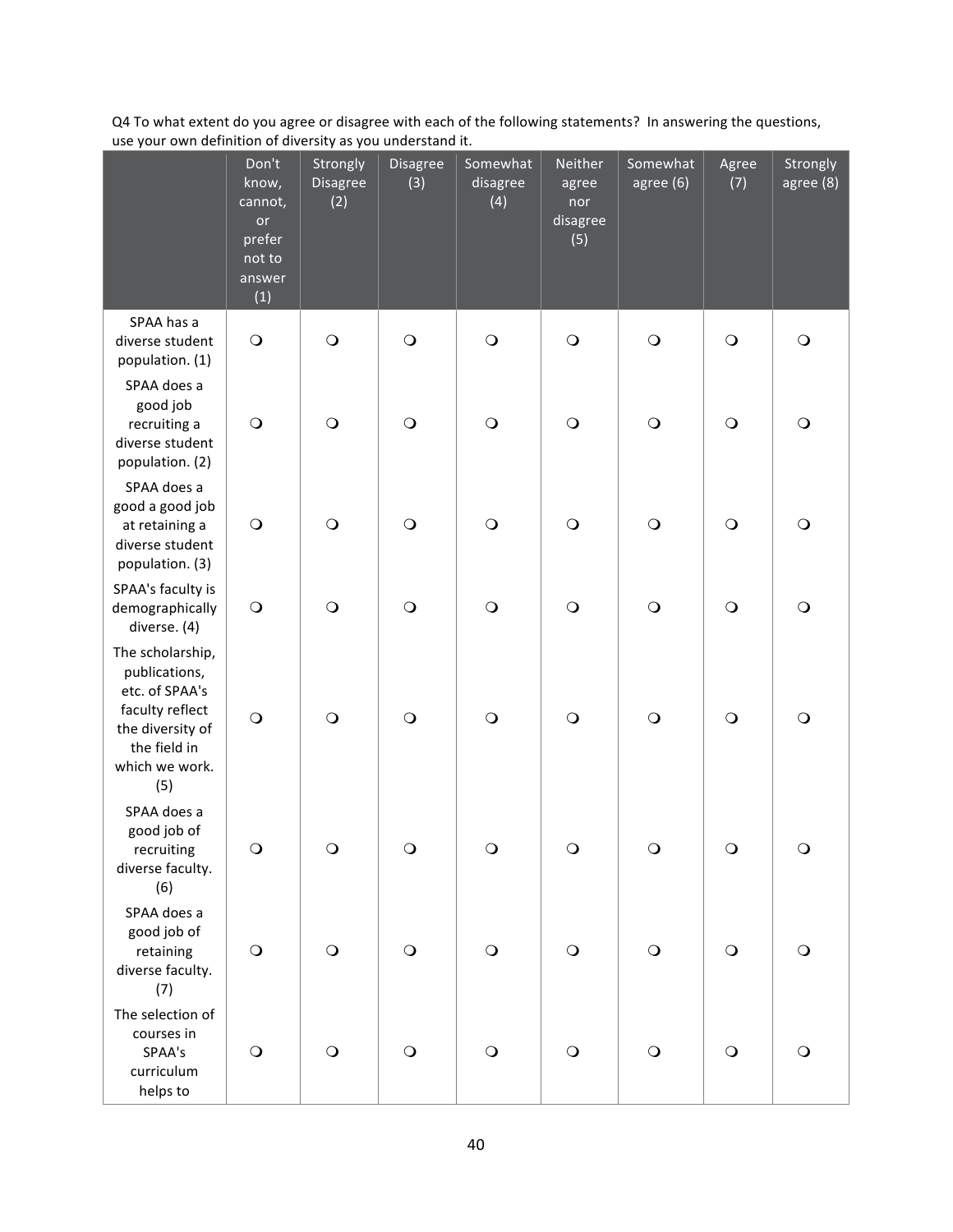| promote<br>diversity and<br>serve a diverse<br>public. (8)                                                                                                                                        |            |          |         |          |          |         |          |          |
|---------------------------------------------------------------------------------------------------------------------------------------------------------------------------------------------------|------------|----------|---------|----------|----------|---------|----------|----------|
| The material<br>included in<br>SPAA courses<br>promotes better<br>understanding<br>of what is<br>required to<br>serve diverse<br>communities.<br>(9)                                              | $\circ$    | $\circ$  | $\circ$ | $\circ$  | $\circ$  | $\circ$ | $\circ$  | $\Omega$ |
| SPAA does a<br>good job at<br>creating a<br>climate of<br>inclusiveness<br>that is<br>welcoming for<br>students, staff,<br>and faculty of all<br>types,<br>backgrounds,<br>and interests.<br>(10) | $\bigcirc$ | $\Omega$ | $\circ$ | $\Omega$ | $\Omega$ | $\circ$ | $\Omega$ | $\circ$  |

Q5 Please use the space below to expand upon any of your answers.

Q6 In what percentage of your classes do you present or discuss material related to race, gender (including gender identity), culture, religion, and other aspects of diversity?

\_\_\_\_\_\_ Percent of Classes with intentional diversity content (1)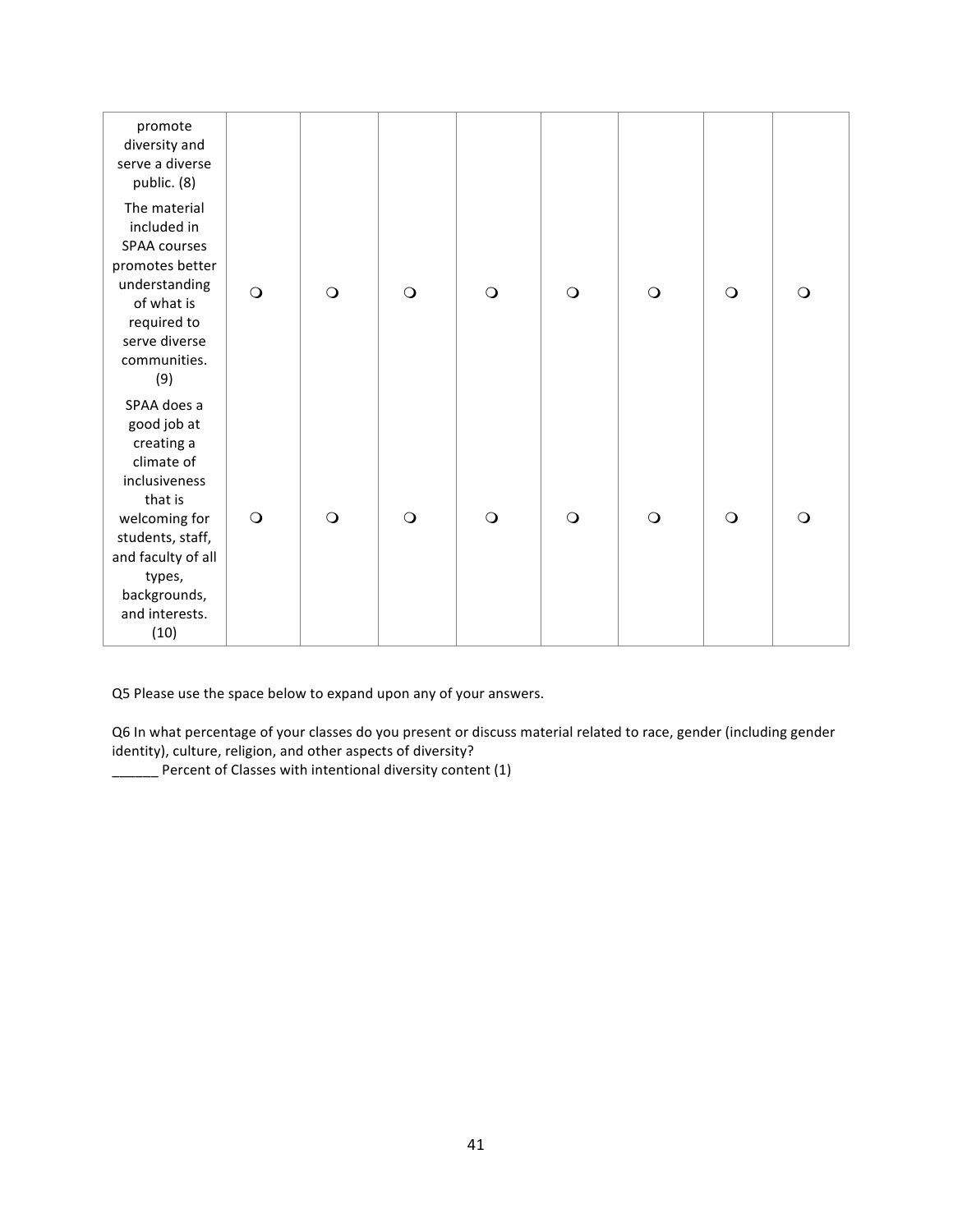|                                                                                                                                                                                                           | Don't know,<br>cannot, or<br>prefer not<br>to answer<br>(1) | Low Priority<br>(2) | Medium<br>Low Priority<br>(3) | Medium<br>Priority (4) | Medium<br><b>High Priority</b><br>(5) | High<br>Priority (6) |
|-----------------------------------------------------------------------------------------------------------------------------------------------------------------------------------------------------------|-------------------------------------------------------------|---------------------|-------------------------------|------------------------|---------------------------------------|----------------------|
| Including discussions,<br>examples, and<br>assignments related to<br>race, gender, and other<br>and traditional<br>dimensions of<br>diversity. (1)                                                        | $\bigcirc$                                                  | $\bigcirc$          | $\bigcirc$                    | $\bigcirc$             | $\bigcirc$                            | $\circ$              |
| Including more<br>material on less<br>traditional aspects of<br>diversity such as<br>sexual/gender identity,<br>political viewpoints;<br>religion, physical and<br>other types of<br>disability, etc. (2) | $\bigcirc$                                                  | $\bigcirc$          | $\circ$                       | $\bigcirc$             | $\bigcirc$                            | $\circ$              |
| Changing your own<br>classroom style to<br>allow for more<br>meaningful student<br>engagement. (3)                                                                                                        | $\circ$                                                     | $\bigcirc$          | $\circ$                       | $\bigcirc$             | $\bigcirc$                            | $\circ$              |
| Helping students to<br>explore their own<br>strengths, views, and<br>biases. (4)                                                                                                                          | $\circ$                                                     | $\circ$             | $\circ$                       | $\bigcirc$             | $\bigcirc$                            | $\circ$              |
| Provide more<br>opportunities for<br>students to discover<br>the role of culture and<br>diversity in the<br>design/implementation<br>of public policies. (5)                                              | $\bigcirc$                                                  | $\circ$             | $\circ$                       | $\bigcirc$             | $\bigcirc$                            | $\circ$              |

#### Q7 If you could make changes to your own teaching how would you prioritize each of the following?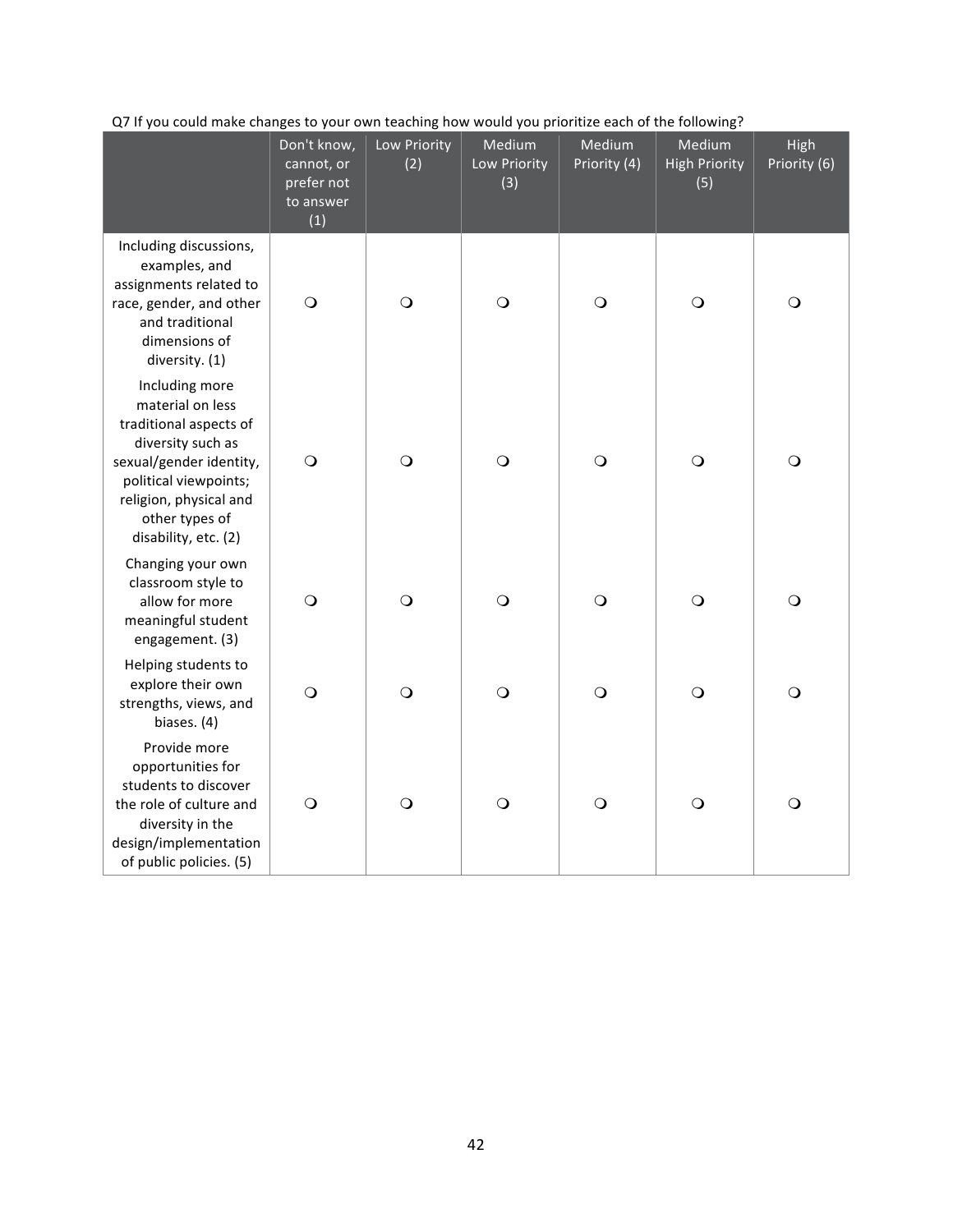## **2016 Diversity Survey Alumni Version**

Q1 Thank you for participating in the SPAA Diversity Survey. Before proceeding, please know that: a) This survey is anonymous. We do not collect any identifying information such as names, e-mail addresses, etc.; and, b) Answering these questions is entirely voluntary and you may stop at any time. We hope that you will complete the entire survey, because your responses are important to identifying areas where we can make SPAA a more diverse institution.

Q2 Which academic program did you graduate from? If more than one, please indicate the most recent.

- $\bigcirc$  On-campus MPA (1)
- $\bigcirc$  On-Line MPA (2)
- $Q$  EMPA (3)
- $O$  BA(4)
- $Q$  Ph.D. (5)
- $\overline{O}$  Other (6)

Q3 When did you graduate?

- $Q$  2014-2015 $(1)$
- $Q$  2011-2013 $(2)$
- $\bigcirc$  2010 or earlier (3)

Q4 Rutgers University-Newark routinely assesses diversity of its students, faculty and programs using self-reported data about race and ethnicity, gender, citizenship, military service, age, and New Jersey residency. Are there other types of diversity that SPAA should be concerned about?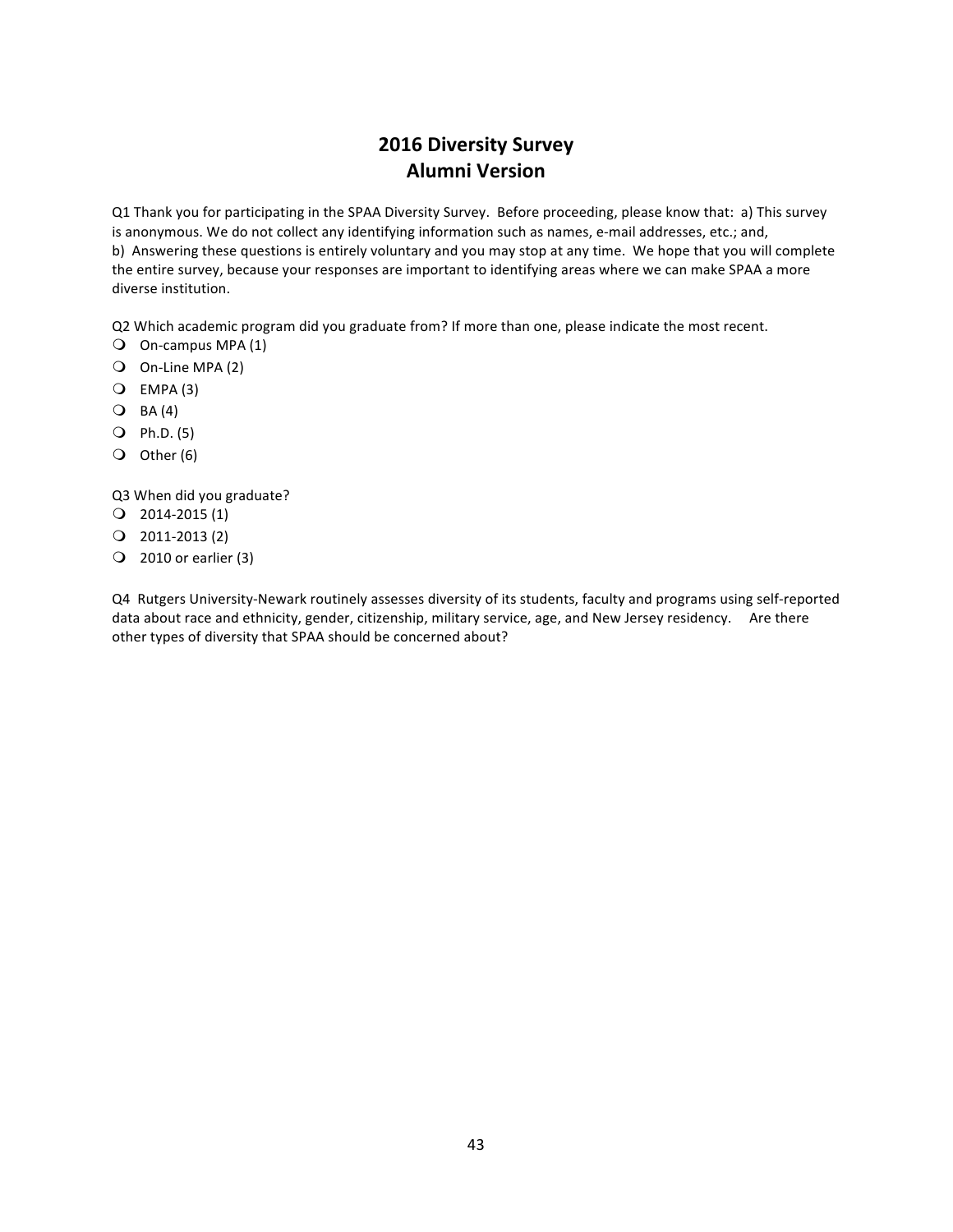Q5 To what extent do you agree or disagree with each of the following statements? In answering the questions, use your own definition of diversity as you understand it.

|                                                                                                                                                                    | Don't<br>know,<br>cannot,<br>or prefer<br>not to<br>answer<br>(1) | Strongly<br>Disagree<br>(2) | Disagree<br>(3) | Somewhat<br>disagree<br>(4) | Neither<br>agree nor<br>disagree<br>(5) | Somewhat<br>agree (6) | Agree<br>(7) | Strongly<br>agree (8) |
|--------------------------------------------------------------------------------------------------------------------------------------------------------------------|-------------------------------------------------------------------|-----------------------------|-----------------|-----------------------------|-----------------------------------------|-----------------------|--------------|-----------------------|
| a. Working<br>with diverse<br>communities<br>is important<br>in my job or<br>other daily<br>activities. (1)                                                        | $\bigcirc$                                                        | $\bigcirc$                  | $\bigcirc$      | $\bigcirc$                  | $\bigcirc$                              | $\bigcirc$            | $\bigcirc$   | $\circ$               |
| b. My time<br>at SPAA<br>helped me<br>learn to<br>value and<br>work with<br>people of all<br>types,<br>backgrounds,<br>and<br>interests. (2)                       | $\bigcirc$                                                        | $\bigcirc$                  | $\bigcirc$      | $\bigcirc$                  | $\bigcirc$                              | $\bigcirc$            | $\bigcirc$   | $\bigcirc$            |
| c. My SPAA<br>education<br>provided me<br>opportunities<br>to<br>understand<br>and<br>appreciate<br>people and<br>perspectives<br>different<br>from my<br>own. (3) | $\bigcirc$                                                        | $\bigcirc$                  | $\bigcirc$      | $\bigcirc$                  | $\bigcirc$                              | $\bigcirc$            | $\bigcirc$   | $\bigcirc$            |
| d. SPAA<br>offers a<br>variety of<br>public service<br>opportunities<br>in the form<br>of<br>internships,<br>capstone<br>projects, etc.,<br>that expose            | $\bigcirc$                                                        | $\bigcirc$                  | $\bigcirc$      | $\bigcirc$                  | $\bigcirc$                              | $\bigcirc$            | $\bigcirc$   | $\circ$               |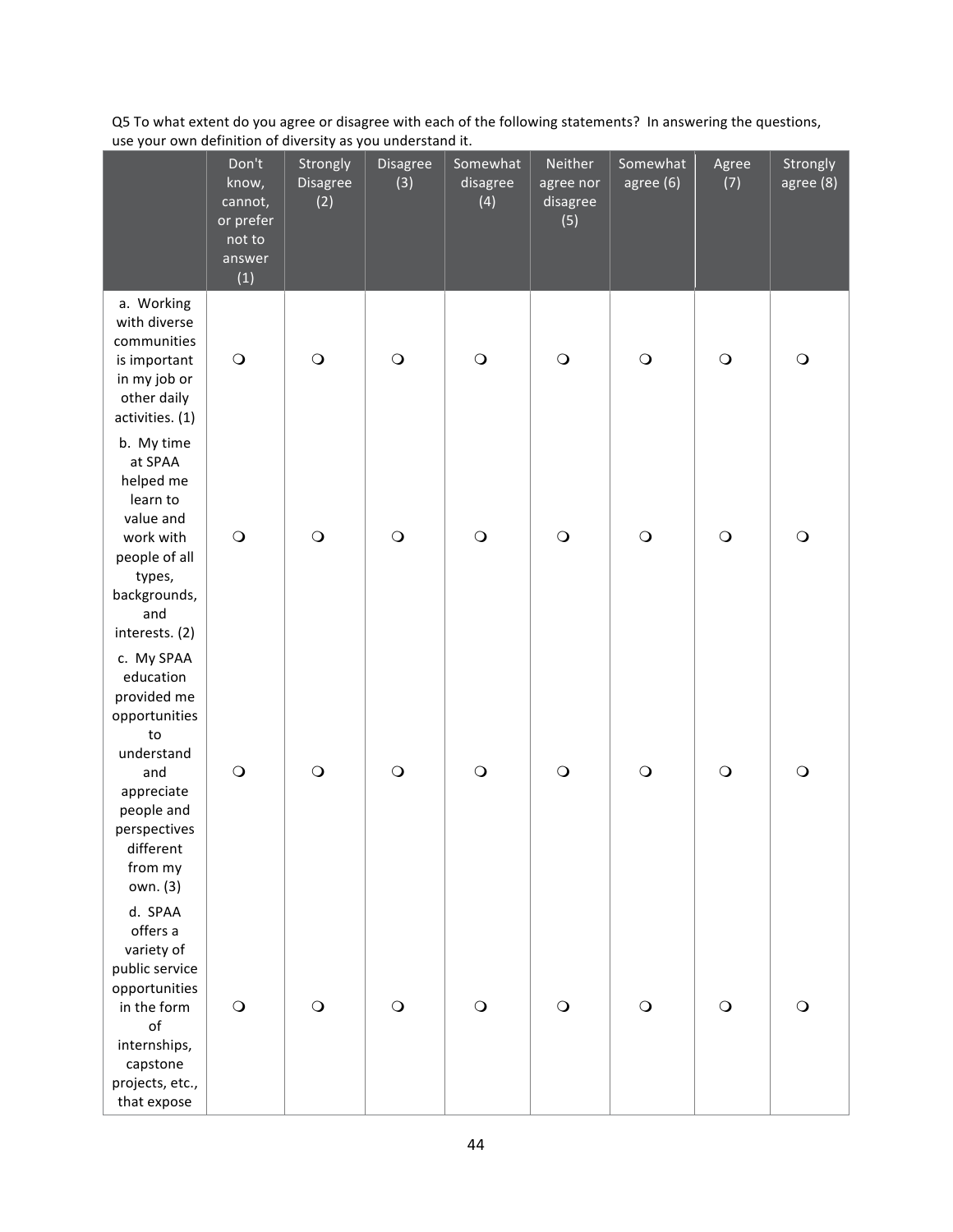| students to<br>diverse<br>populations.<br>(4)                   |         |          |          |         |         |         |         |         |
|-----------------------------------------------------------------|---------|----------|----------|---------|---------|---------|---------|---------|
| e. My SPAA<br>education<br>helped me to<br>understand<br>my own | $\circ$ | $\Omega$ | $\Omega$ | $\circ$ | $\circ$ | $\circ$ | $\circ$ | $\circ$ |
| strengths<br>and identify<br>my own<br>biases. (5)              |         |          |          |         |         |         |         |         |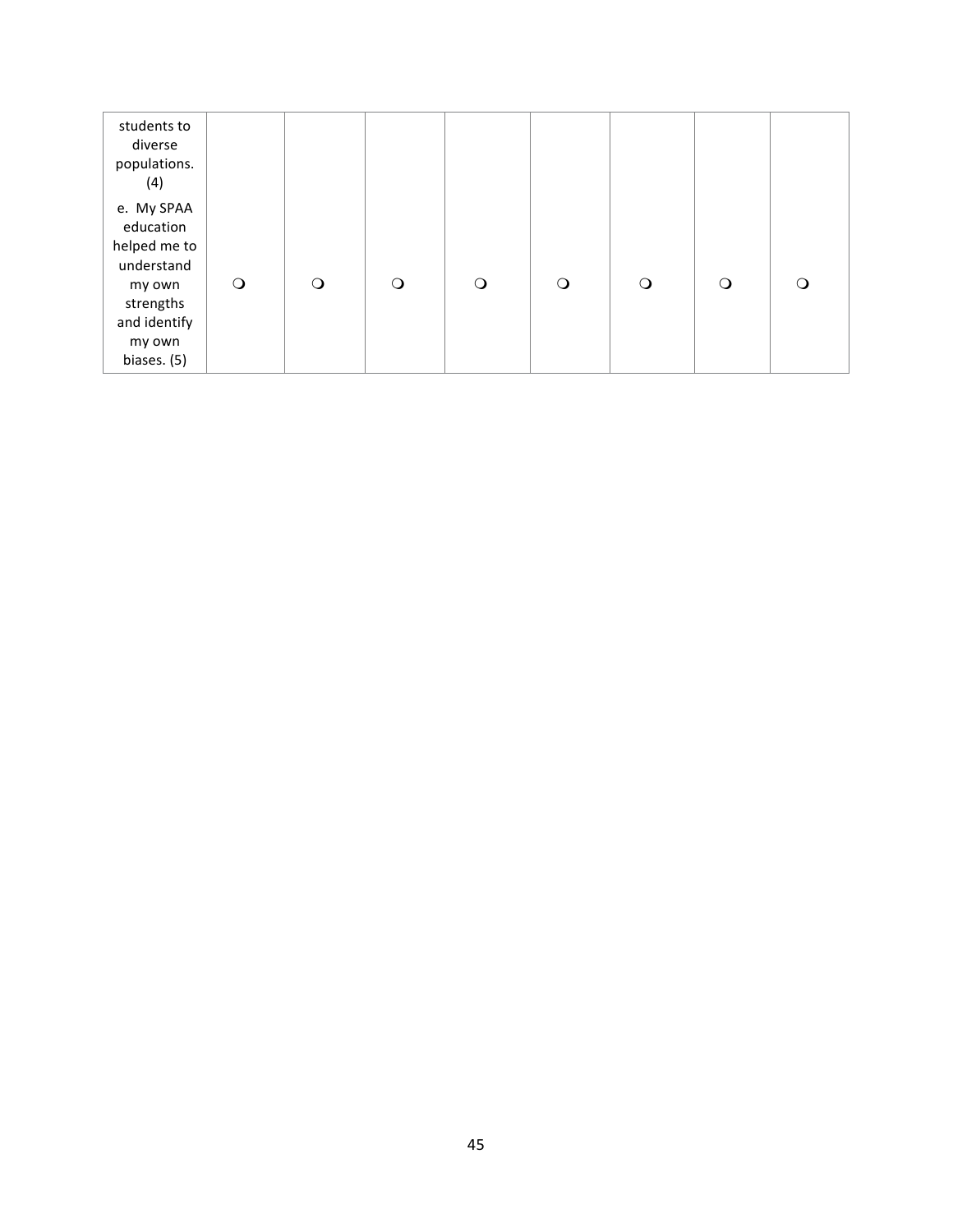| Answer If When did you graduate? 2014 or 2015 Is Selected Or When did you graduate? 2011-2013 Is Selected |
|-----------------------------------------------------------------------------------------------------------|
| Of To what extent do you agree or disagree with each of the following statements?                         |

| QU TO WITH EXTENT TO YOU Agree OF UISAGLE WITH EACH OF THE TOHOWING STATEMENTS:                                                                                                                        |                                                                   |                             |                 |                             |                                         |                       |              |                       |
|--------------------------------------------------------------------------------------------------------------------------------------------------------------------------------------------------------|-------------------------------------------------------------------|-----------------------------|-----------------|-----------------------------|-----------------------------------------|-----------------------|--------------|-----------------------|
|                                                                                                                                                                                                        | Don't<br>know,<br>cannot,<br>or prefer<br>not to<br>answer<br>(1) | Strongly<br>Disagree<br>(2) | Disagree<br>(3) | Somewhat<br>disagree<br>(4) | Neither<br>agree nor<br>disagree<br>(5) | Somewhat<br>agree (6) | Agree<br>(7) | Strongly<br>agree (8) |
| a. SPAA's<br>students are<br>highly<br>diverse. (1)                                                                                                                                                    | $\bigcirc$                                                        | $\bigcirc$                  | $\bigcirc$      | $\bigcirc$                  | $\bigcirc$                              | $\circ$               | $\bigcirc$   | $\bigcirc$            |
| b. SPAA's<br>staff reflects<br>the diversity<br>of the<br>community it<br>serves. (2)                                                                                                                  | $\bigcirc$                                                        | $\bigcirc$                  | $\bigcirc$      | $\bigcirc$                  | $\bigcirc$                              | $\circ$               | $\bigcirc$   | $\bigcirc$            |
| c. SPAA's<br>faculty<br>reflects the<br>diversity of<br>the<br>community it<br>serves. (3)                                                                                                             | $\bigcirc$                                                        | $\bigcirc$                  | $\bigcirc$      | $\bigcirc$                  | $\bigcirc$                              | $\circ$               | $\bigcirc$   | $\bigcirc$            |
| d. SPAA does<br>a good job at<br>creating a<br>climate of<br>inclusiveness<br>that is<br>welcoming<br>for students,<br>staff, and<br>faculty of all<br>types,<br>backgrounds,<br>and<br>interests. (4) | $\bigcirc$                                                        | $\bigcirc$                  | $\bigcirc$      | $\bigcirc$                  | $\bigcirc$                              | $\circ$               | $\bigcirc$   | $\bigcirc$            |
| f. SPAA's<br>curriculum is<br>appropriate<br>for training<br>public<br>servants to<br>work in<br>diverse<br>communities.<br>(5)                                                                        | $\bigcirc$                                                        | $\bigcirc$                  | $\circ$         | $\bigcirc$                  | $\circ$                                 | $\circ$               | $\circ$      | $\circ$               |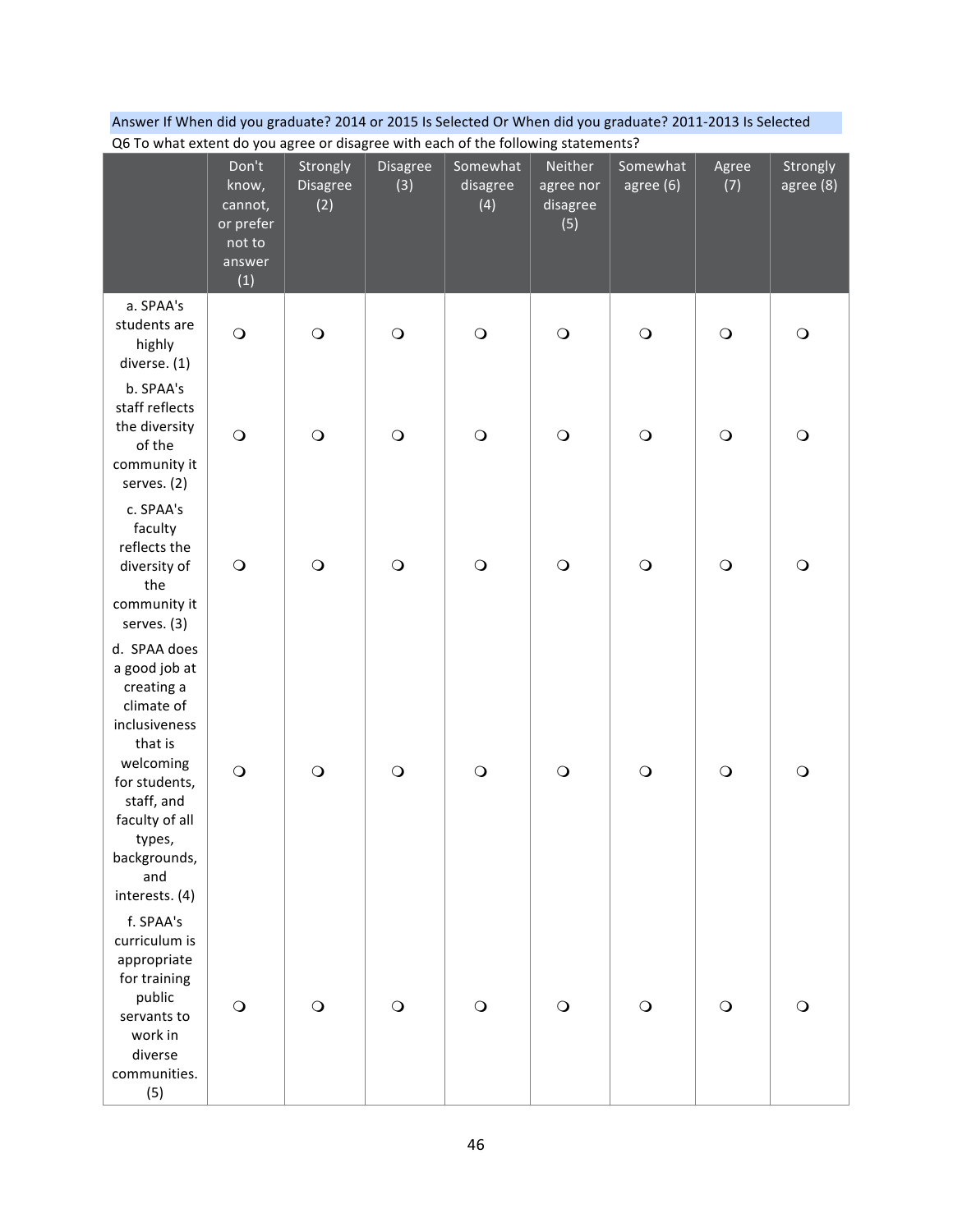| g. SPAA's<br>experiential<br>learning<br>opportunities<br>(internships,<br>capstone<br>projects,<br>study<br>abroad, etc.)<br>are<br>important for<br>supporting | $\circ$ | $\Omega$ | ∩ | O | $\circ$ | $\circ$ | O | $\Omega$ |
|------------------------------------------------------------------------------------------------------------------------------------------------------------------|---------|----------|---|---|---------|---------|---|----------|
| diversity. (6)                                                                                                                                                   |         |          |   |   |         |         |   |          |

Q7 Please feel free to expand on any of your answers here.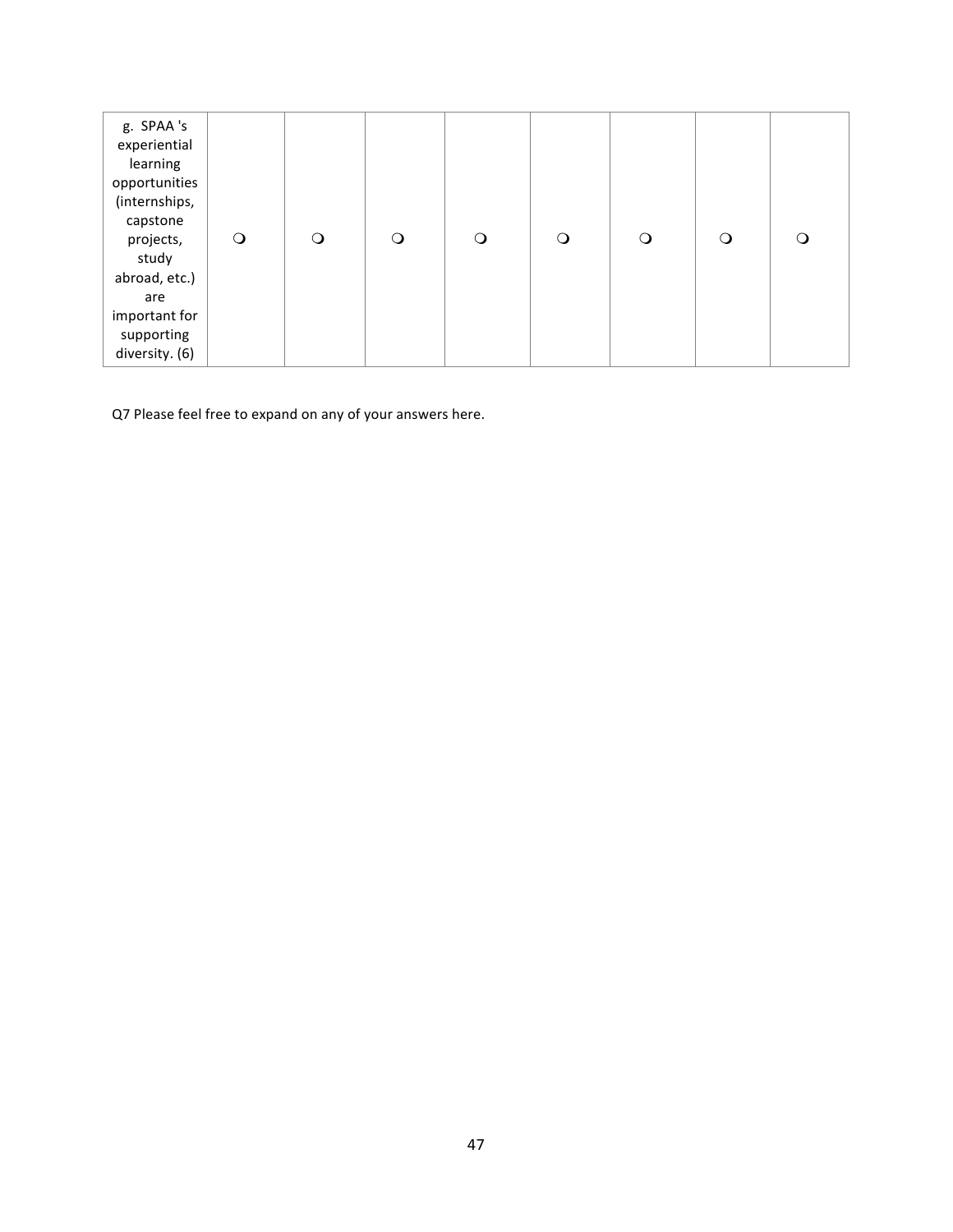## **2016 Diversity Survey Staff Version**

Q1 Thank you for participating in the SPAA Diversity Survey. Before proceeding, please know that: a) This survey is anonymous. We do not collect any identifying information such as names, e-mail addresses, etc.; and, b) Answering these questions is entirely voluntary and you may stop at any time. We hope that you will complete the entire survey, because your responses are important to identifying areas where we can make SPAA a more diverse institution.

Q2 Rutgers University-Newark routinely assesses the diversity of its students, faculty and programs using selfreported data about race and ethnicity, gender, citizenship, military service, age, and New Jersey residency. Are there other types of diversity that SPAA should be concerned about?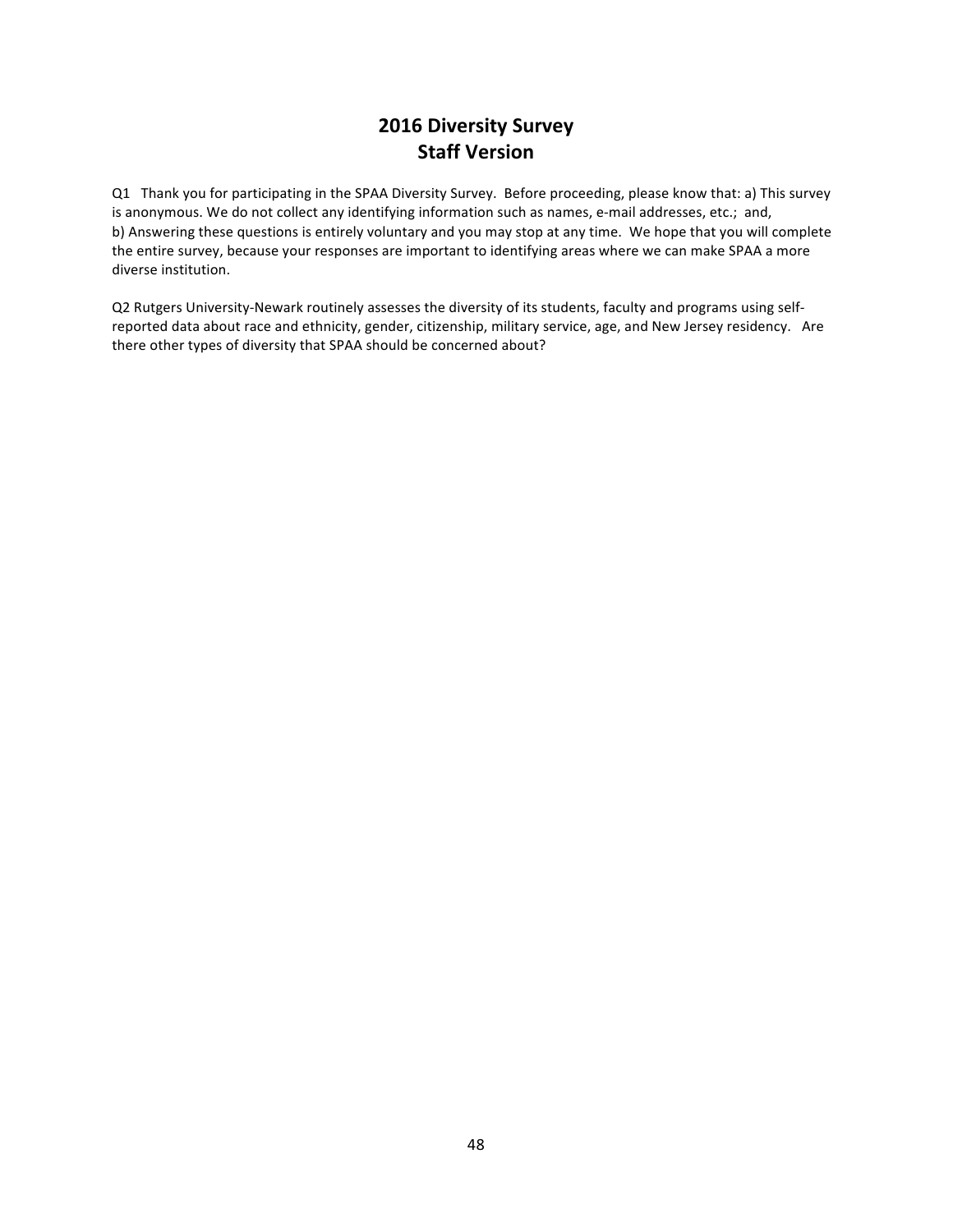Q3 To what extent do you agree or disagree with each of the following statements? In answering the questions, use your own definition of diversity as you understand it.

|                                                                                                                                                                                         | Don't<br>know,<br>cannot,<br>or<br>prefer<br>not to<br>answer<br>(1) | Strongly<br>Disagree<br>(2) | Disagree<br>(3) | Somewhat<br>disagree<br>(4) | Neither<br>agree<br>nor<br>disagree<br>(5) | Somewhat<br>agree (6) | Agree<br>(7) | Strongly<br>agree (8) |
|-----------------------------------------------------------------------------------------------------------------------------------------------------------------------------------------|----------------------------------------------------------------------|-----------------------------|-----------------|-----------------------------|--------------------------------------------|-----------------------|--------------|-----------------------|
| SPAA has a<br>diverse student<br>population. (1)                                                                                                                                        | $\bigcirc$                                                           | $\bigcirc$                  | $\bigcirc$      | $\bigcirc$                  | $\bigcirc$                                 | $\circ$               | $\circ$      | $\circ$               |
| SPAA's faculty<br>reflect the<br>diversity of the<br>community they<br>serve. (2)                                                                                                       | $\bigcirc$                                                           | $\bigcirc$                  | $\bigcirc$      | $\bigcirc$                  | $\circ$                                    | $\circ$               | $\circ$      | $\circ$               |
| SPAA's staff<br>reflect the<br>diversity of the<br>community they<br>serves. (3)                                                                                                        | $\bigcirc$                                                           | $\bigcirc$                  | $\bigcirc$      | $\bigcirc$                  | $\circ$                                    | $\circ$               | $\bigcirc$   | $\bigcirc$            |
| SPAA does a good<br>job of recruiting<br>diverse staff. (4)                                                                                                                             | $\bigcirc$                                                           | $\bigcirc$                  | $\bigcirc$      | $\bigcirc$                  | $\bigcirc$                                 | $\bigcirc$            | $\bigcirc$   | $\bigcirc$            |
| SPAA does a good<br>job of retaining<br>diverse staff. (5)                                                                                                                              | $\bigcirc$                                                           | $\bigcirc$                  | $\bigcirc$      | $\bigcirc$                  | $\bigcirc$                                 | $\bigcirc$            | $\bigcirc$   | $\bigcirc$            |
| SPAA does a good<br>job at creating a<br>climate of<br>inclusiveness that<br>is welcoming for<br>students, staff,<br>and faculty of all<br>types,<br>backgrounds, and<br>interests. (6) | $\bigcirc$                                                           | $\circ$                     | $\bigcirc$      | $\circ$                     | $\circ$                                    | $\circ$               | $\bigcirc$   | $\circ$               |
| As a staff<br>member, the<br>SPAA policies and<br>procedures that I<br>administer are<br>largely<br>nondiscriminatory<br>and free of bias.<br>(7)                                       | $\bigcirc$                                                           | $\circ$                     | $\bigcirc$      | $\circ$                     | $\circ$                                    | $\circ$               | $\bigcirc$   | $\circ$               |